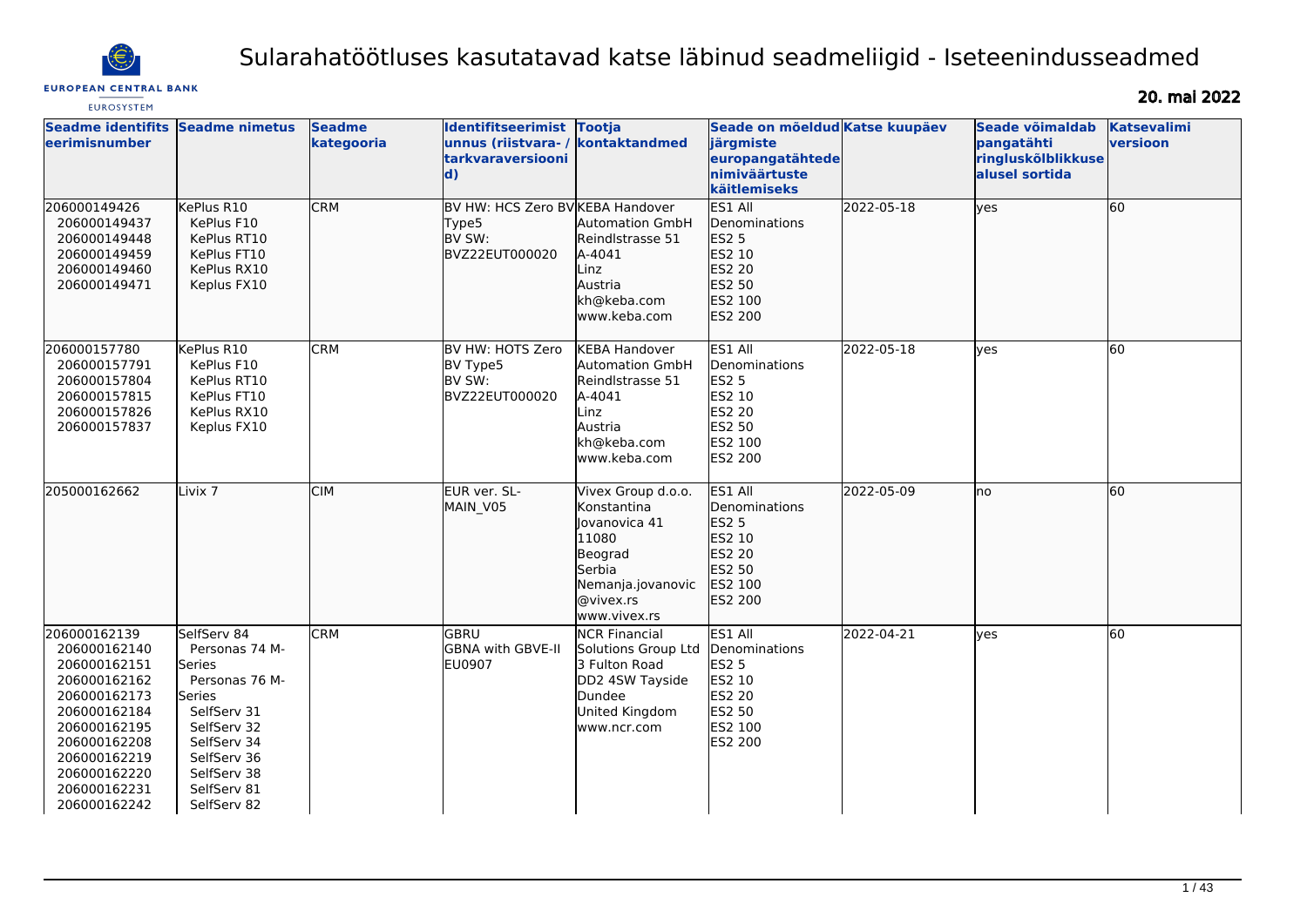

| Seadme identifits Seadme nimetus<br>eerimisnumber                                                                                                                                            |                                                                                                                                                                                                                    | <b>Seadme</b><br>kategooria | Identifitseerimist Tootja<br>unnus (riistvara- / kontaktandmed<br>tarkvaraversiooni<br>$\mathbf{d}$ |                                                                                                                            | Seade on mõeldud Katse kuupäev<br>järgmiste<br>europangatähtede<br>nimiväärtuste<br>käitlemiseks           |            | Seade võimaldab<br>pangatähti<br>ringluskõlblikkuse<br>alusel sortida | <b>Katsevalimi</b><br>versioon |
|----------------------------------------------------------------------------------------------------------------------------------------------------------------------------------------------|--------------------------------------------------------------------------------------------------------------------------------------------------------------------------------------------------------------------|-----------------------------|-----------------------------------------------------------------------------------------------------|----------------------------------------------------------------------------------------------------------------------------|------------------------------------------------------------------------------------------------------------|------------|-----------------------------------------------------------------------|--------------------------------|
|                                                                                                                                                                                              | SelfServ 88<br>SelfServ 91                                                                                                                                                                                         |                             |                                                                                                     |                                                                                                                            |                                                                                                            |            |                                                                       |                                |
| 206000162264<br>206000162446<br>206000162457<br>206000162468<br>206000162479<br>206000162480<br>206000162491<br>206000162505<br>206000162516<br>206000162527<br>206000162538<br>206000162549 | SelfServ 84<br>Personas 74 M-<br><b>Series</b><br>Personas 76 M-<br>lSeries<br>SelfServ 31<br>SelfServ 32<br>SelfServ 34<br>SelfServ 36<br>SelfServ 38<br>SelfServ 81<br>SelfServ 82<br>SelfServ 88<br>SelfServ 91 | <b>CRM</b>                  | <b>GBRU</b><br><b>GBNA with GBVE</b><br><b>EU0907</b>                                               | <b>NCR Financial</b><br>Solutions Group Ltd<br>3 Fulton Road<br>DD2 4SW Tayside<br>Dundee<br>United Kingdom<br>www.ncr.com | ES1 All<br>Denominations<br><b>ES2 5</b><br>ES2 10<br>ES2 20<br>ES2 50<br>ES2 100<br>ES2 200               | 2022-04-21 | lyes                                                                  | 60                             |
| 206000161888<br>206000162026<br>206000162037<br>206000162048<br>206000162059<br>206000162060<br>206000162071<br>206000162082<br>206000162093<br>206000162106<br>206000162117<br>206000162128 | SelfServ 84<br>Personas 74 M-<br>Series<br>Personas 76 M-<br>lSeries<br>SelfServ 31<br>SelfServ 32<br>SelfServ 34<br>SelfServ 36<br>SelfServ 38<br>SelfServ 81<br>SelfServ 82<br>SelfServ 88<br>SelfServ 91        | <b>CRM</b>                  | GBRU<br><b>GBNA with GBVE</b><br><b>EU0906IB</b>                                                    | <b>NCR Financial</b><br>Solutions Group Ltd<br>3 Fulton Road<br>DD2 4SW Tayside<br>Dundee<br>United Kingdom<br>www.ncr.com | ES1 All<br>Denominations<br><b>ES2 5</b><br>ES2 10<br><b>ES2 20</b><br>ES2 50<br>ES2 100<br><b>ES2 200</b> | 2022-04-20 | lyes                                                                  | 60                             |
| 206000161899<br>206000161902                                                                                                                                                                 | SelfServ 83<br>SelfServ 87                                                                                                                                                                                         | <b>CRM</b>                  | BRM with HVD300<br>EUR00000596                                                                      | <b>NCR Financial</b><br>Solutions Group Ltd<br>3 Fulton Road<br>DD2 4SW Tayside<br>Dundee<br>United Kingdom<br>www.ncr.com | <b>ES1 AIL</b><br>Denominations<br><b>ES2 5</b><br>ES2 10<br>ES2 20<br>ES2 50<br>ES2 100<br>ES2 200        | 2022-04-20 | lves                                                                  | 60                             |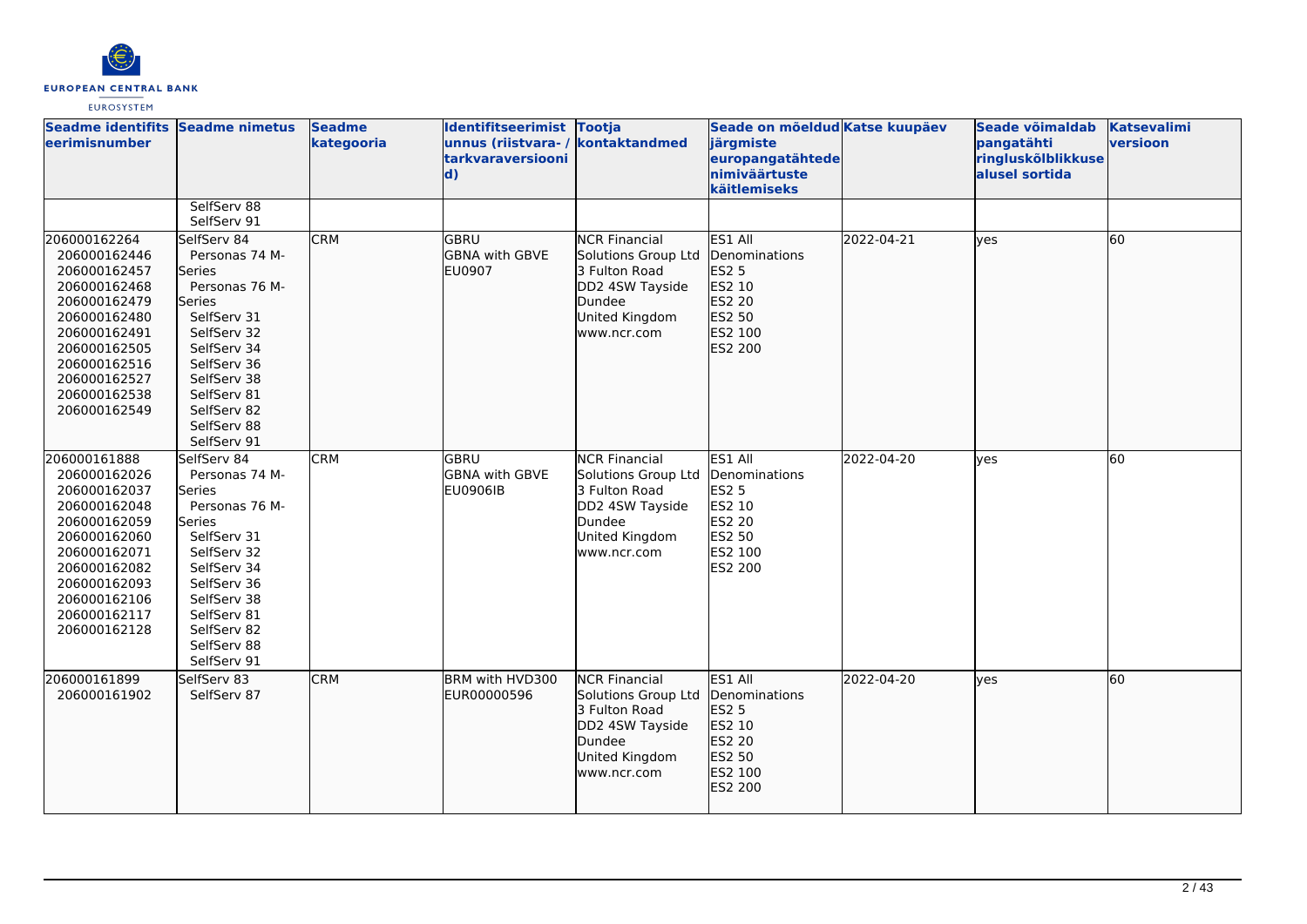

| Seadme identifits Seadme nimetus<br>leerimisnumber                                                                                                                                                                                                           |                                                                                                                                                                                                                                                            | <b>Seadme</b><br>kategooria | Identifitseerimist Tootja<br>unnus (riistvara- / kontaktandmed<br><b>tarkvaraversiooni</b><br>$\mathbf{d}$ |                                                                                                                                                             | Seade on mõeldud Katse kuupäev<br>järgmiste<br>europangatähtede<br>nimiväärtuste<br>käitlemiseks           |            | Seade võimaldab<br>pangatähti<br>ringluskõlblikkuse<br>alusel sortida | <b>Katsevalimi</b><br>versioon |
|--------------------------------------------------------------------------------------------------------------------------------------------------------------------------------------------------------------------------------------------------------------|------------------------------------------------------------------------------------------------------------------------------------------------------------------------------------------------------------------------------------------------------------|-----------------------------|------------------------------------------------------------------------------------------------------------|-------------------------------------------------------------------------------------------------------------------------------------------------------------|------------------------------------------------------------------------------------------------------------|------------|-----------------------------------------------------------------------|--------------------------------|
| 206000161844<br>206000161913<br>206000161924<br>206000161935<br>206000161946<br>206000161957<br>206000161968<br>206000161979<br>206000161980<br>206000161991<br>206000162004<br>206000162015                                                                 | SelfServ 84<br>Personas 74 M-<br>Series<br>Personas 76 M-<br>Series<br>SelfServ31<br>SelfServ 32<br>SelfServ 34<br>SelfServ 36<br>SelfServ38<br>SelfServ 81<br>SelfServ 82<br>SelfServ 88<br>SelfServ 91                                                   | <b>CRM</b>                  | <b>GBRU</b><br><b>GBNA with GBVE-II</b><br><b>EU0906IB</b>                                                 | <b>NCR Financial</b><br>Solutions Group Ltd<br>3 Fulton Road<br>DD2 4SW Tayside<br>Dundee<br>United Kingdom<br>www.ncr.com                                  | ES1 All<br>Denominations<br><b>ES2 5</b><br><b>ES2 10</b><br><b>ES2 20</b><br>ES2 50<br>ES2 100<br>ES2 200 | 2022-04-19 | lyes                                                                  | 60                             |
| 206000111104<br>206000111115<br>206000111126<br>206000111137<br>206000111148<br>206000111159                                                                                                                                                                 | KePlus R6<br><b>KEBA KePlus D6</b><br>KEBA KePlus X6<br>KEBA KePlus M6<br><b>KEBA Rondo</b><br>4cashcycle+ R4<br><b>KEBA Rondo</b><br>4cashcycle+ R5                                                                                                       | <b>CRM</b>                  | BV HW: HOTS BV-<br>ZBV Type 4a<br>BV SW:<br>HBV2MEUA001001                                                 | <b>KEBA Handover</b><br><b>Automation GmbH</b><br>Reindlstrasse 51<br>A-4041<br>Linz<br>Austria<br>kh@keba.com<br>www.keba.com                              | ES1 All<br>Denominations<br>ES2 5<br>ES2 10<br><b>ES2 20</b><br>ES2 50<br>ES2 100<br><b>ES2 200</b>        | 2022-04-06 | lyes                                                                  | 60                             |
| 206000145160<br>206000145171<br>206000145182<br>206000145193<br>206000145206<br>206000145217<br>206000145228<br>206000145239<br>206000145605<br>206000145616<br>206000145627<br>206000145638<br>206000145649<br>206000145650<br>206000145661<br>206000145672 | DT-7000H68NL<br>DT-7000H68N<br>DT-7000H68NLR<br>DT-7000H68NX<br>DT-7000P5800<br>DT-7000P5800L<br>DT-7000160-COMB<br>Virtual Teller Mach<br>ine(VTM)/Videokasse<br>DT-7000160A<br>DT-7000160B<br>DT-7000160NL<br>DT-7000160X<br>DT-7000160XL<br>DT-7000164A | <b>CRM</b>                  | SNV-001<br>V22004A0B2                                                                                      | GRG Banking<br>Equipment Co Ltd<br>9 Kelin Road Science ES2 5<br>City<br>510663<br>Guangzhou, District ES2 50<br>Luogang<br>China<br>www.grgbanking.co<br>m | ES1 All<br>Denominations<br>ES2 10<br>ES2 20<br>ES2 100<br>ES2 200                                         | 2022-04-06 | lyes                                                                  | 60                             |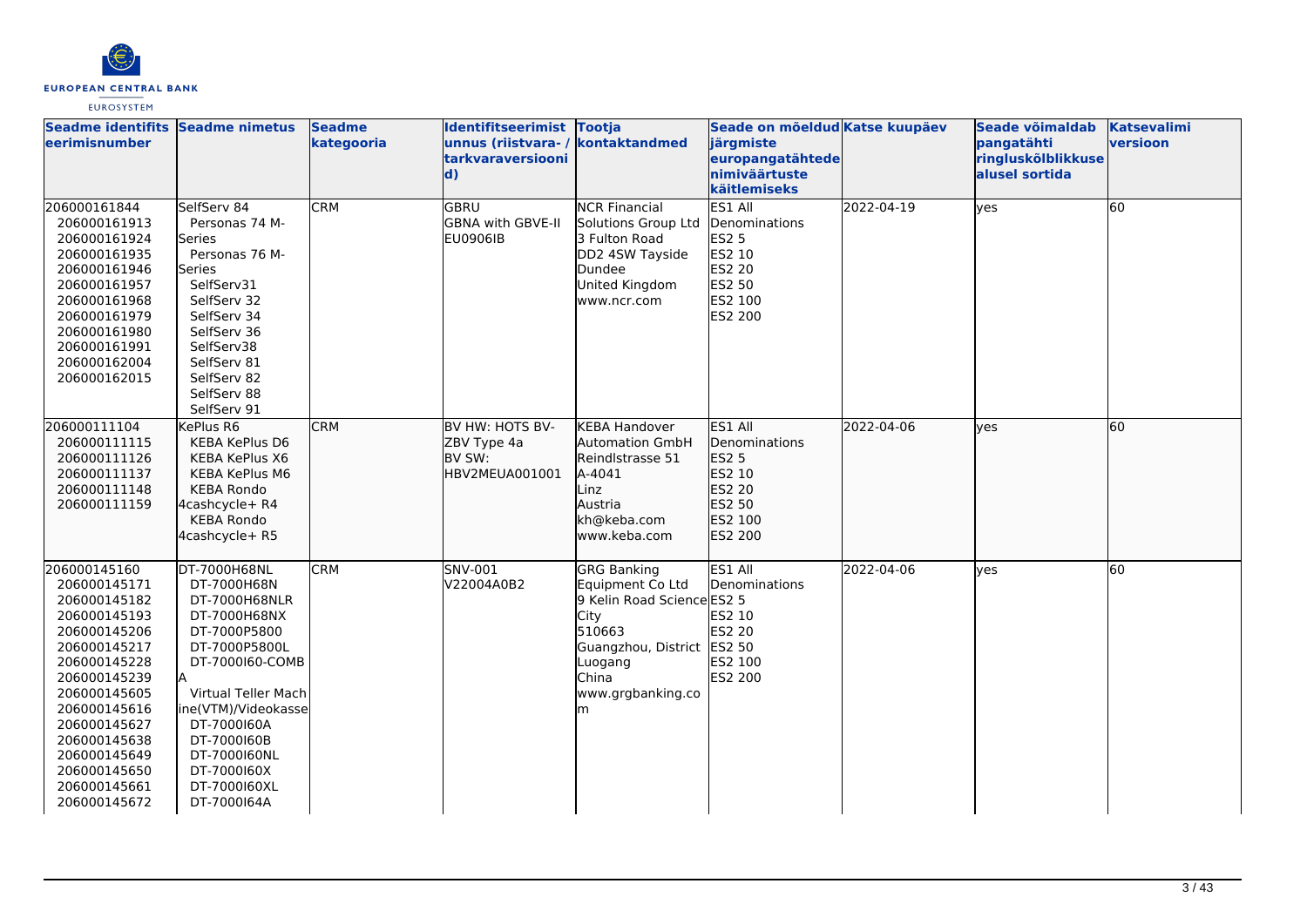

| Seadme identifits Seadme nimetus<br>eerimisnumber                                                                                                            |                                                                                                                                                    | <b>Seadme</b><br>kategooria | Identifitseerimist Tootja<br>unnus (riistvara-/<br>tarkvaraversiooni<br>$\mathbf{d}$ | kontaktandmed                                                                                                              | Seade on mõeldud Katse kuupäev<br>järgmiste<br>europangatähtede<br>nimiväärtuste<br>käitlemiseks |            | Seade võimaldab<br>pangatähti<br>ringluskõlblikkuse<br>alusel sortida | <b>Katsevalimi</b><br>versioon |
|--------------------------------------------------------------------------------------------------------------------------------------------------------------|----------------------------------------------------------------------------------------------------------------------------------------------------|-----------------------------|--------------------------------------------------------------------------------------|----------------------------------------------------------------------------------------------------------------------------|--------------------------------------------------------------------------------------------------|------------|-----------------------------------------------------------------------|--------------------------------|
| 206000145683<br>206000145694<br>206000145707<br>206000145718                                                                                                 | DT-7000164B<br>DT-7000164C<br>DT-7000166<br>DT-7000P5800<br>DT-7000P5800E<br>DT-7000P5800L                                                         |                             |                                                                                      |                                                                                                                            |                                                                                                  |            |                                                                       |                                |
| 207000161195<br>207000161208<br>207000161219<br>207000161220<br>207000161231<br>207000161242<br>207000161253<br>207000161264<br>207000161275<br>207000161286 | SelfServ 34<br>SelfServ 31<br>SelfServ 32<br>SelfServ 36<br>SelfServ 38<br>SelfServ 91<br>SelfServ 81<br>SelfServ 82<br>SelfServ 84<br>SelfServ 88 | <b>CCM</b>                  | <b>DVM</b><br>DVM-STD-EUR<br>Version 01.09.00                                        | <b>NCR Financial</b><br>Solutions Group Ltd<br>3 Fulton Road<br>DD2 4SW Tayside<br>Dundee<br>United Kingdom<br>www.ncr.com | ES1 All<br>Denominations<br><b>ES2 5</b><br>ES2 10<br>ES2 20<br>ES2 50<br>ES2 100<br>ES2 200     | 2022-04-05 | Ino                                                                   | 60                             |
| 206000146764                                                                                                                                                 | Wincash - SD960                                                                                                                                    | <b>CRM</b>                  | <b>SNV-001</b><br>V22004A0B2                                                         | Sigma S.p.A.<br>Via Po 14<br>63017<br>Altidona (FM)<br>Italy<br>www.sigmaspa.com                                           | ES1 All<br>Denominations<br><b>ES2 5</b><br>ES2 10<br>ES2 20<br>ES2 50<br>ES2 100<br>ES2 200     | 2022-04-04 | lyes                                                                  | 60                             |
| 206000161105<br>206000161116                                                                                                                                 | SR1000<br>SR2000                                                                                                                                   | <b>CRM</b>                  | BV3 - MHTD<br>GAUL2203040E                                                           | Sigma S.p.A.<br>Via Po 14<br>63017<br>Altidona (FM)<br>Italy<br>www.sigmaspa.com                                           | ES1 All<br>Denominations<br><b>ES2 5</b><br>ES2 10<br>ES2 20<br>ES2 50<br>ES2 100<br>ES2 200     | 2022-04-04 | lves                                                                  | 60                             |
| 206000161127<br>206000161138                                                                                                                                 | SR1000<br>SR2000                                                                                                                                   | <b>CRM</b>                  | BV3 - MOTD<br>GAUL2203040E                                                           | Sigma S.p.A.<br>Via Po 14<br>63017<br>Altidona (FM)                                                                        | ES1 All<br>Denominations<br><b>ES2 5</b><br>ES2 10                                               | 2022-04-04 | lves                                                                  | 60                             |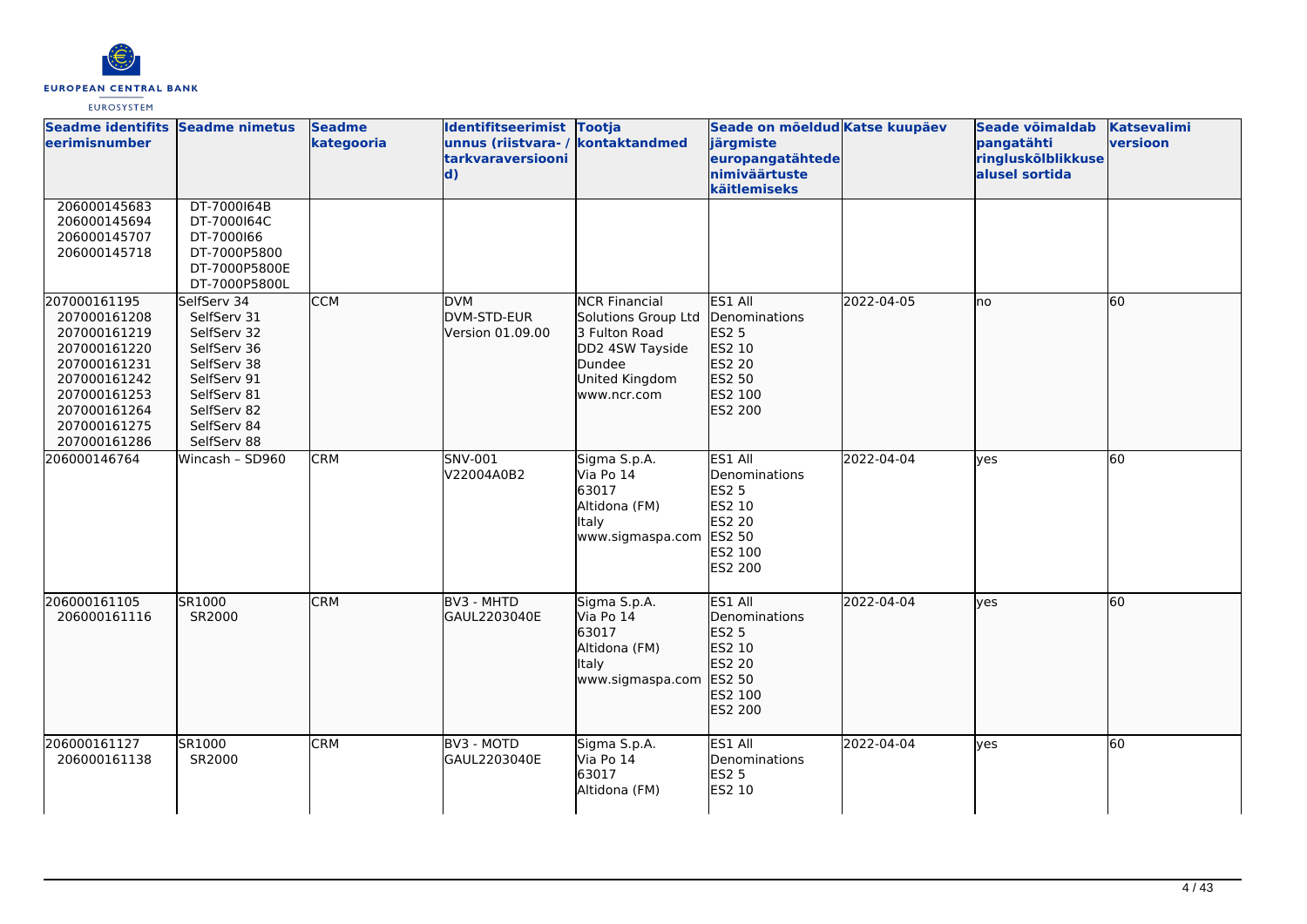

| Seadme identifits Seadme nimetus<br>eerimisnumber                                                                                                                                                                                                                                                                                                                                            |                                                                                                                                                                                                                                                                                                                                                                                                                      | <b>Seadme</b><br>kategooria | Identifitseerimist Tootja<br>unnus (riistvara- / kontaktandmed<br>tarkvaraversiooni<br>$\mathbf{d}$ |                                                                                                                                                  | Seade on mõeldud Katse kuupäev<br>järgmiste<br>europangatähtede<br>nimiväärtuste<br>käitlemiseks |            | Seade võimaldab<br>pangatähti<br>ringluskõlblikkuse<br>alusel sortida | <b>Katsevalimi</b><br>versioon |
|----------------------------------------------------------------------------------------------------------------------------------------------------------------------------------------------------------------------------------------------------------------------------------------------------------------------------------------------------------------------------------------------|----------------------------------------------------------------------------------------------------------------------------------------------------------------------------------------------------------------------------------------------------------------------------------------------------------------------------------------------------------------------------------------------------------------------|-----------------------------|-----------------------------------------------------------------------------------------------------|--------------------------------------------------------------------------------------------------------------------------------------------------|--------------------------------------------------------------------------------------------------|------------|-----------------------------------------------------------------------|--------------------------------|
|                                                                                                                                                                                                                                                                                                                                                                                              |                                                                                                                                                                                                                                                                                                                                                                                                                      |                             |                                                                                                     | Italy<br>www.sigmaspa.com                                                                                                                        | ES2 20<br>ES2 50<br>ES2 100<br><b>ES2 200</b>                                                    |            |                                                                       |                                |
| 206000161172<br>206000161183                                                                                                                                                                                                                                                                                                                                                                 | Wincash - SD960<br>Wincash - SD960N                                                                                                                                                                                                                                                                                                                                                                                  | <b>CRM</b>                  | UNV-010<br>V28004A014                                                                               | Sigma S.p.A.<br>Via Po 14<br>63017<br>Altidona (FM)<br>Italy<br>www.sigmaspa.com                                                                 | ES1 All<br>Denominations<br><b>ES2 5</b><br>ES2 10<br>ES2 20<br>ES2 50<br>ES2 100<br>ES2 200     | 2022-04-04 | <b>lyes</b>                                                           | 60                             |
| 206000160536<br>206000160547<br>206000160558<br>206000160569<br>206000160570<br>206000160581<br>206000160592<br>206000160605<br>206000160616<br>206000160627<br>206000160638<br>206000160649<br>206000160650<br>206000160661<br>206000160672<br>206000160683<br>206000160694<br>206000160707<br>206000160718<br>206000160729<br>206000160730<br>206000160741<br>206000160752<br>206000160763 | CINEO C4060<br><b>CINEO C4040</b><br>CS 4040<br><b>CINEO C4080</b><br>CS 4080<br><b>CINEO C4560</b><br>CS 4560<br><b>CINEO C4580</b><br>CS 4580<br><b>CINEO C2090</b><br>CS 2090<br><b>CINEO C4090</b><br>CS 4090<br><b>CINEO C2080</b><br>CS 2080<br><b>CINEO C6040</b><br>CS 6040<br><b>CINEO C6040</b><br>Compact<br>CS 6040 Compact<br><b>CINEO C6030</b><br>CS 6030<br><b>CINEO C6050</b><br>CS 6050<br>CS 4060 | <b>CRM</b>                  | MOVE CWCA<br>MOVE_CWAA_EUR_1 Systems GmbH<br>055                                                    | Diebold Nixdorf<br>Heinz-Nixdorf-Ring 1<br>33106<br>Paderborn<br>Germany<br>info.de@dieboldnixd ES2 100<br>orf.com<br>www.dieboldnixdorf.<br>com | ES1 All<br>Denominations<br><b>ES2 5</b><br>ES2 10<br><b>ES2 20</b><br>ES2 50<br>ES2 200         | 2022-03-23 | yes                                                                   | 60                             |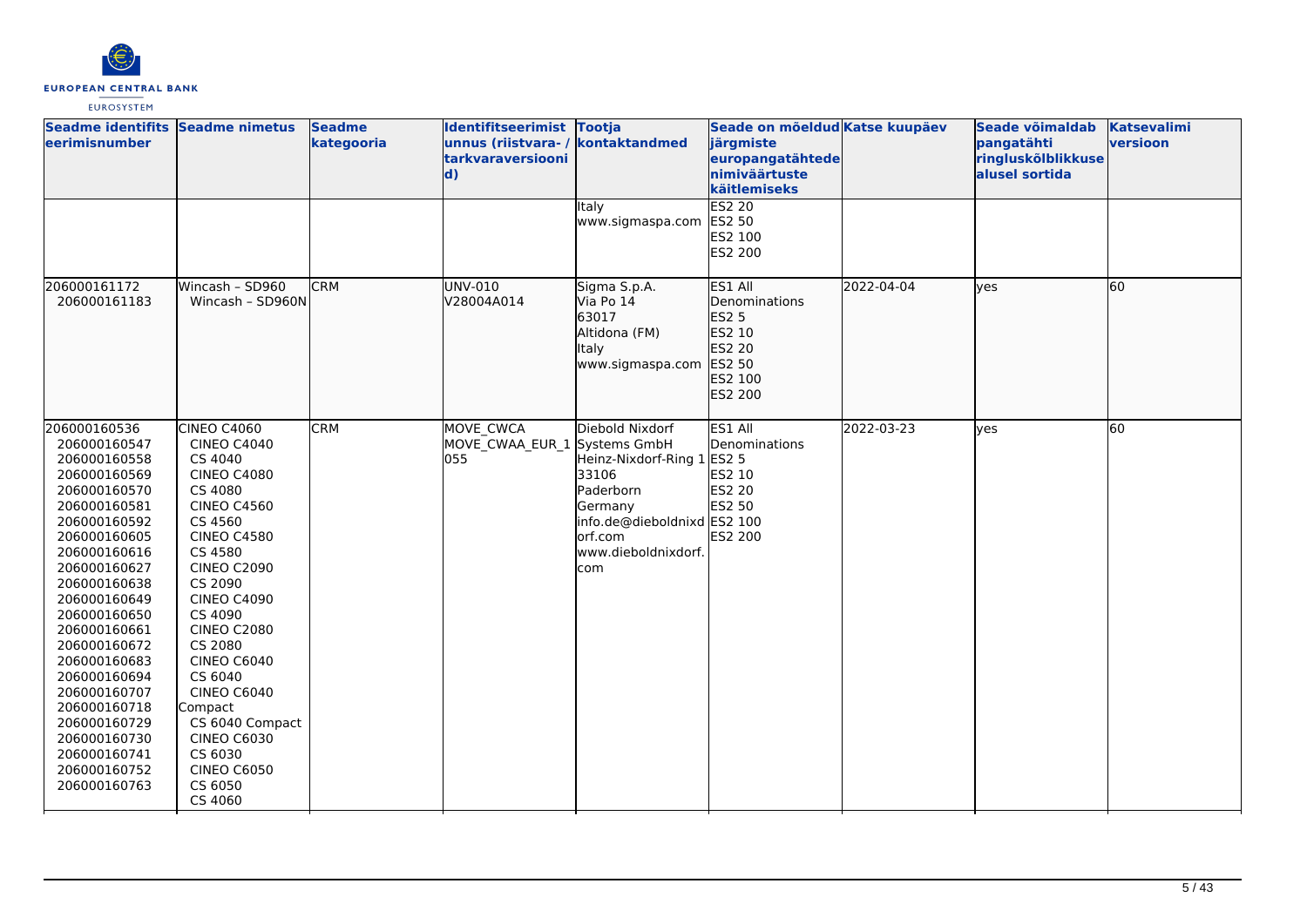

| Seadme identifits Seadme nimetus<br><b>leerimisnumber</b> |                            | <b>Seadme</b><br>kategooria | Identifitseerimist Tootja<br>unnus (riistvara- / kontaktandmed |                             | Seade on mõeldud Katse kuupäev<br>järgmiste |            | Seade võimaldab<br>pangatähti | <b>Katsevalimi</b><br>versioon |
|-----------------------------------------------------------|----------------------------|-----------------------------|----------------------------------------------------------------|-----------------------------|---------------------------------------------|------------|-------------------------------|--------------------------------|
|                                                           |                            |                             | <b>tarkvaraversiooni</b>                                       |                             | europangatähtede                            |            | ringluskõlblikkuse            |                                |
|                                                           |                            |                             | $\mathbf{d}$                                                   |                             | nimiväärtuste                               |            | alusel sortida                |                                |
|                                                           |                            |                             |                                                                |                             | käitlemiseks                                |            |                               |                                |
| 208000160776                                              | Cineo C6010                | <b>COM</b>                  | <b>MOVE PWCC</b>                                               | Diebold Nixdorf             | ES1 All                                     | 2022-03-23 | lves                          | 60                             |
| 208000160787                                              | CS 6010                    |                             | MOVE PWBA EUR 1                                                | Systems GmbH                | Denominations                               |            |                               |                                |
|                                                           |                            |                             | 055                                                            | Heinz-Nixdorf-Ring 1        | ES2 5                                       |            |                               |                                |
|                                                           |                            |                             |                                                                | 33106                       | ES2 10                                      |            |                               |                                |
|                                                           |                            |                             |                                                                | Paderborn                   | ES2 20                                      |            |                               |                                |
|                                                           |                            |                             |                                                                | Germany                     | ES2 50                                      |            |                               |                                |
|                                                           |                            |                             |                                                                | info.de@dieboldnixd ES2 100 |                                             |            |                               |                                |
|                                                           |                            |                             |                                                                | lorf.com                    | ES2 200                                     |            |                               |                                |
|                                                           |                            |                             |                                                                | www.dieboldnixdorf.         |                                             |            |                               |                                |
| 206000160898                                              | DN Series 200              | <b>CRM</b>                  | MOVEm CDAA                                                     | com<br>Diebold Nixdorf      | ES1 All                                     | 2022-03-23 | <b>ves</b>                    | 60                             |
| 206000160901                                              | CS 4060                    |                             | MOVEm_CDAA_EUR_                                                | Systems GmbH                | Denominations                               |            |                               |                                |
| 206000160912                                              | CS 4560                    |                             | 1019                                                           | Heinz-Nixdorf-Ring 1        | <b>ES2 5</b>                                |            |                               |                                |
| 206000160923                                              | DN Series 250              |                             |                                                                | 33106                       | ES2 10                                      |            |                               |                                |
| 206000160934                                              | DN Series 400              |                             |                                                                | Paderborn                   | <b>ES2 20</b>                               |            |                               |                                |
| 206000160945                                              | DN Series 405DT            |                             |                                                                | Germany                     | ES2 50                                      |            |                               |                                |
| 206000160956                                              | DN Series 450              |                             |                                                                | info.de@dieboldnixd ES2 100 |                                             |            |                               |                                |
| 206000160967                                              | DN Series 470              |                             |                                                                | lorf.com                    | <b>ES2 200</b>                              |            |                               |                                |
| 206000160978                                              | DN Series 490              |                             |                                                                | www.dieboldnixdorf.         |                                             |            |                               |                                |
|                                                           |                            |                             |                                                                | lcom                        |                                             |            |                               |                                |
| 207000160047                                              | SelfServ 34                | <b>CCM</b>                  | EUR-IBVM-CN-16N                                                | <b>NCR Financial</b>        | ES1 All                                     | 2022-03-22 | no                            | 60                             |
| 207000160058                                              | SelfServ 31                |                             |                                                                | Solutions Group Ltd         | Denominations                               |            |                               |                                |
| 207000160069                                              | SelfServ 32                |                             |                                                                | 3 Fulton Road               | <b>ES2 5</b>                                |            |                               |                                |
| 207000160070                                              | SelfServ 36                |                             |                                                                | DD2 4SW Tayside             | ES2 10                                      |            |                               |                                |
| 207000160081                                              | SelfServ 38                |                             |                                                                | Dundee                      | ES2 20                                      |            |                               |                                |
| 207000160092                                              | SelfServ 91                |                             |                                                                | United Kingdom              | ES2 50                                      |            |                               |                                |
| 207000160105<br>207000160116                              | SelfServ 81<br>SelfServ 82 |                             |                                                                | www.ncr.com                 | ES2 100<br>ES2 200                          |            |                               |                                |
| 207000160127                                              | SelfServ 84                |                             |                                                                |                             |                                             |            |                               |                                |
| 207000160138                                              | SelfServ 88                |                             |                                                                |                             |                                             |            |                               |                                |
| 206000160273                                              | <b>CINEO C4060</b>         | <b>CRM</b>                  | MOVE CWAA                                                      | Diebold Nixdorf             | ES1 All                                     | 2022-03-22 | yes                           | 60                             |
| 206000160284                                              | <b>CINEO C4040</b>         |                             | MOVE_CWAA_EUR_1 Systems GmbH                                   |                             | Denominations                               |            |                               |                                |
| 206000160295                                              | CS 4040                    |                             | 055                                                            | Heinz-Nixdorf-Ring 1        | <b>ES2 5</b>                                |            |                               |                                |
| 206000160308                                              | <b>CINEO C4080</b>         |                             |                                                                | 33106                       | ES2 10                                      |            |                               |                                |
| 206000160319                                              | CS 4080                    |                             |                                                                | Paderborn                   | <b>ES2 20</b>                               |            |                               |                                |
| 206000160320                                              | <b>CINEO C4560</b>         |                             |                                                                | Germany                     | ES2 50                                      |            |                               |                                |
| 206000160331                                              | CS 4560                    |                             |                                                                | info.de@dieboldnixd ES2 100 |                                             |            |                               |                                |
| 206000160342                                              | <b>CINEO C4580</b>         |                             |                                                                | orf.com                     | ES2 200                                     |            |                               |                                |
| 206000160353                                              | CS 4580                    |                             |                                                                | www.dieboldnixdorf.         |                                             |            |                               |                                |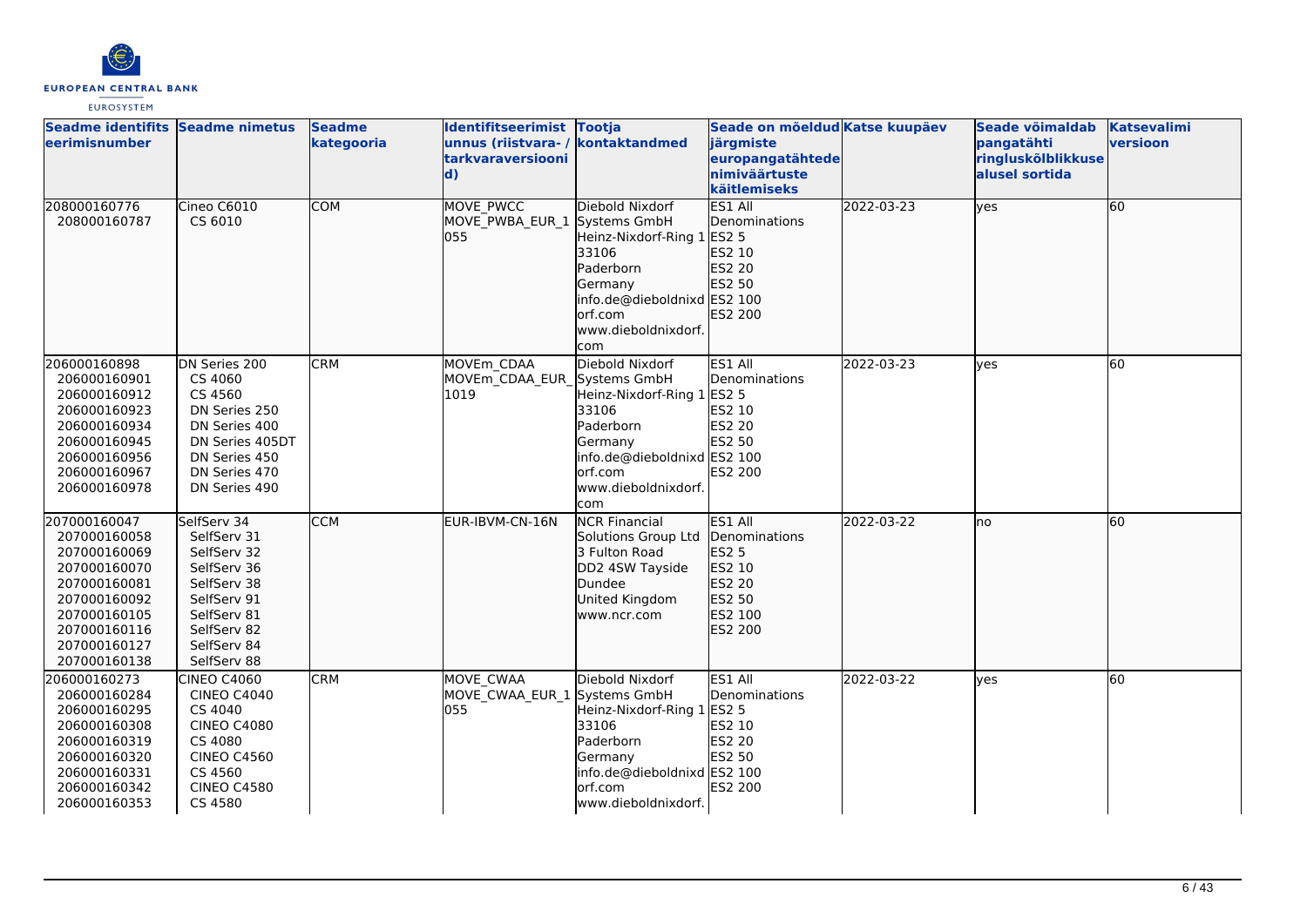

| Seadme identifits Seadme nimetus<br><b>eerimisnumber</b>                                                                                                                                                                                     |                                                                                                                                                                                                                                                                   | <b>Seadme</b><br>kategooria | Identifitseerimist Tootja<br>unnus (riistvara- / kontaktandmed<br>tarkvaraversiooni<br>$\mathbf{d}$ |                                                                                                                                                   | Seade on mõeldud Katse kuupäev<br>järgmiste<br>europangatähtede<br>nimiväärtuste<br>käitlemiseks           |            | Seade võimaldab<br>pangatähti<br>ringluskõlblikkuse<br>alusel sortida | <b>Katsevalimi</b><br>versioon |
|----------------------------------------------------------------------------------------------------------------------------------------------------------------------------------------------------------------------------------------------|-------------------------------------------------------------------------------------------------------------------------------------------------------------------------------------------------------------------------------------------------------------------|-----------------------------|-----------------------------------------------------------------------------------------------------|---------------------------------------------------------------------------------------------------------------------------------------------------|------------------------------------------------------------------------------------------------------------|------------|-----------------------------------------------------------------------|--------------------------------|
| 206000160364<br>206000160375<br>206000160386<br>206000160397<br>206000160400<br>206000160411<br>206000160422<br>206000160433<br>206000160444<br>206000160455<br>206000160466<br>206000160477<br>206000160488<br>206000160499<br>206000160503 | <b>CINEO C2090</b><br>CS 2090<br><b>CINEO C4090</b><br>CS 4090<br><b>CINEO C2080</b><br>CS 2080<br><b>CINEO C6040</b><br>CS 6040<br><b>CINEO C6040</b><br>Compact<br>CS 6040 Compact<br><b>CINEO C6030</b><br>CS 6030<br><b>CINEO C6050</b><br>CS 6050<br>CS 4060 |                             |                                                                                                     | com                                                                                                                                               |                                                                                                            |            |                                                                       |                                |
| 208000160516<br>208000160527                                                                                                                                                                                                                 | Cineo C6010<br>CS 6010                                                                                                                                                                                                                                            | <b>COM</b>                  | MOVE PWBA<br>MOVE PWBA EUR 1 Systems GmbH<br>055                                                    | Diebold Nixdorf<br>Heinz-Nixdorf-Ring 1<br>33106<br>Paderborn<br>Germany<br>info.de@dieboldnixd ES2 100<br>lorf.com<br>www.dieboldnixdorf.<br>com | <b>ES1 AII</b><br>Denominations<br>ES2 5<br>ES2 10<br>ES2 20<br>ES2 50<br>ES2 200                          | 2022-03-22 | <b>yes</b>                                                            | 60                             |
| 206000142668<br>206000142679<br>206000142680<br>206000142691<br>206000142704<br>206000142715<br>206000142726<br>206000157735                                                                                                                 | CM18<br>CM18T<br>CM18b<br>CM18EvoT<br>CM18Evo<br>CM18 DaVinci<br>myTeller<br>CM18 DaVinciT                                                                                                                                                                        | <b>CRM</b>                  | RS32<br>ZGC7.EUG010.02                                                                              | Arca Technologies<br>lsrl<br>Via Statale 17<br>10012<br>Bollengo (TO)<br>Italy<br>www.arca.com                                                    | ES1 All<br>Denominations<br><b>ES2 5</b><br>ES2 10<br>ES2 20<br>ES2 50<br><b>ES2 100</b><br><b>ES2 200</b> | 2022-03-21 | <b>ves</b>                                                            | 60                             |
| 206000149028<br>206000149039<br>206000149040<br>206000149051                                                                                                                                                                                 | CM18<br>CM18T<br>CM18b<br>CM18EvoT                                                                                                                                                                                                                                | <b>CRM</b>                  | RS <sub>22</sub><br>HJC4.EUN030.19                                                                  | Arca Technologies<br>lsrl<br>Via Statale 17<br>10012                                                                                              | ES1 All<br><b>Denominations</b><br>ES2 5<br>ES2 10                                                         | 2022-03-21 | lyes                                                                  | 60                             |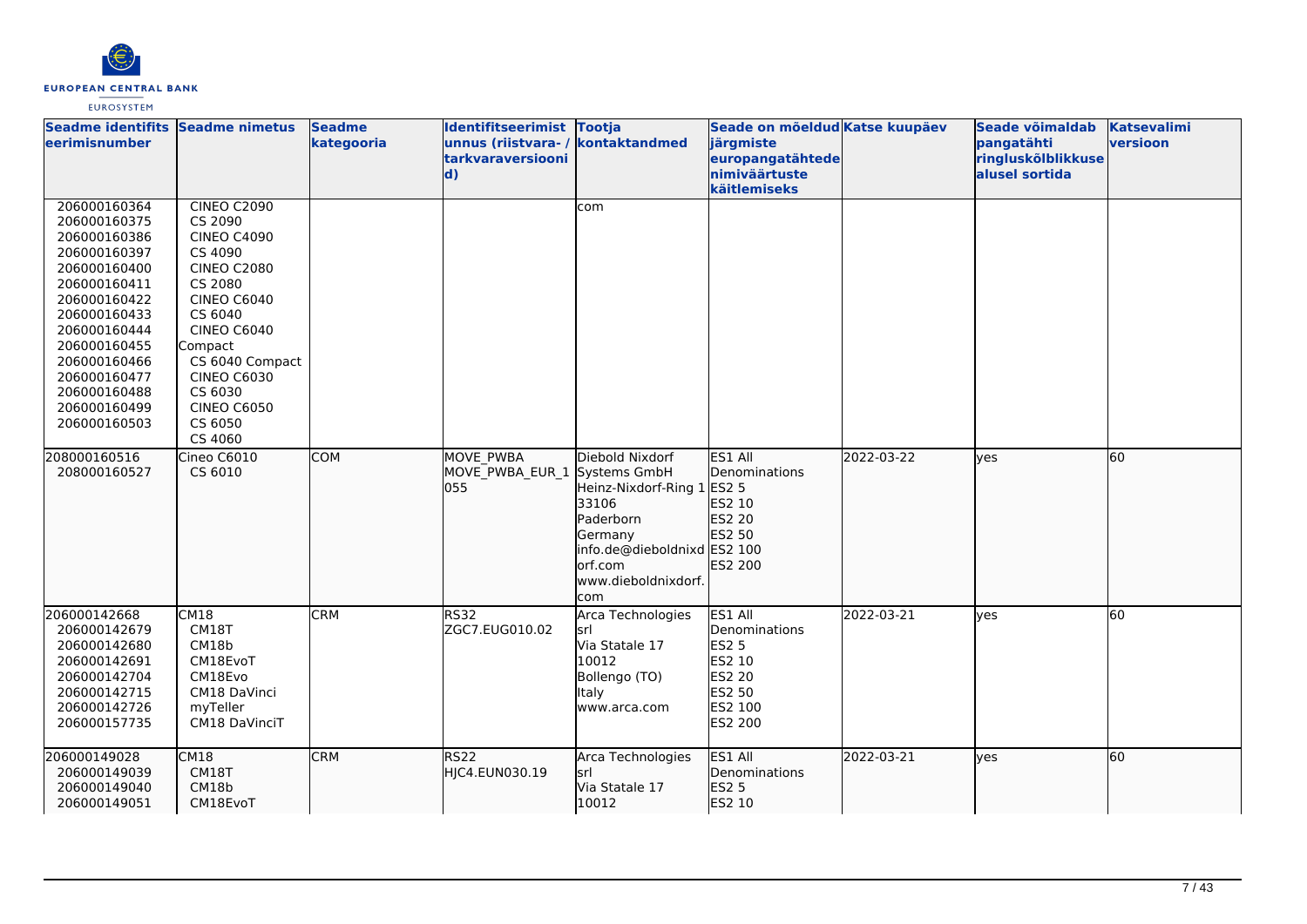

| Seadme identifits Seadme nimetus<br><b>leerimisnumber</b>                                                                                                                                                                    |                                                                                                                                                                                                                                                                      | <b>Seadme</b><br>kategooria | Identifitseerimist Tootja<br>unnus (riistvara- / kontaktandmed<br>tarkvaraversiooni<br>$\mathbf{d}$ |                                                                                                                            | Seade on mõeldud Katse kuupäev<br>järgmiste<br>europangatähtede<br>nimiväärtuste<br>käitlemiseks |            | Seade võimaldab<br>pangatähti<br>ringluskõlblikkuse<br>alusel sortida | <b>Katsevalimi</b><br>versioon |
|------------------------------------------------------------------------------------------------------------------------------------------------------------------------------------------------------------------------------|----------------------------------------------------------------------------------------------------------------------------------------------------------------------------------------------------------------------------------------------------------------------|-----------------------------|-----------------------------------------------------------------------------------------------------|----------------------------------------------------------------------------------------------------------------------------|--------------------------------------------------------------------------------------------------|------------|-----------------------------------------------------------------------|--------------------------------|
| 206000149062<br>206000149073<br>206000149084<br>206000157746                                                                                                                                                                 | CM18Evo<br>CM18 DaVinci<br>myTeller<br>CM18 DaVinciT                                                                                                                                                                                                                 |                             |                                                                                                     | Bollengo (TO)<br><b>Italy</b><br>www.arca.com                                                                              | ES2 20<br>ES2 50<br>ES2 100<br>ES2 200                                                           |            |                                                                       |                                |
| 207000159395<br>207000159408<br>207000159419<br>207000159420<br>207000159431<br>207000159442<br>207000159453<br>207000159464<br>207000159475<br>207000159486<br>207000159497<br>207000159501<br>207000159512<br>207000159523 | SelfServ 32<br>SelfServ 31<br>SelfServ 34<br>SelfServ 36<br>SelfServ 38<br><b>MIMO</b><br>Personas 76 M-<br>Series<br>Personas 86 M-<br>Series<br>Personas 87 M-<br>Series<br>Personas 90<br>SelfServ 81<br>SelfServ 82<br>SelfServ 84<br>SelfServ 88                | <b>CCM</b>                  | HBV-EUR-<br>HVE100-CS-17N                                                                           | <b>NCR Financial</b><br>Solutions Group Ltd<br>3 Fulton Road<br>DD2 4SW Tayside<br>Dundee<br>United Kingdom<br>www.ncr.com | ES1 All<br>Denominations<br>ES2 5<br>ES2 10<br>ES2 20<br>ES2 50<br>ES2 100<br>ES2 200            | 2022-03-16 | lno                                                                   | 60                             |
| 207000159885<br>207000159896<br>207000159909<br>207000159910<br>207000159921<br>207000159932<br>207000159943<br>207000159954<br>207000159965<br>207000159976<br>207000159987<br>207000159998<br>207000160003<br>207000160014 | SelfServ 32<br>SelfServ 31<br>SelfServ 34<br>SelfServ 36<br>SelfServ 38<br><b>MIMO</b><br>Personas 76 M-<br>lSeries<br>Personas 86 M-<br><b>Series</b><br>Personas 87 M-<br><b>Series</b><br>Personas 90<br>SelfServ 81<br>SelfServ 82<br>SelfServ 84<br>SelfServ 88 | <b>CCM</b>                  | <b>Bunch Note</b><br>Acceptor<br>HBV+-EUR-<br>HVE100-CS-17N                                         | <b>NCR Financial</b><br>Solutions Group Ltd<br>3 Fulton Road<br>DD2 4SW Tayside<br>Dundee<br>United Kingdom<br>www.ncr.com | ES1 All<br>Denominations<br>ES2 5<br>ES2 10<br>ES2 20<br>ES2 50<br>ES2 100<br>ES2 200            | 2022-03-16 | lno                                                                   | 60                             |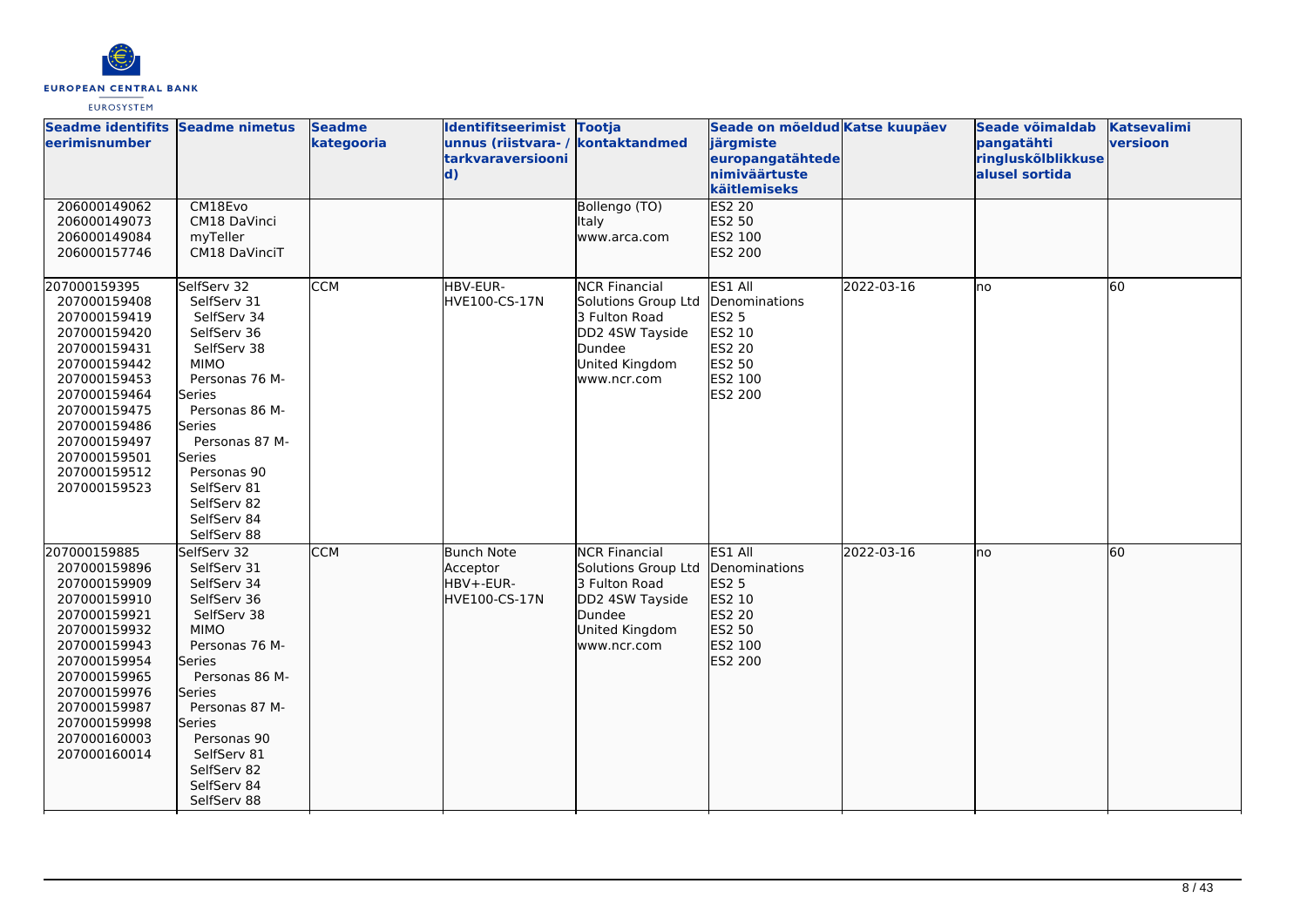

| Seadme identifits Seadme nimetus<br>leerimisnumber                                                                                                           |                                                                                                                                              | <b>Seadme</b><br>kategooria | Identifitseerimist Tootja<br>unnus (riistvara-/<br>tarkvaraversiooni<br>$\mathbf{d}$ | kontaktandmed                                                                                                                                   | Seade on mõeldud Katse kuupäev<br>järgmiste<br>europangatähtede<br>nimiväärtuste<br>käitlemiseks |            | Seade võimaldab<br>pangatähti<br>ringluskõlblikkuse<br>alusel sortida | <b>Katsevalimi</b><br>versioon |
|--------------------------------------------------------------------------------------------------------------------------------------------------------------|----------------------------------------------------------------------------------------------------------------------------------------------|-----------------------------|--------------------------------------------------------------------------------------|-------------------------------------------------------------------------------------------------------------------------------------------------|--------------------------------------------------------------------------------------------------|------------|-----------------------------------------------------------------------|--------------------------------|
| 206000159599<br>206000159602<br>206000159613<br>206000159624<br>206000159635<br>206000159646<br>206000159657<br>206000159668<br>206000159679<br>206000159680 | $\overline{\text{C71}}$<br><b>LC70</b><br>LC63<br><b>LC94</b><br>LC51<br><b>LC50</b><br>ezATM6100<br>ezATM6000<br><b>RC91</b><br><b>RC93</b> | CRM                         | BV3<br>GAUL2203040E                                                                  | ATEC AP Co. Ltd.<br>9F, 7, 289, Pangyo-<br>ro, Bundang-gu,<br>Seongnam-si<br>13488<br>Gyeonggi-do<br>South Korea<br>http://www.atecap.k ES2 200 | ES1 All<br>Denominations<br><b>ES2 5</b><br><b>ES2 10</b><br>ES2 20<br>ES2 50<br>ES2 100         | 2022-03-15 | yes                                                                   | 60                             |
| 207000159772<br>207000159783<br>207000159794                                                                                                                 | Series 100, ATM<br>Model 20<br>Series 100, ATM<br>Model 21<br>Series 100, ATM<br>Model 22                                                    | <b>CCM</b>                  | G60 with BV10<br>EU35AA                                                              | Fujitsu Frontech<br>Limited<br>1766 Yanokuchi,<br>Inagi-shi<br>206-855<br>Tokyo<br>Japan<br>www.frontech.fujitsu ES2 200<br>.com/en             | ES1 All<br><b>I</b> Denominations<br>ES2 5<br>ES2 10<br>ES2 20<br>ES2 50<br>ES2 100              | 2022-03-03 | no                                                                    | 60                             |
| 206000159715<br>206000159726<br>206000159737                                                                                                                 | Series 100 ATM,<br>Model 20<br>Series 100 ATM,<br>Model 21<br>Series 100 ATM,<br>Model 22                                                    | <b>CRM</b>                  | GBRU<br><b>GBNA with GBVM</b><br>EU7594                                              | Fujitsu Frontech<br>Limited<br>1766 Yanokuchi,<br>Inagi-shi<br>206-855<br>Tokyo<br>Japan<br>www.frontech.fujitsu ES2 200<br>.com/en             | ES1 All<br>Denominations<br>ES2 5<br>ES2 10<br>ES2 20<br>ES2 50<br>ES2 100                       | 2022-03-02 | yes                                                                   | 60                             |
| 206000159748<br>206000159759<br>206000159760                                                                                                                 | Serie 8000, Model<br>8148<br>Serie 8000, Model<br>8048R<br>Serie 8000, Model<br>8028R                                                        | <b>CRM</b>                  | <b>GBRU</b><br><b>GBNA with GBVM</b><br><b>EU7594</b>                                | Denso Ten España,<br>S.A.<br>Cesar Vallejo nº 16<br>29004<br>Malaga<br>Spain<br>www.ftesa.es                                                    | ES1 All<br>Denominations<br>ES2 5<br>ES2 10<br>ES2 20<br>ES2 50<br>ES2 100<br>ES2 200            | 2022-03-02 | lves                                                                  | 60                             |
| 206000159533                                                                                                                                                 | Series 100 ATM.                                                                                                                              | CRM                         | GBRU                                                                                 | Fujitsu Frontech                                                                                                                                | ES1 All                                                                                          | 2022-03-01 | ves                                                                   | 60                             |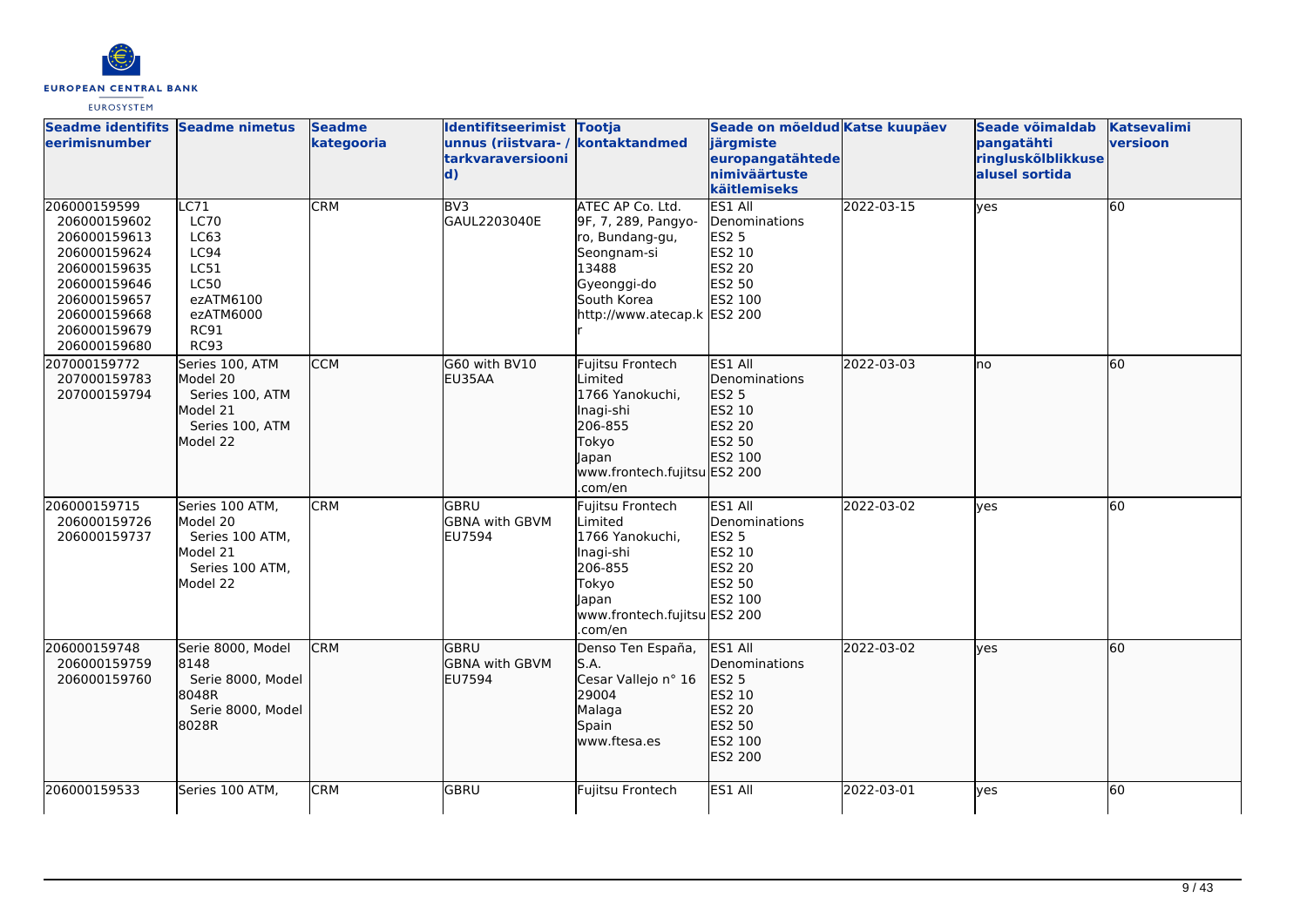

| Seadme identifits Seadme nimetus<br><b>eerimisnumber</b> |                                                                                        | <b>Seadme</b><br>kategooria | Identifitseerimist Tootja<br>unnus (riistvara- / kontaktandmed<br>tarkvaraversiooni<br>$\mathbf{d}$ |                                                                                                                                     | Seade on mõeldud Katse kuupäev<br>järgmiste<br>europangatähtede<br>nimiväärtuste<br>käitlemiseks |            | Seade võimaldab<br>pangatähti<br>ringluskõlblikkuse<br>alusel sortida | <b>Katsevalimi</b><br>versioon |
|----------------------------------------------------------|----------------------------------------------------------------------------------------|-----------------------------|-----------------------------------------------------------------------------------------------------|-------------------------------------------------------------------------------------------------------------------------------------|--------------------------------------------------------------------------------------------------|------------|-----------------------------------------------------------------------|--------------------------------|
| 206000159544<br>206000159555                             | Model 20<br>Series 100 ATM,<br>Model 21<br>Series 100 ATM,<br>Model 22                 |                             | GBNA with BV100E<br><b>EU7594</b>                                                                   | Limited<br>1766 Yanokuchi,<br>Inagi-shi<br>206-855<br>Tokyo<br>Japan<br>www.frontech.fujitsu ES2 200<br>.com/en                     | Denominations<br>ES2 5<br>ES2 10<br>ES2 20<br>ES2 50<br>ES2 100                                  |            |                                                                       |                                |
| 206000159566<br>206000159577<br>206000159588             | Serie 8000, Model<br>8148<br>Serie 8000, Model<br>8048R<br>Serie 8000, Model<br>8028R  | <b>CRM</b>                  | <b>GBRU</b><br>GBNA with BV100E<br><b>EU7594</b>                                                    | Denso Ten España,<br>S.A.<br>Cesar Vallejo nº 16<br>29004<br>Malaga<br>Spain<br>www.ftesa.es                                        | ES1 All<br>Denominations<br>ES2 5<br>ES2 10<br>ES2 20<br>ES2 50<br>ES2 100<br>ES2 200            | 2022-03-01 | <b>lves</b>                                                           | 60                             |
| 206000159338<br>206000159349<br>206000159350             | Series 100 ATM<br>Model 20<br>Series 100 ATM<br>Model 21<br>Series 100 ATM<br>Model 22 | <b>CRM</b>                  | IGBRU<br>GBNA with BV100<br>EU7594                                                                  | Fujitsu Frontech<br>Limited<br>1766 Yanokuchi,<br>Inagi-shi<br>206-855<br>Tokyo<br>Japan<br>www.frontech.fujitsu ES2 200<br>.com/en | ES1 All<br>Denominations<br><b>ES2 5</b><br>ES2 10<br>ES2 20<br><b>ES2 50</b><br>ES2 100         | 2022-02-28 | yes                                                                   | 60                             |
| 206000159361<br>206000159372<br>206000159383             | Serie 8000, Model<br>8148<br>Serie 8000, Model<br>8048R<br>Serie 8000, Model<br>8028R  | <b>CRM</b>                  | lgbru<br>GBNA with BV100<br>EU7594                                                                  | Denso Ten España,<br>S.A.<br>Cesar Vallejo nº 16<br>29004<br>Malaga<br>Spain<br>www.ftesa.es                                        | ES1 All<br>Denominations<br>ES2 5<br>ES2 10<br>ES2 20<br>ES2 50<br>ES2 100<br>ES2 200            | 2022-02-28 | <b>lves</b>                                                           | 60                             |
| 206000159225                                             | CI-50_RBW-15X                                                                          | <b>CRM</b>                  | HVE-2XX<br>5008                                                                                     | <b>Glory Global</b><br>Solutions<br>Thomas-Edison-Platz ES2 5                                                                       | ES1 All<br>Denominations                                                                         | 2022-02-24 | <b>ves</b>                                                            | 60                             |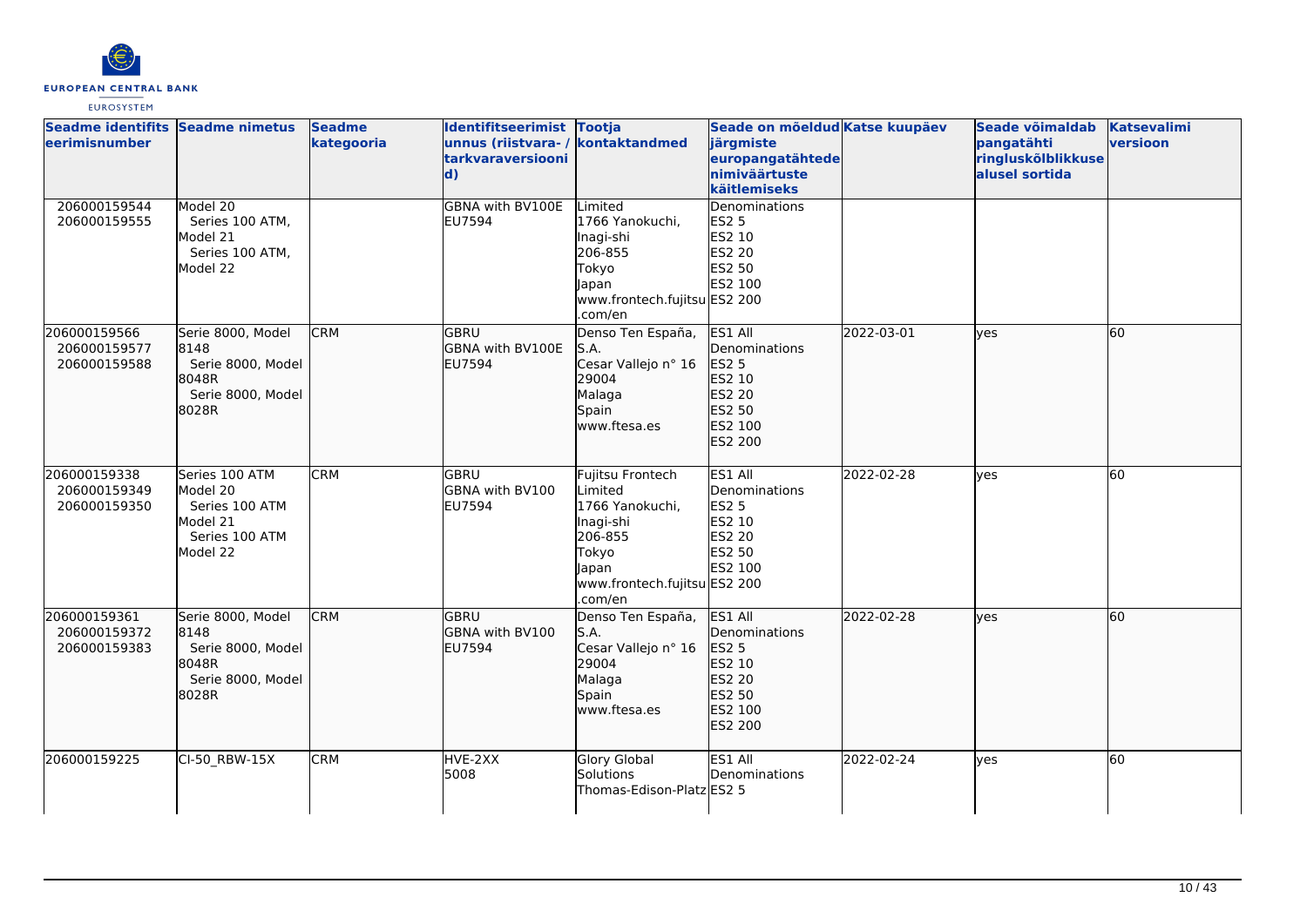

| Seadme identifits Seadme nimetus<br>eerimisnumber |                          | <b>Seadme</b><br>kategooria | Identifitseerimist Tootja<br>unnus (riistvara- / kontaktandmed<br>tarkvaraversiooni<br>$\mathbf{d}$ |                                                                                                                                                                                        | Seade on mõeldud Katse kuupäev<br>järgmiste<br>europangatähtede<br>nimiväärtuste<br>käitlemiseks |            | Seade võimaldab<br>pangatähti<br>ringluskõlblikkuse<br>alusel sortida | <b>Katsevalimi</b><br>versioon |
|---------------------------------------------------|--------------------------|-----------------------------|-----------------------------------------------------------------------------------------------------|----------------------------------------------------------------------------------------------------------------------------------------------------------------------------------------|--------------------------------------------------------------------------------------------------|------------|-----------------------------------------------------------------------|--------------------------------|
|                                                   |                          |                             |                                                                                                     | 63263<br>Neu-Isenburg<br>Germany<br>www.gloryglobalsolu ES2 200<br>tions.com                                                                                                           | <b>ES2 10</b><br>ES2 20<br>ES2 50<br>ES2 100                                                     |            |                                                                       |                                |
| 206000159214                                      | SmartPay VTS             | <b>CRM</b>                  | <b>CRM9250</b><br>V22004A0B2                                                                        | Printec Hellas<br>S.M.S.A.<br>7-7A, Poseidonos<br>Ave. & Lokridos Str.<br>18344<br>Moschato, Athens<br>Greece<br>e.vasiliadou@printecES2 200<br>group.com<br>www.printecgroup.c<br>lom | ES1 All<br>Denominations<br>ES2 5<br>ES2 10<br>ES2 20<br>ES2 50<br>ES2 100                       | 2022-02-16 | lyes                                                                  | 60                             |
| 206000158689<br>206000158690                      | <b>RBG-200</b><br>RZ-200 | <b>CRM</b>                  | HVD-200<br>6618                                                                                     | <b>Glory Global</b><br>Solutions<br>Thomas-Edison-Platz ES2 5<br>63263<br>Neu-Isenburg<br>Germany<br>www.gloryglobalsolu ES2 200<br>tions.com                                          | ES1 All<br>Denominations<br>ES2 10<br><b>ES2 20</b><br>ES2 50<br>ES2 100                         | 2022-02-11 | yes                                                                   | 60                             |
| 206000158725<br>206000158736                      | <b>RBG-200</b><br>RZ-200 | <b>CRM</b>                  | <b>HVD-210</b><br>6618                                                                              | <b>Glory Global</b><br>Solutions<br>Thomas-Edison-Platz ES2 5<br>63263<br>Neu-Isenburg<br>Germany<br>www.gloryglobalsolu ES2 200<br>tions.com                                          | ES1 All<br>Denominations<br>ES2 10<br>ES2 20<br>ES2 50<br>ES2 100                                | 2022-02-11 | lves                                                                  | 60                             |
| 207000158964                                      | SmartPay Lobby<br>Plus   | <b>CCM</b>                  | <b>BIM2020</b><br>13-EU-15                                                                          | Printec Hellas<br>S.M.S.A.<br>7-7A, Poseidonos                                                                                                                                         | ES1 All<br>Denominations<br><b>ES2 5</b>                                                         | 2022-02-11 | Ino                                                                   | 60                             |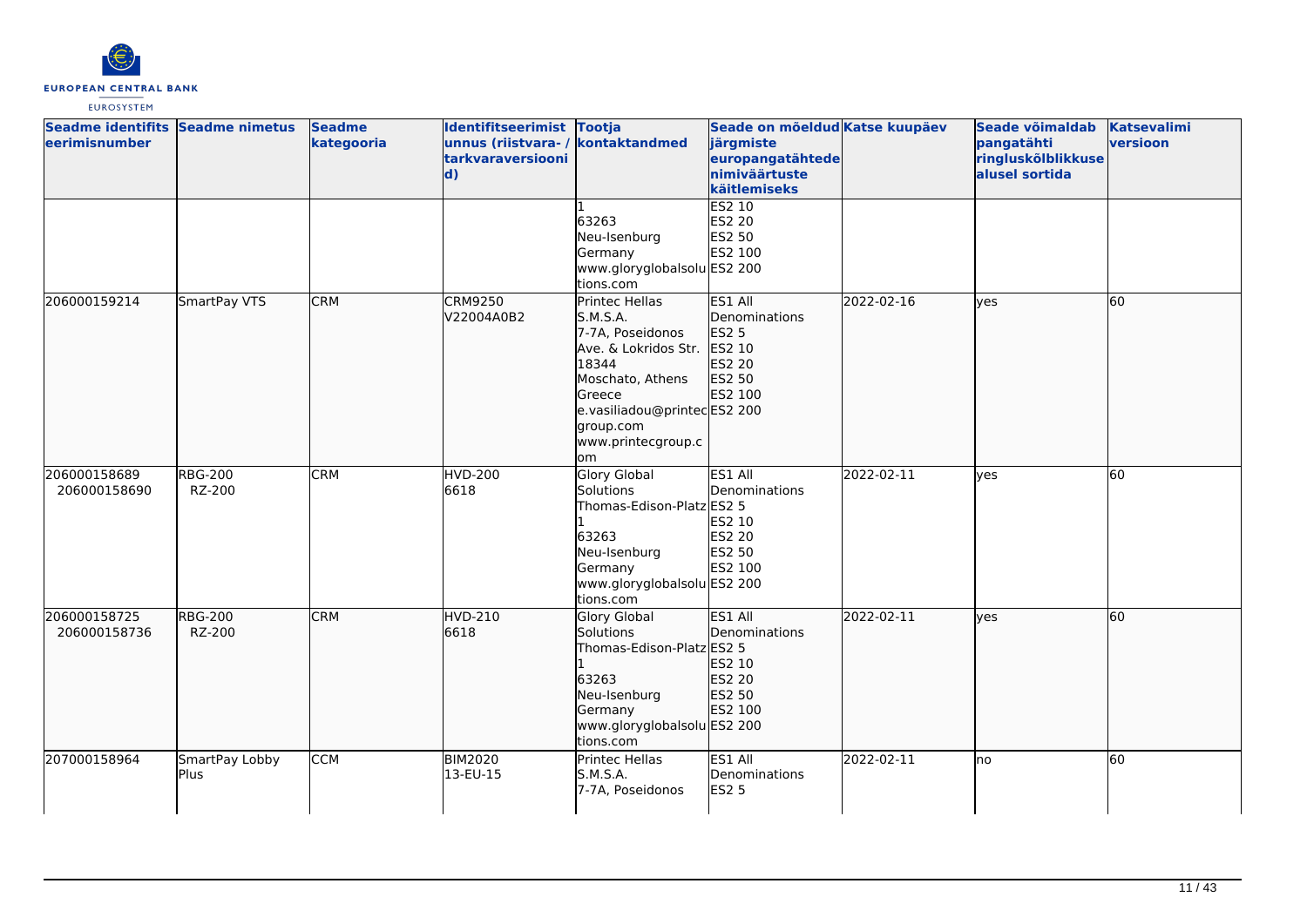

| Seadme identifits Seadme nimetus<br>eerimisnumber |                          | <b>Seadme</b><br>kategooria | Identifitseerimist Tootja<br>unnus (riistvara- / kontaktandmed<br><b>tarkvaraversiooni</b><br>$\mathbf{d}$ | Ave. & Lokridos Str.<br>18344<br>Moschato, Athens<br><b>Greece</b><br>e.vasiliadou@printecES2 200<br>group.com                                                    | Seade on mõeldud Katse kuupäev<br>järgmiste<br>europangatähtede<br>nimiväärtuste<br>käitlemiseks<br>ES2 10<br>ES2 20<br>ES2 50<br>ES2 100 |            | Seade võimaldab<br>pangatähti<br>ringluskõlblikkuse<br>alusel sortida | <b>Katsevalimi</b><br>versioon |
|---------------------------------------------------|--------------------------|-----------------------------|------------------------------------------------------------------------------------------------------------|-------------------------------------------------------------------------------------------------------------------------------------------------------------------|-------------------------------------------------------------------------------------------------------------------------------------------|------------|-----------------------------------------------------------------------|--------------------------------|
| 206000158532                                      | Ray Maxi                 | <b>CRM</b>                  | V01.00.14                                                                                                  | www.printecgroup.c<br>om<br>Masterwork<br>Automodules                                                                                                             | ES1 All<br><b>IDenominations</b>                                                                                                          | 2022-02-09 | lves                                                                  | 60                             |
|                                                   |                          |                             |                                                                                                            | 4F, 223, Chong Yang ES2 5<br>Rd<br>115 Nangang<br>Taipei<br>Taiwan<br>www.automodules.c ES2 200<br>lom                                                            | ES2 10<br>ES2 20<br>ES2 50<br>ES2 100                                                                                                     |            |                                                                       |                                |
| 206000158543                                      | Ray Ultra                | <b>CRM</b>                  | v000019                                                                                                    | Masterwork<br>Automodules<br>4F, 223, Chong Yang ES2 5<br>Rd<br>115 Nangang<br>Taipei<br>Taiwan<br>www.automodules.c ES2 200<br>om                                | ES1 All<br>Denominations<br>ES2 10<br><b>ES2 20</b><br>ES2 50<br>ES2 100                                                                  | 2022-02-09 | <b>yes</b>                                                            | 60                             |
| 206000158576                                      | TellerInfinity           | <b>CRM</b>                  | <b>SDA II</b><br>Model Package:<br>24                                                                      | <b>Glory Global</b><br>Solutions<br>536-87-0978 version Thomas-Edison-Platz ES2 5<br>63263<br>Neu-Isenburg<br>Germany<br>www.gloryglobalsolu ES2 200<br>tions.com | ES1 All<br>Denominations<br>ES2 10<br>ES2 20<br>ES2 50<br>ES2 100                                                                         | 2022-02-09 | lves                                                                  | 60                             |
| 206000158008<br>206000158019                      | <b>RBG-200</b><br>RZ-200 | <b>CRM</b>                  | <b>HVD-200</b><br>0514                                                                                     | Glory Global<br>Solutions<br>Thomas-Edison-Platz ES2 5                                                                                                            | ES1 All<br>Denominations                                                                                                                  | 2022-02-03 | lves                                                                  | 60                             |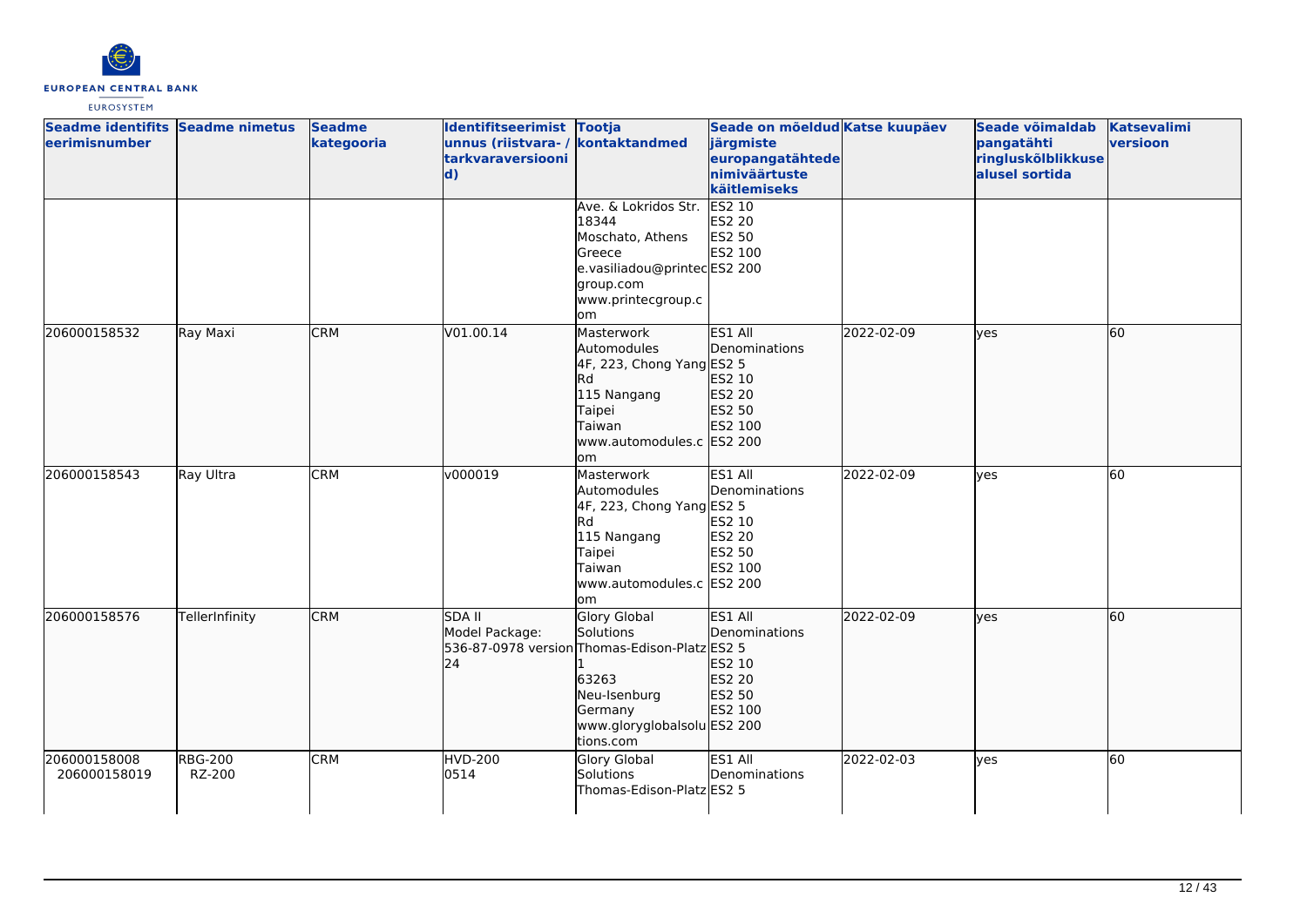

| Seadme identifits Seadme nimetus<br>eerimisnumber                                                                                                                                                                                            |                                                                                                                                                                                                                                                                       | <b>Seadme</b><br>kategooria | Identifitseerimist Tootja<br>unnus (riistvara- / kontaktandmed<br>tarkvaraversiooni<br>$\mathbf{d}$                                                                                 |                                                                                                                                                              | Seade on mõeldud Katse kuupäev<br>järgmiste<br>europangatähtede<br>nimiväärtuste<br>käitlemiseks<br><b>ES2 10</b> |            | Seade võimaldab<br>pangatähti<br>ringluskõlblikkuse<br>alusel sortida | <b>Katsevalimi</b><br>versioon |
|----------------------------------------------------------------------------------------------------------------------------------------------------------------------------------------------------------------------------------------------|-----------------------------------------------------------------------------------------------------------------------------------------------------------------------------------------------------------------------------------------------------------------------|-----------------------------|-------------------------------------------------------------------------------------------------------------------------------------------------------------------------------------|--------------------------------------------------------------------------------------------------------------------------------------------------------------|-------------------------------------------------------------------------------------------------------------------|------------|-----------------------------------------------------------------------|--------------------------------|
|                                                                                                                                                                                                                                              |                                                                                                                                                                                                                                                                       |                             |                                                                                                                                                                                     | 63263<br>Neu-Isenburg<br>Germany<br>www.gloryglobalsolu ES2 200<br>tions.com                                                                                 | ES2 20<br>ES2 50<br>ES2 100                                                                                       |            |                                                                       |                                |
| 206000158042<br>206000158053                                                                                                                                                                                                                 | <b>RBG-200</b><br>RZ-200                                                                                                                                                                                                                                              | <b>CRM</b>                  | <b>HVD-210</b><br>0514                                                                                                                                                              | <b>Glory Global</b><br>Solutions<br>Thomas-Edison-Platz ES2 5<br>63263<br>Neu-Isenburg<br>Germany<br>www.gloryglobalsolu ES2 200<br>tions.com                | ES1 All<br><b>I</b> Denominations<br>ES2 10<br>ES2 20<br>ES2 50<br>ES2 100                                        | 2022-02-03 | lves                                                                  | 60                             |
| 206000111375                                                                                                                                                                                                                                 | CM18 (T)plus                                                                                                                                                                                                                                                          | <b>CRM</b>                  | RS32H<br>ZGC4.EUG005.05                                                                                                                                                             | Ratiodata SE<br>Denecken Heide 4<br>30900<br>Weidemark<br>Germany<br>Uwe.Merker@ratiod<br>lata.de<br>www.ratiodata.de                                        | ES1 All<br>Denominations<br><b>ES2 5</b><br>ES2 10<br>ES2 20<br>ES2 50<br>ES2 100<br><b>ES2 200</b>               | 2022-02-02 | ves                                                                   | 60                             |
| 210000159050<br>210000159061<br>210000159072<br>210000159083<br>210000159094<br>210000159107<br>210000159118<br>210000159129<br>210000159130<br>210000159141<br>210000159152<br>210000159163<br>210000159174<br>210000159185<br>210000159196 | <b>BCi-L (Lobby</b><br>Business Change)<br>K206 Combo<br>lmachine<br>K506 Combo<br>Machine<br>4320 Cash<br>Exchange Machine<br>4330 Cash<br><b>Exchange Machine</b><br>4380 Cash<br><b>Exchange Machine</b><br>R <sub>206</sub> Cash<br>Exchange Machine<br>R216 Cash | <b>CDM</b>                  | The CPi bank note<br>lreader is an<br>integrated module<br>withim the mach<br>FW:286140530 Note Berkshire<br>table: 523244433<br>Machine application: Wokingham<br>Windows Mini CRM | Consillion Ltd<br>Unit 510, Eskdale<br>Road<br>Winnersh Triangle<br><b>RG41 5TU</b><br>United Kingdom<br>mark.price@consillio<br>n.com<br>www.consillion.com | ES1 All<br>Denominations<br><b>ES2 5</b><br>ES2 10<br>ES2 20<br>ES2 50<br>ES2 100<br>ES2 200                      | 2022-01-31 | no                                                                    | 60                             |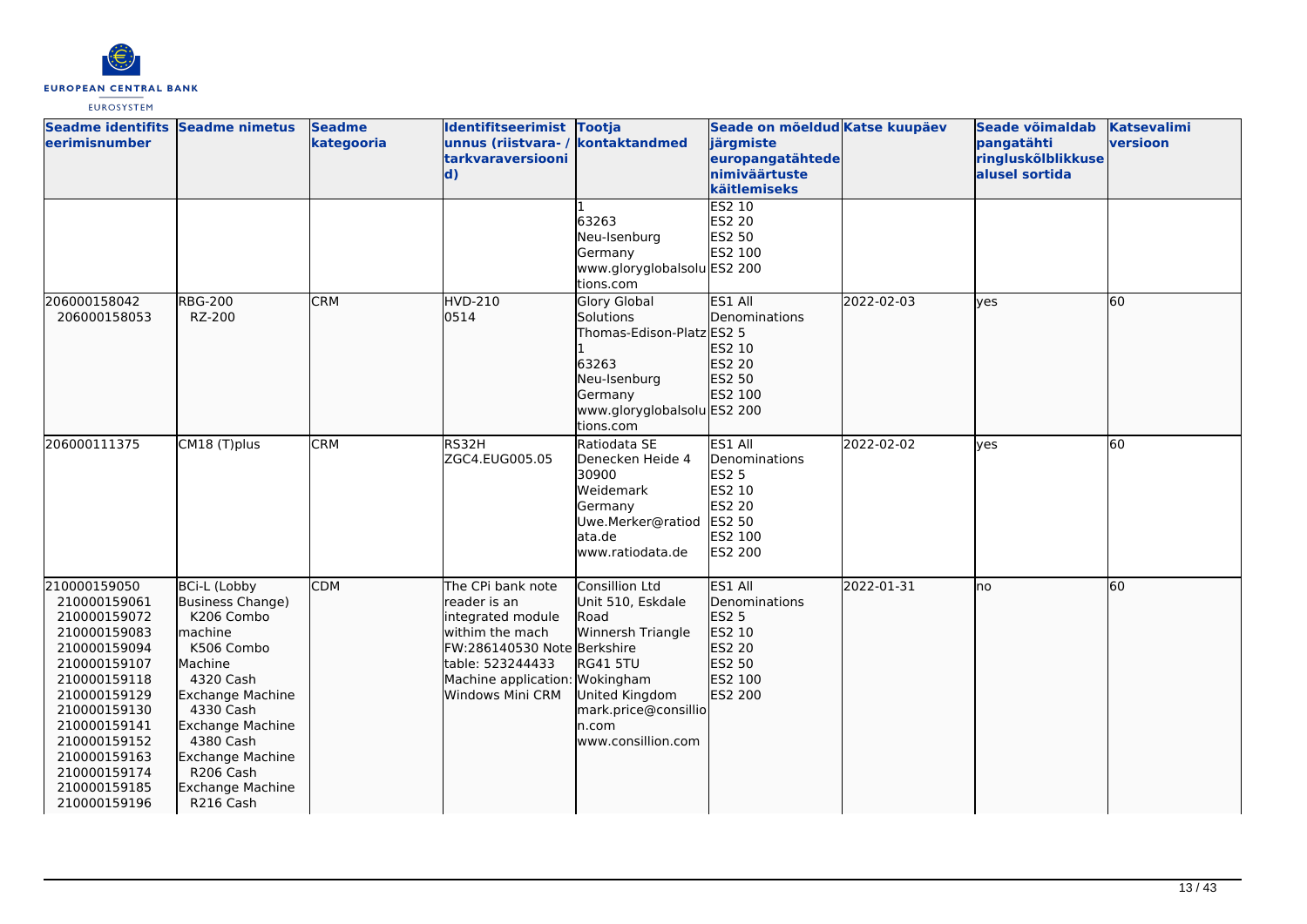

| Seadme identifits Seadme nimetus<br><u>leerimisnumber</u>                                                                                                                                                                                                                                                                    |                                                                                                                                                                                                                                                                                                                                                                        | <b>Seadme</b><br>kategooria | Identifitseerimist Tootja<br>unnus (riistvara-/<br><b>tarkvaraversiooni</b><br>$\mathbf{d}$ | kontaktandmed                                                                                                                                                           | Seade on mõeldud Katse kuupäev<br>järgmiste<br>europangatähtede<br>nimiväärtuste<br>käitlemiseks |            | Seade võimaldab<br>pangatähti<br>ringluskõlblikkuse<br>alusel sortida | <b>Katsevalimi</b><br>versioon |
|------------------------------------------------------------------------------------------------------------------------------------------------------------------------------------------------------------------------------------------------------------------------------------------------------------------------------|------------------------------------------------------------------------------------------------------------------------------------------------------------------------------------------------------------------------------------------------------------------------------------------------------------------------------------------------------------------------|-----------------------------|---------------------------------------------------------------------------------------------|-------------------------------------------------------------------------------------------------------------------------------------------------------------------------|--------------------------------------------------------------------------------------------------|------------|-----------------------------------------------------------------------|--------------------------------|
| 210000159209                                                                                                                                                                                                                                                                                                                 | <b>Exchange Machine</b><br>R208 Cash<br>Exchange Machine<br>R218 Cash<br><b>Exchange Machine</b><br>R300 Cash<br>Exchange Machine<br><b>BCi-6 Business</b><br>Change Machine<br><b>BCi-8 Business</b><br>Change Machine<br><b>BCi-L Business</b><br>Change Machine<br>XDCi Express<br>Deposit and Change<br>Machine<br>XDCi-N Express<br>Deposit and Change<br>Machine |                             |                                                                                             |                                                                                                                                                                         |                                                                                                  |            |                                                                       |                                |
| 206000140212<br>206000140223<br>206000140234<br>206000140245<br>206000140256<br>206000140267<br>206000140278<br>206000140289<br>206000140290<br>206000140303<br>206000140314<br>206000140325<br>206000140336<br>206000140347<br>206000158246<br>206000158257<br>206000158268<br>206000158279<br>206000158280<br>206000158291 | MONIMAX 8600<br>MONIMAX 8000A<br>MONIMAX 8000TA<br>MONIMAX 8200<br>MONIMAX 8200T<br>MONIMAX 8200CL<br>MONIMAX 8200TA<br>MONIMAX 8600T<br>MONIMAX 8600R<br>MONIMAX 8700<br>MONIMAX 8700T<br>MONIMAX 8800<br>MONIMAX 8800T<br><b>BranchSolution</b><br>8050<br><b>MONIMAX</b><br>8100QTN<br>MONIMAX 8200S<br>MONIMAX 8200SR<br>MONIMAX 8200ST                            | <b>CRM</b>                  | NH BCU24<br>V 01.00.16                                                                      | <b>Hyosung TNS Inc</b><br>Suseo Bldg., 281,<br>Gwangpyeong-ro,<br>Gangnam-gu<br>135-884<br>Seoul<br>South Korea<br>hyunji.jo@hyosung.c ES2 200<br>om<br>www.hyosung.com | ES1 All<br>Denominations<br><b>ES2 5</b><br>ES2 10<br><b>ES2 20</b><br>ES2 50<br>ES2 100         | 2022-01-25 | <b>ves</b>                                                            | 60                             |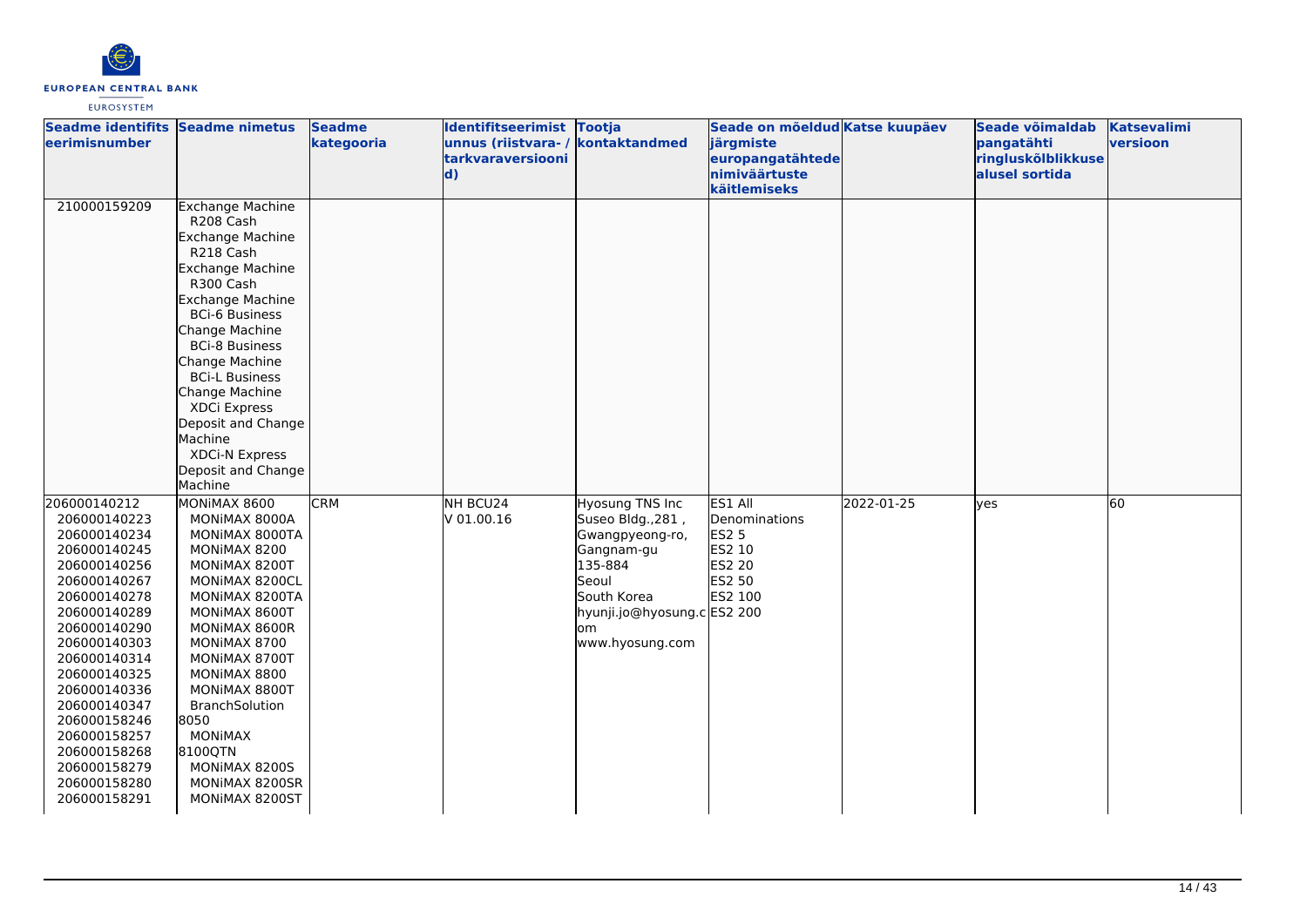

| Seadme identifits Seadme nimetus<br>leerimisnumber                                                                                                                                                                                                                                                                                                                                           |                                                                                                                                                                                                                                                                                                                                                                                                                             | <b>Seadme</b><br>kategooria | Identifitseerimist Tootja<br>unnus (riistvara-/<br>tarkvaraversiooni<br>$\mathbf{d}$ | kontaktandmed                                                                                                                                                          | Seade on mõeldud Katse kuupäev<br>järgmiste<br>europangatähtede<br>nimiväärtuste<br>käitlemiseks |            | Seade võimaldab<br>pangatähti<br>ringluskõlblikkuse<br>alusel sortida | <b>Katsevalimi</b><br>versioon |
|----------------------------------------------------------------------------------------------------------------------------------------------------------------------------------------------------------------------------------------------------------------------------------------------------------------------------------------------------------------------------------------------|-----------------------------------------------------------------------------------------------------------------------------------------------------------------------------------------------------------------------------------------------------------------------------------------------------------------------------------------------------------------------------------------------------------------------------|-----------------------------|--------------------------------------------------------------------------------------|------------------------------------------------------------------------------------------------------------------------------------------------------------------------|--------------------------------------------------------------------------------------------------|------------|-----------------------------------------------------------------------|--------------------------------|
| 206000158304                                                                                                                                                                                                                                                                                                                                                                                 | MONIMAX 8200QT<br>MONIMAX 8600SR<br>MONIMAX 8700TE                                                                                                                                                                                                                                                                                                                                                                          |                             |                                                                                      |                                                                                                                                                                        |                                                                                                  |            |                                                                       |                                |
| 206000156870<br>206000156881<br>206000156892<br>206000156905<br>206000156916<br>206000156927<br>206000156938<br>206000156949<br>206000156950<br>206000156961<br>206000156972<br>206000156983<br>206000156994<br>206000157007<br>206000157018<br>206000157029<br>206000157030<br>206000157041<br>206000157052<br>206000157063<br>206000157074<br>206000157085<br>206000157096<br>206000157109 | <b>CINEO C4060</b><br><b>CINEO C4040</b><br>CS 4040<br><b>CINEO C4080</b><br>CS 4080<br><b>CINEO C4560</b><br>CS 4560<br><b>CINEO C4580</b><br>CS 4580<br><b>CINEO C2090</b><br>CS 2090<br><b>CINEO C4090</b><br>CS 4090<br><b>CINEO C2080</b><br>CS 2080<br><b>CINEO C6040</b><br>CS 6040<br><b>CINEO C6040</b><br>Compact<br>CS 6040 Compact<br><b>CINEO C6030</b><br>CS 6030<br><b>CINEO C6050</b><br>CS 6050<br>CS 4060 | <b>CRM</b>                  | MOVE CWAA<br>MOVE CWAA EUR 1 Systems GmbH<br>053                                     | Diebold Nixdorf<br>Heinz-Nixdorf-Ring 1 ES2 5<br>33106<br>Paderborn<br>Germany<br>info.de@dieboldnixd ES2 100<br>lorf.com<br>www.dieboldnixdorf.<br>com                | ES1 All<br>Denominations<br>ES2 10<br>ES2 20<br>ES2 50<br><b>ES2 200</b>                         | 2022-01-25 | ves                                                                   | 60                             |
| 206000157110<br>206000157121<br>206000157132<br>206000157143<br>206000157154<br>206000157165<br>206000157176<br>206000157187<br>206000157198<br>206000157201<br>206000157212                                                                                                                                                                                                                 | CINEO C4060<br><b>CINEO C4040</b><br>CS 4040<br><b>CINEO C4080</b><br>CS 4080<br><b>CINEO C4560</b><br>CS 4560<br><b>CINEO C4580</b><br>CS 4580<br><b>CINEO C2090</b><br>CS 2090                                                                                                                                                                                                                                            | <b>CRM</b>                  | <b>MOVE CWCA</b><br>MOVE CWAA EUR 1<br>053                                           | Diebold Nixdorf<br>Systems GmbH<br>Heinz-Nixdorf-Ring 1 ES2 5<br>33106<br>Paderborn<br>Germany<br>info.de@dieboldnixd ES2 100<br>orf.com<br>www.dieboldnixdorf.<br>com | ES1 All<br>Denominations<br>ES2 10<br><b>ES2 20</b><br>ES2 50<br><b>IES2 200</b>                 | 2022-01-25 | ves                                                                   | 60                             |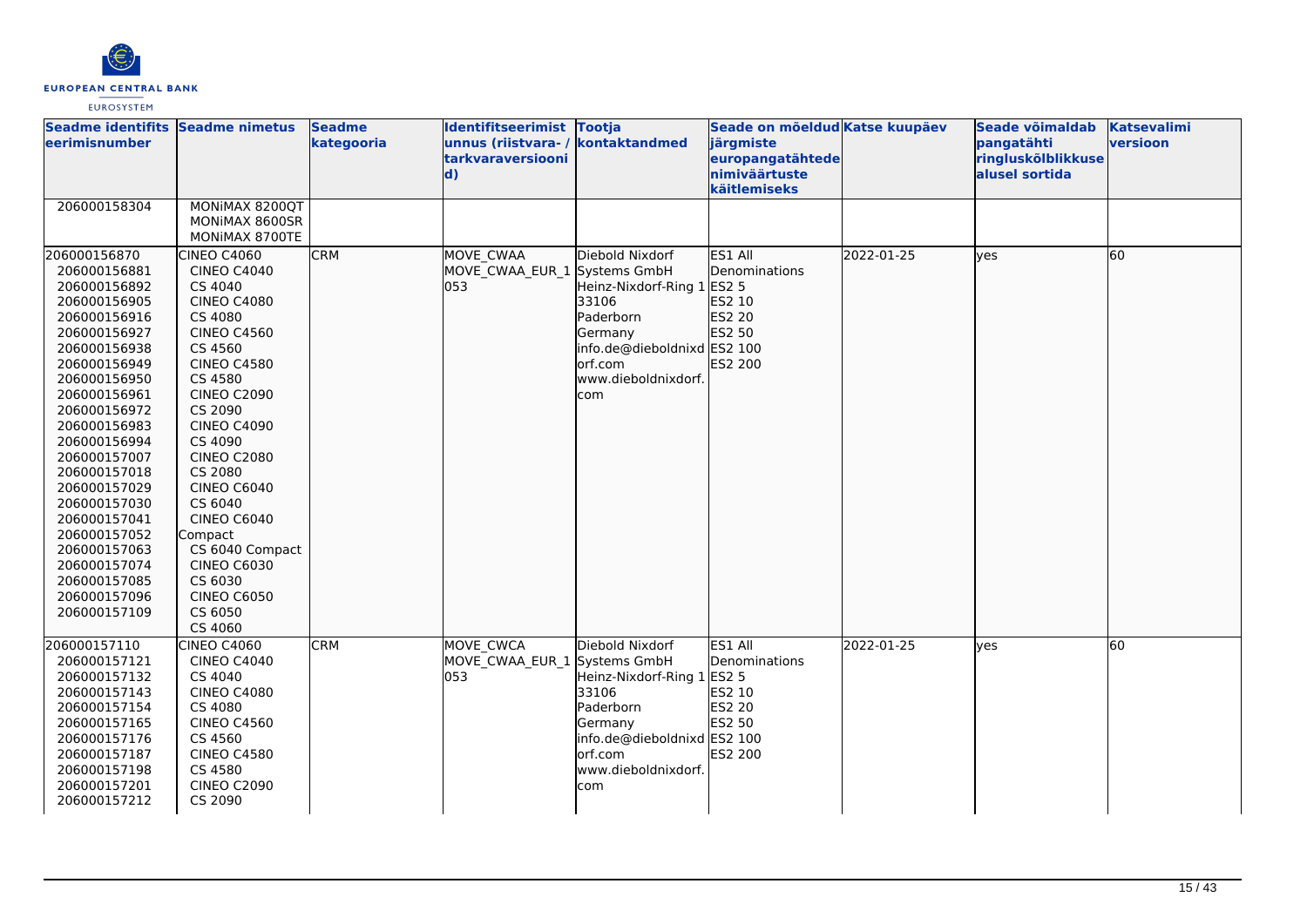

| Seadme identifits Seadme nimetus<br>leerimisnumber                                                                                                                                                           |                                                                                                                                                                                                                                  | <b>Seadme</b><br>kategooria | Identifitseerimist Tootja<br>unnus (riistvara- / kontaktandmed<br>tarkvaraversiooni<br>$\mathbf{d}$ |                                                                                                                                                  | Seade on mõeldud Katse kuupäev<br>järgmiste<br>europangatähtede<br>nimiväärtuste<br>käitlemiseks |            | Seade võimaldab<br>pangatähti<br>ringluskõlblikkuse<br>alusel sortida | <b>Katsevalimi</b><br>versioon |
|--------------------------------------------------------------------------------------------------------------------------------------------------------------------------------------------------------------|----------------------------------------------------------------------------------------------------------------------------------------------------------------------------------------------------------------------------------|-----------------------------|-----------------------------------------------------------------------------------------------------|--------------------------------------------------------------------------------------------------------------------------------------------------|--------------------------------------------------------------------------------------------------|------------|-----------------------------------------------------------------------|--------------------------------|
| 206000157223<br>206000157234<br>206000157245<br>206000157256<br>206000157267<br>206000157278<br>206000157289<br>206000157290<br>206000157303<br>206000157314<br>206000157325<br>206000157336<br>206000157347 | <b>CINEO C4090</b><br>CS 4090<br><b>CINEO C2080</b><br>CS 2080<br><b>CINEO C6040</b><br>CS 6040<br><b>CINEO C6040</b><br>Compact<br>CS 6040 Compact<br><b>CINEO C6030</b><br>CS 6030<br><b>CINEO C6050</b><br>CS 6050<br>CS 4060 |                             |                                                                                                     |                                                                                                                                                  |                                                                                                  |            |                                                                       |                                |
| 208000157555<br>208000157566                                                                                                                                                                                 | Cineo C6010<br>CS 6010                                                                                                                                                                                                           | <b>COM</b>                  | <b>MOVE PWBA</b><br>MOVE PWBA EUR 1 Systems GmbH<br>l053                                            | Diebold Nixdorf<br>Heinz-Nixdorf-Ring 1<br>33106<br>Paderborn<br>Germany<br>info.de@dieboldnixd ES2 100<br>orf.com<br>www.dieboldnixdorf.<br>com | ES1 All<br>Denominations<br>ES2 5<br>ES2 10<br>ES2 20<br>ES2 50<br>ES2 200                       | 2022-01-25 | ves                                                                   | 60                             |
| 208000157577<br>208000157588                                                                                                                                                                                 | Cineo C6010<br>CS 6010                                                                                                                                                                                                           | <b>COM</b>                  | MOVE PWCC<br>MOVE_PWBA_EUR_1 Systems GmbH<br>053                                                    | Diebold Nixdorf<br>Heinz-Nixdorf-Ring 1<br>33106<br>Paderborn<br>Germany<br>info.de@dieboldnixd ES2 100<br>orf.com<br>www.dieboldnixdorf.<br>com | ES1 All<br>Denominations<br><b>ES2 5</b><br>ES2 10<br><b>ES2 20</b><br>ES2 50<br>ES2 200         | 2022-01-25 | yes                                                                   | 60                             |
| 205000158416<br>205000158427<br>205000158438<br>205000158449<br>205000158450                                                                                                                                 | MONIMAX 7800T<br>MONIMAX 7700TE<br>MONIMAX 7800<br>MONIMAX 7800I<br>MONIMAX 7800IA                                                                                                                                               | <b>CIM</b>                  | NHBCU30<br>V 01.00.01                                                                               | Hyosung TNS Inc<br>Suseo Bldg., 281,<br>Gwangpyeong-ro,<br>Gangnam-gu<br>135-884                                                                 | ES1 All<br>Denominations<br><b>ES2 5</b><br>ES2 10<br>ES2 20                                     | 2022-01-25 | lno                                                                   | 60                             |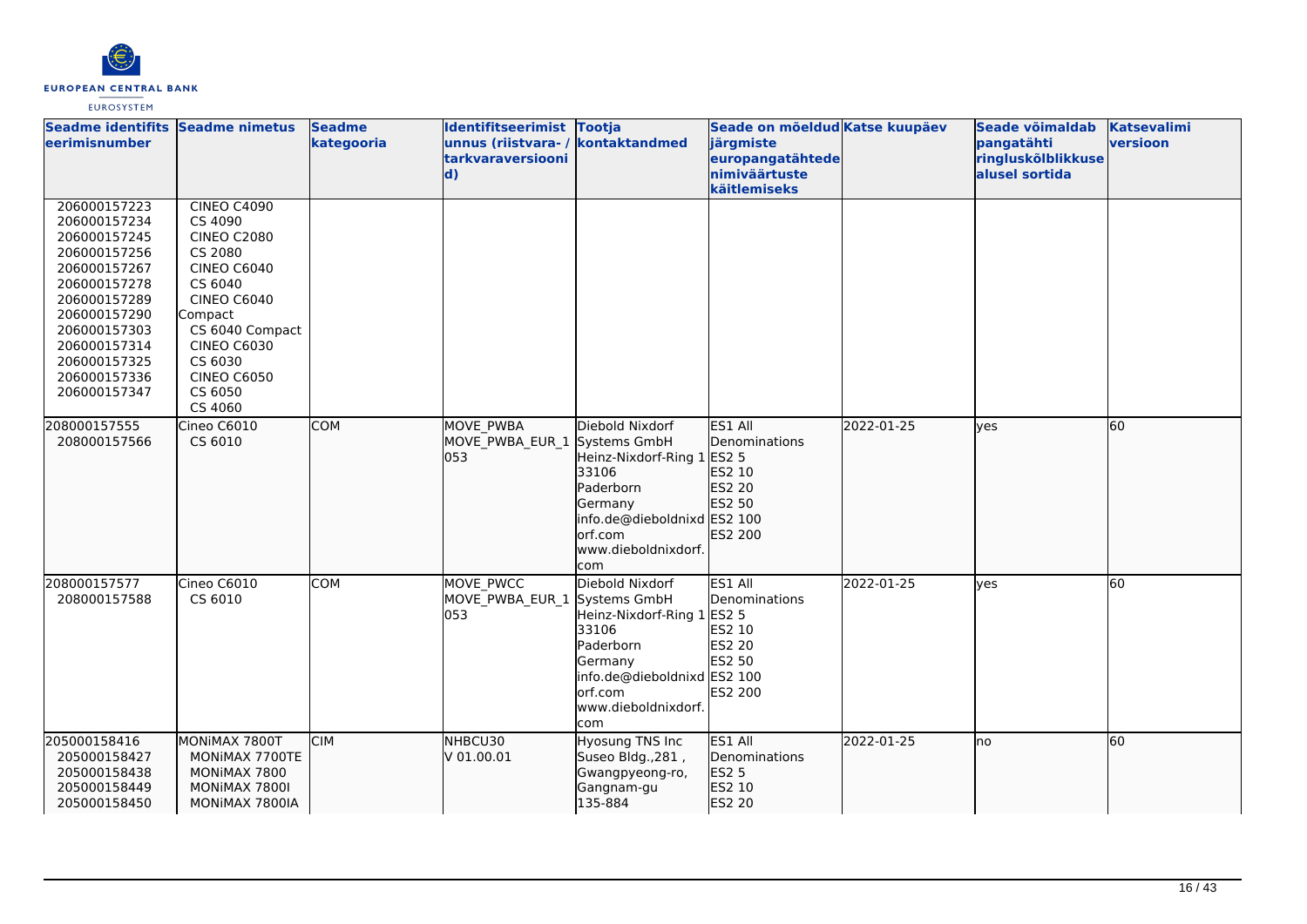

| Seadme identifits Seadme nimetus<br>leerimisnumber |                 | <b>Seadme</b><br>kategooria | Identifitseerimist Tootja<br>unnus (riistvara-/<br>tarkvaraversiooni<br>$\mathbf{d}$ | kontaktandmed               | Seade on mõeldud Katse kuupäev<br>järgmiste<br>europangatähtede<br>nimiväärtuste |            | Seade võimaldab<br>pangatähti<br>ringluskõlblikkuse<br>alusel sortida | <b>Katsevalimi</b><br>versioon |
|----------------------------------------------------|-----------------|-----------------------------|--------------------------------------------------------------------------------------|-----------------------------|----------------------------------------------------------------------------------|------------|-----------------------------------------------------------------------|--------------------------------|
|                                                    |                 |                             |                                                                                      |                             | käitlemiseks                                                                     |            |                                                                       |                                |
| 205000158461                                       | MONIMAX 7800IR  |                             |                                                                                      | Seoul                       | <b>ES2 50</b>                                                                    |            |                                                                       |                                |
| 205000158472                                       | MONIMAX 7800DA  |                             |                                                                                      | South Korea                 | ES2 100                                                                          |            |                                                                       |                                |
| 205000158483                                       | MONIMAX 7800DR  |                             |                                                                                      | hyunji.jo@hyosung.c ES2 200 |                                                                                  |            |                                                                       |                                |
| 205000158494                                       | MONIMAX 7800TA  |                             |                                                                                      | lom                         |                                                                                  |            |                                                                       |                                |
| 205000158508                                       | MONIMAX 7800TR  |                             |                                                                                      | www.hyosung.com             |                                                                                  |            |                                                                       |                                |
| 206000139479                                       | MONISAFE 500    | <b>CRM</b>                  | NH BCU57M                                                                            | Hyosung TNS Inc             | ES1 All                                                                          | 2022-01-24 | ves                                                                   | 60                             |
| 206000139480                                       | MONISAFE 500SE  |                             | V 01.00.14                                                                           | Suseo Bldg., 281,           | Denominations                                                                    |            |                                                                       |                                |
| 206000139491                                       | MONISAFE 500S   |                             |                                                                                      | Gwangpyeong-ro,             | <b>ES2 5</b>                                                                     |            |                                                                       |                                |
| 206000139505                                       | MONISAFE 500H   |                             |                                                                                      | Gangnam-gu                  | ES2 10                                                                           |            |                                                                       |                                |
| 206000139516                                       | MONISAFE 500R   |                             |                                                                                      | 135-884                     | ES2 20                                                                           |            |                                                                       |                                |
| 206000139527                                       | MONISAFE 610S   |                             |                                                                                      | Seoul                       | ES2 50                                                                           |            |                                                                       |                                |
| 206000158144                                       | MONISAFE 500A   |                             |                                                                                      | South Korea                 | ES2 100                                                                          |            |                                                                       |                                |
| 206000158155                                       | MONISAFE 500STE |                             |                                                                                      | hyunji.jo@hyosung.c ES2 200 |                                                                                  |            |                                                                       |                                |
| 206000158166                                       | MONISAFE 620S   |                             |                                                                                      | lom                         |                                                                                  |            |                                                                       |                                |
|                                                    |                 |                             |                                                                                      | www.hyosung.com             |                                                                                  |            |                                                                       |                                |
| 206000139538                                       | MONISAFE 500    | <b>CRM</b>                  | NH BCU67                                                                             | Hyosung TNS Inc             | ES1 All                                                                          | 2022-01-24 | lves                                                                  | 60                             |
| 206000140358                                       | MONISAFE 500SE  |                             | V 01.00.14                                                                           | Suseo Bldg., 281,           | <b>IDenominations</b>                                                            |            |                                                                       |                                |
| 206000140369                                       | MONISAFE 500S   |                             |                                                                                      | Gwangpyeong-ro,             | <b>ES2 5</b>                                                                     |            |                                                                       |                                |
| 206000140370                                       | MONISAFE 500H   |                             |                                                                                      | Gangnam-gu                  | ES2 10                                                                           |            |                                                                       |                                |
| 206000140381                                       | MONISAFE 500R   |                             |                                                                                      | 135-884                     | ES2 20                                                                           |            |                                                                       |                                |
| 206000140392                                       | MONISAFE 610S   |                             |                                                                                      | Seoul                       | ES2 50                                                                           |            |                                                                       |                                |
| 206000158202                                       | MONISAFE 500A   |                             |                                                                                      | South Korea                 | ES2 100                                                                          |            |                                                                       |                                |
| 206000158213                                       | MONISAFE 500STE |                             |                                                                                      | hyunji.jo@hyosung.c ES2 200 |                                                                                  |            |                                                                       |                                |
| 206000158224                                       | MONISAFE 620S   |                             |                                                                                      | lom                         |                                                                                  |            |                                                                       |                                |
|                                                    |                 |                             |                                                                                      | www.hyosung.com             |                                                                                  |            |                                                                       |                                |
| 206000157597                                       | DN Series 200   | <b>CRM</b>                  | MOVEm CDAA                                                                           | Diebold Nixdorf             | ES1 All                                                                          | 2022-01-24 | lves                                                                  | 60                             |
| 206000157600                                       | CS 4060         |                             | MOVEm CDAA EUR Systems GmbH                                                          |                             | Denominations                                                                    |            |                                                                       |                                |
| 206000157611                                       | CS 4560         |                             | 1018                                                                                 | Heinz-Nixdorf-Ring 1        | <b>ES2 5</b>                                                                     |            |                                                                       |                                |
| 206000157622                                       | DN Series 250   |                             |                                                                                      | 33106                       | ES2 10                                                                           |            |                                                                       |                                |
| 206000157633                                       | DN Series 400   |                             |                                                                                      | Paderborn                   | ES2 20                                                                           |            |                                                                       |                                |
| 206000157644                                       | DN Series 405DT |                             |                                                                                      | Germany                     | ES2 50                                                                           |            |                                                                       |                                |
| 206000157655                                       | DN Series 450   |                             |                                                                                      | info.de@dieboldnixd ES2 100 |                                                                                  |            |                                                                       |                                |
| 206000157666                                       | DN Series 470   |                             |                                                                                      | orf.com                     | ES2 200                                                                          |            |                                                                       |                                |
| 206000157677                                       | DN Series 490   |                             |                                                                                      | www.dieboldnixdorf.         |                                                                                  |            |                                                                       |                                |
|                                                    |                 |                             |                                                                                      | com                         |                                                                                  |            |                                                                       |                                |
| 206000139413                                       | MONISAFE 500    | <b>CRM</b>                  | NH BCU57                                                                             | <b>Hyosung TNS Inc</b>      | ES1 All                                                                          | 2022-01-21 | lves                                                                  | 60                             |
| 206000139424                                       | MONISAFE 500SE  |                             | V 01.00.14                                                                           | Suseo Bldg., 281,           | <b>I</b> Denominations                                                           |            |                                                                       |                                |
| 206000139435                                       | MONISAFE 500S   |                             |                                                                                      | Gwangpyeong-ro,             | ES2 5                                                                            |            |                                                                       |                                |
|                                                    |                 |                             |                                                                                      |                             |                                                                                  |            |                                                                       |                                |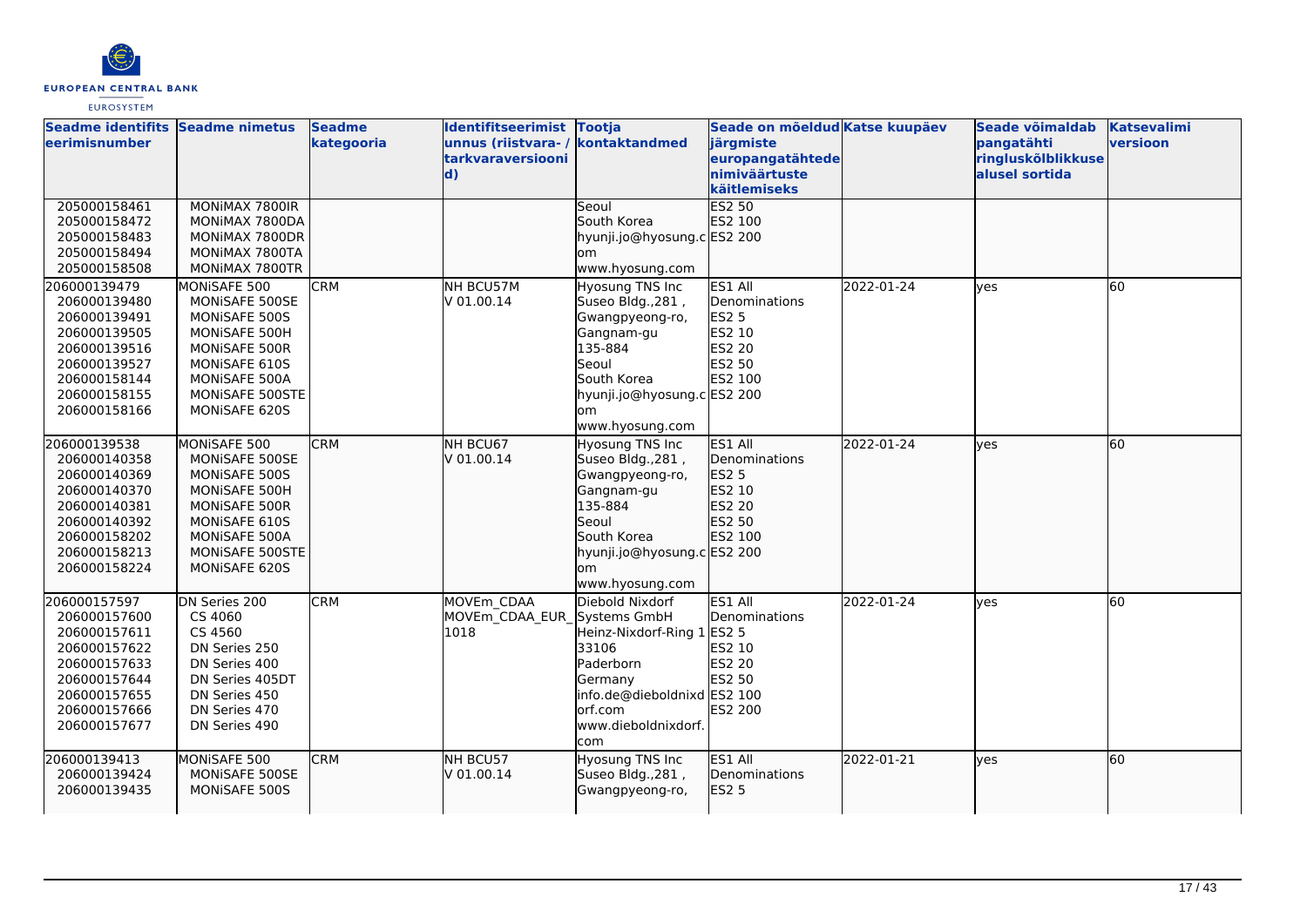

| Seadme identifits Seadme nimetus |                                  | <b>Seadme</b> | Identifitseerimist Tootja         |                             | Seade on mõeldud Katse kuupäev |            | Seade võimaldab    | <b>Katsevalimi</b> |
|----------------------------------|----------------------------------|---------------|-----------------------------------|-----------------------------|--------------------------------|------------|--------------------|--------------------|
| <b>eerimisnumber</b>             |                                  | kategooria    | unnus (riistvara- / kontaktandmed |                             | järgmiste                      |            | pangatähti         | versioon           |
|                                  |                                  |               | tarkvaraversiooni                 |                             | europangatähtede               |            | ringluskõlblikkuse |                    |
|                                  |                                  |               | $\mathbf{d}$                      |                             | nimiväärtuste                  |            | alusel sortida     |                    |
|                                  |                                  |               |                                   |                             | käitlemiseks                   |            |                    |                    |
| 206000139446                     | MONISAFE 500H                    |               |                                   | Gangnam-gu                  | ES2 10                         |            |                    |                    |
| 206000139457                     | MONISAFE 500R                    |               |                                   | 135-884                     | ES2 20                         |            |                    |                    |
| 206000139468                     | MONISAFE 610S                    |               |                                   | Seoul                       | ES2 50                         |            |                    |                    |
| 206000158111                     | MONISAFE 500A                    |               |                                   | South Korea                 | ES2 100                        |            |                    |                    |
| 206000158122                     | MONISAFE 500STE                  |               |                                   | hyunji.jo@hyosung.c ES2 200 |                                |            |                    |                    |
| 206000158133                     | MONISAFE 620S                    |               |                                   | om                          |                                |            |                    |                    |
|                                  |                                  |               |                                   | www.hyosung.com             |                                |            |                    |                    |
| 206000139981                     | MONIMAX 8600                     | <b>CRM</b>    | NH BCU63                          | Hyosung TNS Inc             | ES1 All                        | 2022-01-21 | yes                | 60                 |
| 206000139992                     | MONIMAX 8000A                    |               | V 01.00.14                        | Suseo Bldg., 281,           | Denominations                  |            |                    |                    |
| 206000140007                     | MONIMAX 8000TA                   |               |                                   | Gwangpyeong-ro,             | ES2 5                          |            |                    |                    |
| 206000140018<br>206000140029     | MONIMAX 8000P                    |               |                                   | Gangnam-gu<br>135-884       | ES2 10<br>ES2 20               |            |                    |                    |
| 206000140030                     | MONIMAX 8000PT                   |               |                                   | Seoul                       | ES2 50                         |            |                    |                    |
| 206000140041                     | MONIMAX 8200<br>MONIMAX 8200T    |               |                                   | South Korea                 | ES2 100                        |            |                    |                    |
| 206000140052                     | MONIMAX 8200CL                   |               |                                   | hyunji.jo@hyosung.c ES2 200 |                                |            |                    |                    |
| 206000140063                     | MONIMAX 8200TA                   |               |                                   | lom                         |                                |            |                    |                    |
| 206000140074                     | MONIMAX 8300                     |               |                                   | www.hyosung.com             |                                |            |                    |                    |
| 206000140085                     | MONIMAX 8300T                    |               |                                   |                             |                                |            |                    |                    |
| 206000140096                     | MONIMAX 8600T                    |               |                                   |                             |                                |            |                    |                    |
| 206000140109                     | MONIMAX 8600R                    |               |                                   |                             |                                |            |                    |                    |
| 206000140110                     | MONIMAX 8600S                    |               |                                   |                             |                                |            |                    |                    |
| 206000140121                     | MONIMAX 8600ST                   |               |                                   |                             |                                |            |                    |                    |
| 206000140132                     | MONIMAX 8700                     |               |                                   |                             |                                |            |                    |                    |
| 206000140143                     | MONIMAX 8700T                    |               |                                   |                             |                                |            |                    |                    |
| 206000140154                     | MONIMAX 8800                     |               |                                   |                             |                                |            |                    |                    |
| 206000140165                     | MONIMAX 8800T                    |               |                                   |                             |                                |            |                    |                    |
| 206000140176                     | MONIMAX 8900                     |               |                                   |                             |                                |            |                    |                    |
| 206000140187                     | MONIMAX 8940                     |               |                                   |                             |                                |            |                    |                    |
| 206000140198                     | <b>BranchSolution</b>            |               |                                   |                             |                                |            |                    |                    |
| 206000140597                     | 8050                             |               |                                   |                             |                                |            |                    |                    |
| 206000140600                     | <b>MONIMAX</b>                   |               |                                   |                             |                                |            |                    |                    |
| 206000140611                     | 8100QTN                          |               |                                   |                             |                                |            |                    |                    |
| 206000140622                     | MONIMAX 8200S                    |               |                                   |                             |                                |            |                    |                    |
| 206000140633                     | MONIMAX 8200SR                   |               |                                   |                             |                                |            |                    |                    |
| 206000140644                     | MONIMAX 8200ST                   |               |                                   |                             |                                |            |                    |                    |
| 206000140655                     | MONIMAX 8200QT                   |               |                                   |                             |                                |            |                    |                    |
| 206000158086                     | MONIMAX 8600SR                   |               |                                   |                             |                                |            |                    |                    |
| 206000158097                     | MONIMAX 8700TE<br><b>MONIMAX</b> |               |                                   |                             |                                |            |                    |                    |
| 206000158100                     |                                  |               |                                   |                             |                                |            |                    |                    |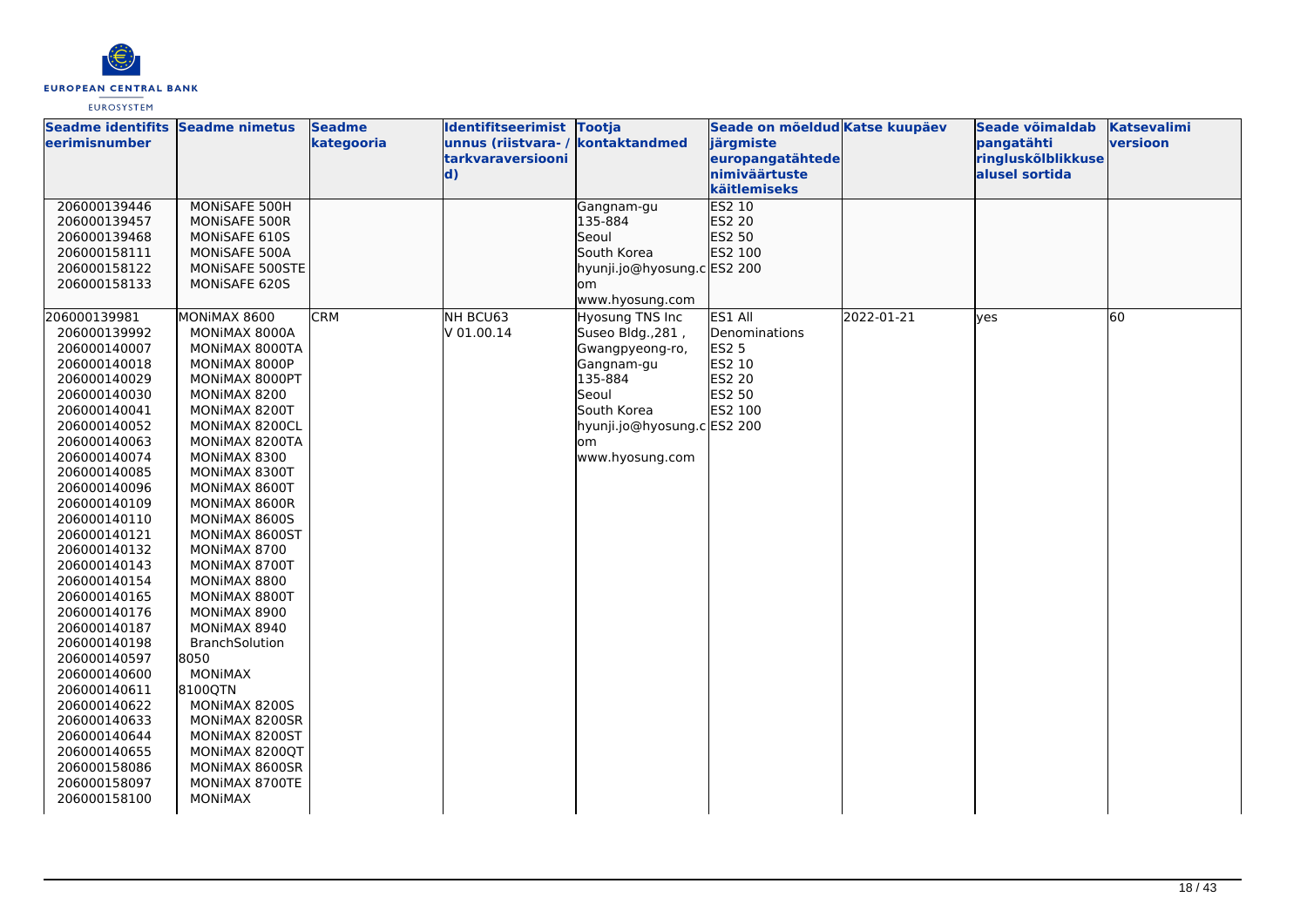

| Seadme identifits Seadme nimetus<br><b>eerimisnumber</b> |                                  | <b>Seadme</b><br>kategooria | Identifitseerimist Tootja<br>unnus (riistvara-/<br>tarkvaraversiooni<br>$\mathbf{d}$ | kontaktandmed               | Seade on mõeldud Katse kuupäev<br>järgmiste<br>europangatähtede<br>nimiväärtuste |            | Seade võimaldab<br>pangatähti<br>ringluskõlblikkuse<br>alusel sortida | <b>Katsevalimi</b><br>versioon |
|----------------------------------------------------------|----------------------------------|-----------------------------|--------------------------------------------------------------------------------------|-----------------------------|----------------------------------------------------------------------------------|------------|-----------------------------------------------------------------------|--------------------------------|
|                                                          |                                  |                             |                                                                                      |                             | käitlemiseks                                                                     |            |                                                                       |                                |
|                                                          | 8200QTN                          |                             |                                                                                      |                             |                                                                                  |            |                                                                       |                                |
|                                                          | MONIMAX 8700S                    |                             |                                                                                      |                             |                                                                                  |            |                                                                       |                                |
|                                                          | MONIMAX 8700ST                   |                             |                                                                                      |                             |                                                                                  |            |                                                                       |                                |
| 206000139549                                             | MONIMAX 8600                     | <b>CRM</b>                  | NH BCU53M                                                                            | Hyosung TNS Inc             | ES1 All                                                                          | 2022-01-20 | <b>l</b> ves                                                          | 60                             |
| 206000139550                                             | MONIMAX 8000A                    |                             | V 01.00.14                                                                           | Suseo Bldg., 281,           | Denominations                                                                    |            |                                                                       |                                |
| 206000139561                                             | MONIMAX 8000TA                   |                             |                                                                                      | Gwangpyeong-ro,             | ES2 5                                                                            |            |                                                                       |                                |
| 206000139572                                             | MONIMAX 8000P                    |                             |                                                                                      | Gangnam-gu                  | ES2 10                                                                           |            |                                                                       |                                |
| 206000139583                                             | MONIMAX 8000PT                   |                             |                                                                                      | 135-884                     | ES2 20                                                                           |            |                                                                       |                                |
| 206000139594                                             | MONIMAX 8200                     |                             |                                                                                      | Seoul                       | ES2 50                                                                           |            |                                                                       |                                |
| 206000139607                                             | MONIMAX 8200T                    |                             |                                                                                      | South Korea                 | ES2 100                                                                          |            |                                                                       |                                |
| 206000139618                                             | MONIMAX 8200CL                   |                             |                                                                                      | hyunji.jo@hyosung.c ES2 200 |                                                                                  |            |                                                                       |                                |
| 206000139629                                             | MONIMAX 8200TA                   |                             |                                                                                      | om                          |                                                                                  |            |                                                                       |                                |
| 206000139630                                             | MONIMAX 8300                     |                             |                                                                                      | www.hyosung.com             |                                                                                  |            |                                                                       |                                |
| 206000139641                                             | MONIMAX 8300T                    |                             |                                                                                      |                             |                                                                                  |            |                                                                       |                                |
| 206000139652                                             | MONIMAX 8600T                    |                             |                                                                                      |                             |                                                                                  |            |                                                                       |                                |
| 206000139663                                             | MONIMAX 8600R                    |                             |                                                                                      |                             |                                                                                  |            |                                                                       |                                |
| 206000139674                                             | MONIMAX 8600S                    |                             |                                                                                      |                             |                                                                                  |            |                                                                       |                                |
| 206000139685                                             | MONIMAX 8600ST                   |                             |                                                                                      |                             |                                                                                  |            |                                                                       |                                |
| 206000139696                                             | MONIMAX 8700                     |                             |                                                                                      |                             |                                                                                  |            |                                                                       |                                |
| 206000139709                                             | MONIMAX 8700T                    |                             |                                                                                      |                             |                                                                                  |            |                                                                       |                                |
| 206000139710                                             | MONIMAX 8800                     |                             |                                                                                      |                             |                                                                                  |            |                                                                       |                                |
| 206000139721                                             | MONIMAX 8800T                    |                             |                                                                                      |                             |                                                                                  |            |                                                                       |                                |
| 206000139732                                             | MONIMAX 8900                     |                             |                                                                                      |                             |                                                                                  |            |                                                                       |                                |
| 206000139743                                             | MONIMAX 8940                     |                             |                                                                                      |                             |                                                                                  |            |                                                                       |                                |
| 206000139754                                             | BranchSolution                   |                             |                                                                                      |                             |                                                                                  |            |                                                                       |                                |
| 206000140450                                             | 8050                             |                             |                                                                                      |                             |                                                                                  |            |                                                                       |                                |
| 206000140461                                             | <b>MONIMAX</b>                   |                             |                                                                                      |                             |                                                                                  |            |                                                                       |                                |
| 206000140472                                             | 8100QTN                          |                             |                                                                                      |                             |                                                                                  |            |                                                                       |                                |
| 206000140483                                             | MONIMAX 8200S                    |                             |                                                                                      |                             |                                                                                  |            |                                                                       |                                |
| 206000140494                                             | MONIMAX 8200SR                   |                             |                                                                                      |                             |                                                                                  |            |                                                                       |                                |
| 206000140508                                             | MONIMAX 8200ST                   |                             |                                                                                      |                             |                                                                                  |            |                                                                       |                                |
| 206000140519                                             | MONIMAX 8200QT                   |                             |                                                                                      |                             |                                                                                  |            |                                                                       |                                |
| 206000157973                                             | MONIMAX 8600SR                   |                             |                                                                                      |                             |                                                                                  |            |                                                                       |                                |
| 206000157984<br>206000157995                             | MONIMAX 8700TE<br><b>MONIMAX</b> |                             |                                                                                      |                             |                                                                                  |            |                                                                       |                                |
|                                                          | 8200QTN                          |                             |                                                                                      |                             |                                                                                  |            |                                                                       |                                |
|                                                          | MONIMAX 8700S                    |                             |                                                                                      |                             |                                                                                  |            |                                                                       |                                |
|                                                          | MONIMAX 8700ST                   |                             |                                                                                      |                             |                                                                                  |            |                                                                       |                                |
|                                                          |                                  |                             |                                                                                      |                             |                                                                                  |            |                                                                       |                                |
| 206000139765                                             | MONIMAX 8600                     | <b>CRM</b>                  | NH BCU53                                                                             | Hyosung TNS Inc             | ES1 All                                                                          | 2022-01-20 | yes                                                                   | 60                             |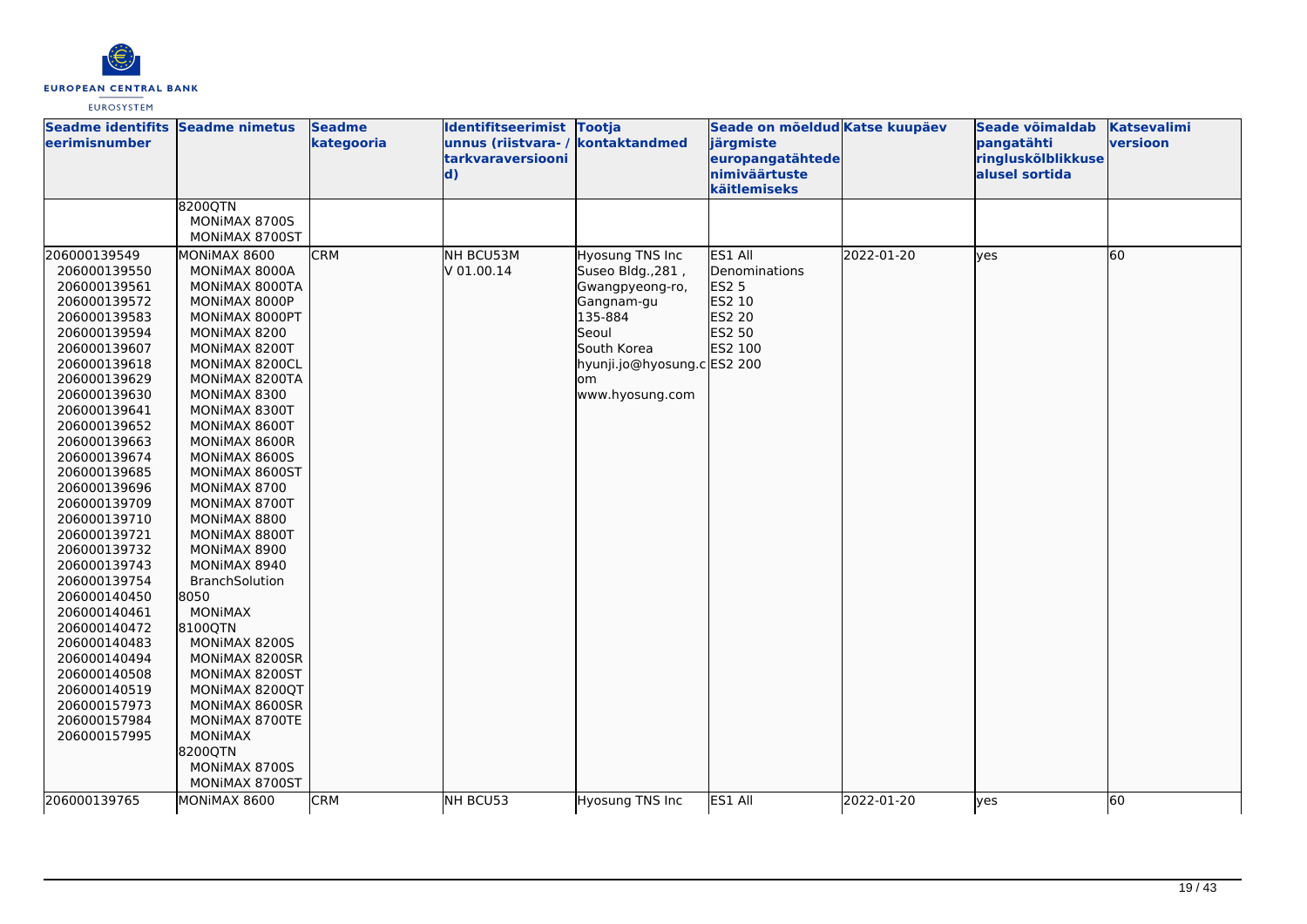

| Seadme identifits Seadme nimetus<br>leerimisnumber |                                 | <b>Seadme</b><br>kategooria | Identifitseerimist Tootja<br>unnus (riistvara-/ | kontaktandmed                    | Seade on mõeldud Katse kuupäev<br>järgmiste |            | Seade võimaldab<br>pangatähti | <b>Katsevalimi</b><br>versioon |
|----------------------------------------------------|---------------------------------|-----------------------------|-------------------------------------------------|----------------------------------|---------------------------------------------|------------|-------------------------------|--------------------------------|
|                                                    |                                 |                             | tarkvaraversiooni                               |                                  | europangatähtede                            |            | ringluskõlblikkuse            |                                |
|                                                    |                                 |                             | $\mathbf{d}$                                    |                                  | nimiväärtuste                               |            | alusel sortida                |                                |
|                                                    |                                 |                             |                                                 |                                  | käitlemiseks                                |            |                               |                                |
| 206000139776                                       | MONIMAX 8000A                   |                             | $V$ 01.00.14                                    | Suseo Bldg., 281,                | Denominations                               |            |                               |                                |
| 206000139787                                       | MONIMAX 8000TA                  |                             |                                                 | Gwangpyeong-ro,                  | <b>ES2 5</b>                                |            |                               |                                |
| 206000139812                                       | MONIMAX 8200                    |                             |                                                 | Gangnam-gu                       | ES2 10                                      |            |                               |                                |
| 206000139823                                       | MONIMAX 8200T                   |                             |                                                 | 135-884                          | ES2 20                                      |            |                               |                                |
| 206000139834                                       | MONIMAX 8200CL                  |                             |                                                 | Seoul                            | ES2 50                                      |            |                               |                                |
| 206000139845                                       | MONIMAX 8200TA                  |                             |                                                 | South Korea                      | ES2 100                                     |            |                               |                                |
| 206000139878                                       | MONIMAX 8600T                   |                             |                                                 | hyunji.jo@hyosung.c ES2 200      |                                             |            |                               |                                |
| 206000139889                                       | MONIMAX 8600R                   |                             |                                                 | om                               |                                             |            |                               |                                |
| 206000139914                                       | MONIMAX 8700                    |                             |                                                 | www.hyosung.com                  |                                             |            |                               |                                |
| 206000139925                                       | MONIMAX 8700T                   |                             |                                                 |                                  |                                             |            |                               |                                |
| 206000139936                                       | MONIMAX 8800                    |                             |                                                 |                                  |                                             |            |                               |                                |
| 206000139947                                       | MONIMAX 8800T                   |                             |                                                 |                                  |                                             |            |                               |                                |
| 206000139970                                       | BranchSolution                  |                             |                                                 |                                  |                                             |            |                               |                                |
| 206000140520                                       | 8050                            |                             |                                                 |                                  |                                             |            |                               |                                |
| 206000140531                                       | <b>MONIMAX</b>                  |                             |                                                 |                                  |                                             |            |                               |                                |
| 206000140542                                       | 8100QTN                         |                             |                                                 |                                  |                                             |            |                               |                                |
| 206000140553                                       | MONIMAX 8200S                   |                             |                                                 |                                  |                                             |            |                               |                                |
| 206000140564                                       | MONIMAX 8200SR                  |                             |                                                 |                                  |                                             |            |                               |                                |
| 206000140575                                       | MONIMAX 8200ST                  |                             |                                                 |                                  |                                             |            |                               |                                |
| 206000140586                                       | MONIMAX 8200QT                  |                             |                                                 |                                  |                                             |            |                               |                                |
| 206000157940                                       | MONIMAX 8600SR                  |                             |                                                 |                                  |                                             |            |                               |                                |
| 206000157951                                       | MONIMAX 8700TE                  |                             |                                                 |                                  |                                             |            |                               |                                |
| 206000157962                                       | <b>MONIMAX</b>                  |                             |                                                 |                                  |                                             |            |                               |                                |
| 206000158587                                       | 8200QTN                         |                             |                                                 |                                  |                                             |            |                               |                                |
| 206000158598                                       | MONIMAX 8700S                   |                             |                                                 |                                  |                                             |            |                               |                                |
| 206000158601                                       | MONIMAX 8700ST                  |                             |                                                 |                                  |                                             |            |                               |                                |
| 206000158612                                       | MONIMAX 8000P                   |                             |                                                 |                                  |                                             |            |                               |                                |
| 206000158634                                       | MONIMAX 8000PT                  |                             |                                                 |                                  |                                             |            |                               |                                |
| 206000158645                                       | MONIMAX 8300                    |                             |                                                 |                                  |                                             |            |                               |                                |
| 206000158656                                       | MONIMAX 8300T                   |                             |                                                 |                                  |                                             |            |                               |                                |
| 206000158667                                       | MONIMAX 8600S                   |                             |                                                 |                                  |                                             |            |                               |                                |
|                                                    | MONIMAX 8600ST<br>MONIMAX 8900  |                             |                                                 |                                  |                                             |            |                               |                                |
|                                                    | MONIMAX 8940                    |                             |                                                 |                                  |                                             |            |                               |                                |
|                                                    |                                 |                             |                                                 |                                  |                                             |            |                               |                                |
| 206000156507<br>206000156518                       | CI-50 RBW-15X<br>CI-10B RBW-100 | <b>CRM</b>                  | HVE-2XX<br>1005                                 | <b>Glory Global</b><br>Solutions | ES1 All<br>Denominations                    | 2021-12-17 | lves                          | 60                             |
| 206000156529                                       |                                 |                             |                                                 | Thomas-Edison-Platz ES2 5        |                                             |            |                               |                                |
|                                                    | CI-5B RBW-50                    |                             |                                                 |                                  | ES2 10                                      |            |                               |                                |
|                                                    |                                 |                             |                                                 | 63263                            | ES2 20                                      |            |                               |                                |
|                                                    |                                 |                             |                                                 |                                  |                                             |            |                               |                                |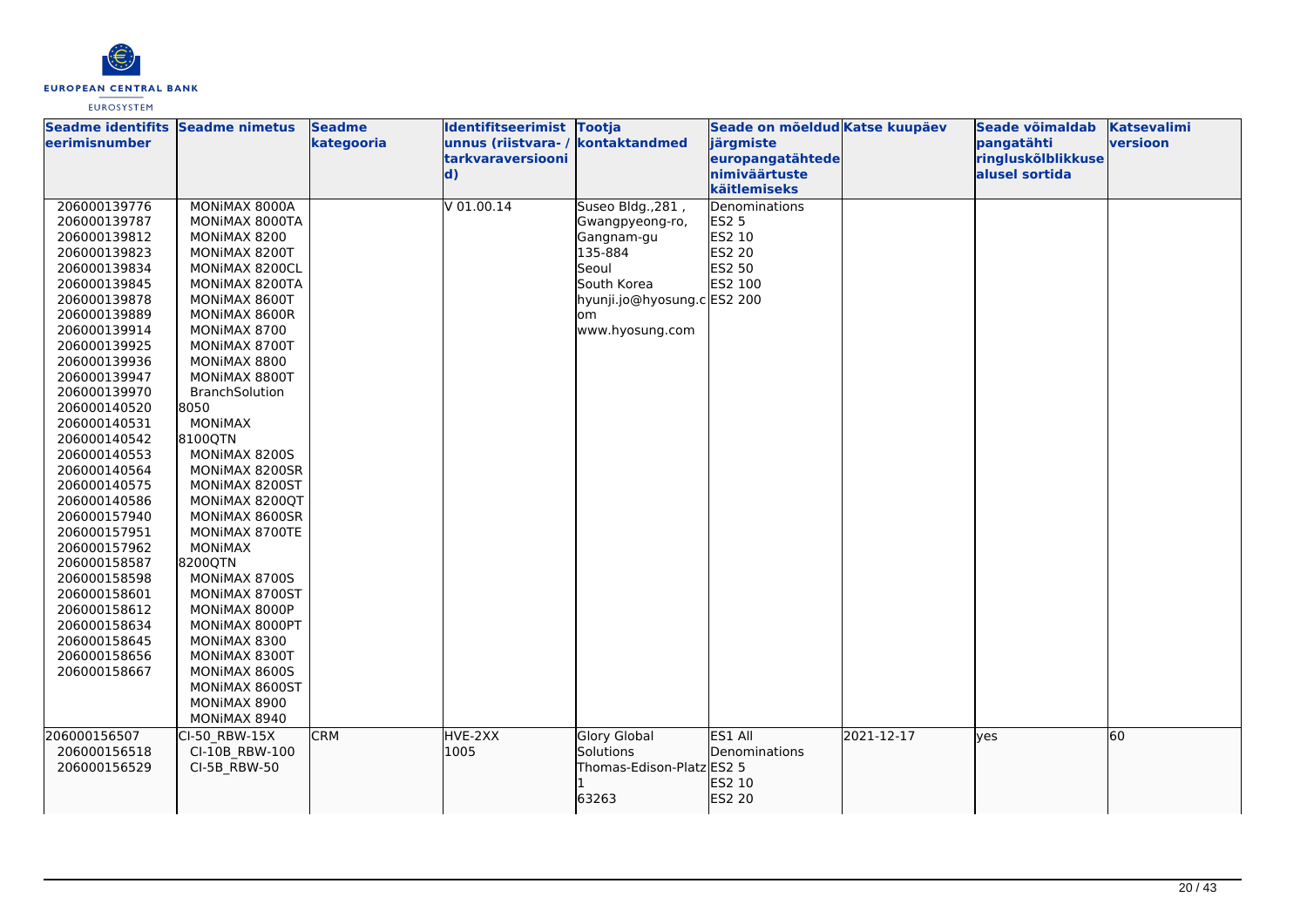

| Seadme identifits Seadme nimetus<br>leerimisnumber                                                                                           |                                                                                                                                             | <b>Seadme</b><br>kategooria | Identifitseerimist Tootja<br>unnus (riistvara- / kontaktandmed<br>tarkvaraversiooni<br>$\mathbf{d}$ |                                                                                                                                                  | Seade on mõeldud Katse kuupäev<br>järgmiste<br>europangatähtede<br>nimiväärtuste<br>käitlemiseks    |            | Seade võimaldab<br>pangatähti<br>ringluskõlblikkuse<br>alusel sortida | <b>Katsevalimi</b><br>versioon |
|----------------------------------------------------------------------------------------------------------------------------------------------|---------------------------------------------------------------------------------------------------------------------------------------------|-----------------------------|-----------------------------------------------------------------------------------------------------|--------------------------------------------------------------------------------------------------------------------------------------------------|-----------------------------------------------------------------------------------------------------|------------|-----------------------------------------------------------------------|--------------------------------|
|                                                                                                                                              |                                                                                                                                             |                             |                                                                                                     | Neu-Isenburg<br>Germany<br>www.gloryglobalsolu ES2 200<br>tions.com                                                                              | ES2 50<br>ES2 100                                                                                   |            |                                                                       |                                |
| 206000156277<br>206000156288                                                                                                                 | SafeCash R7<br>SafeCash R8                                                                                                                  | <b>CRM</b>                  | HOTS BV-ZBV Type<br>l5a<br>BVZ22EUT 000020                                                          | Gunnebo Cash<br>Automation AB<br>Stora Åvägen 1<br>SE-436 34<br>Askim<br>Sweden<br>www.gunnebo.com                                               | ES1 All<br>Denominations<br><b>ES2 5</b><br>ES2 10<br><b>ES2 20</b><br>ES2 50<br>ES2 100<br>ES2 200 | 2021-12-13 | lyes                                                                  | 60                             |
| 206000156299<br>206000156324<br>206000156335                                                                                                 | SafeCash R6<br>SafeCash R4<br>SafeCash R5                                                                                                   | <b>CRM</b>                  | HOTS BV-ZBV Type<br>l5a<br>BVZ22EUT 000020                                                          | Gunnebo Cash<br>Automation AB<br>Stora Åvägen 1<br>SE-436 34<br>Askim<br>Sweden<br>www.gunnebo.com                                               | ES1 All<br>Denominations<br>ES2 5<br>ES2 10<br>ES2 20<br>ES2 50<br>ES2 100<br>ES2 200               | 2021-12-13 | lves                                                                  | 60                             |
| 206000143306<br>206000143317<br>206000143328<br>206000143339<br>206000143340<br>206000143351<br>206000143362<br>206000143373<br>206000143431 | DN Series 200<br>CS 4060<br>CS 4560<br>DN Series 250<br>DN Series 400<br>DN Series 405DT<br>DN Series 450<br>DN Series 470<br>DN Series 490 | <b>CRM</b>                  | MOVEm CDAA<br>MOVEm_CDAA_EUR_Systems GmbH<br>1014                                                   | Diebold Nixdorf<br>Heinz-Nixdorf-Ring 1<br>33106<br>Paderborn<br>Germany<br>info.de@dieboldnixd ES2 100<br>orf.com<br>www.dieboldnixdorf.<br>com | ES1 All<br>Denominations<br><b>ES2 5</b><br>ES2 10<br><b>ES2 20</b><br>ES2 50<br>ES2 200            | 2021-12-08 | <b>ves</b>                                                            | 60                             |
| 206000156084<br>206000156095                                                                                                                 | <b>RBG-200</b><br>RZ-200                                                                                                                    | <b>CRM</b>                  | <b>HVD-200</b><br>6617                                                                              | <b>Glory Global</b><br><b>Solutions</b><br>Thomas-Edison-Platz ES2 5<br>63263<br>Neu-Isenburg                                                    | ES1 All<br>Denominations<br>ES2 10<br>ES2 20<br>ES2 50                                              | 2021-12-08 | lyes                                                                  | 60                             |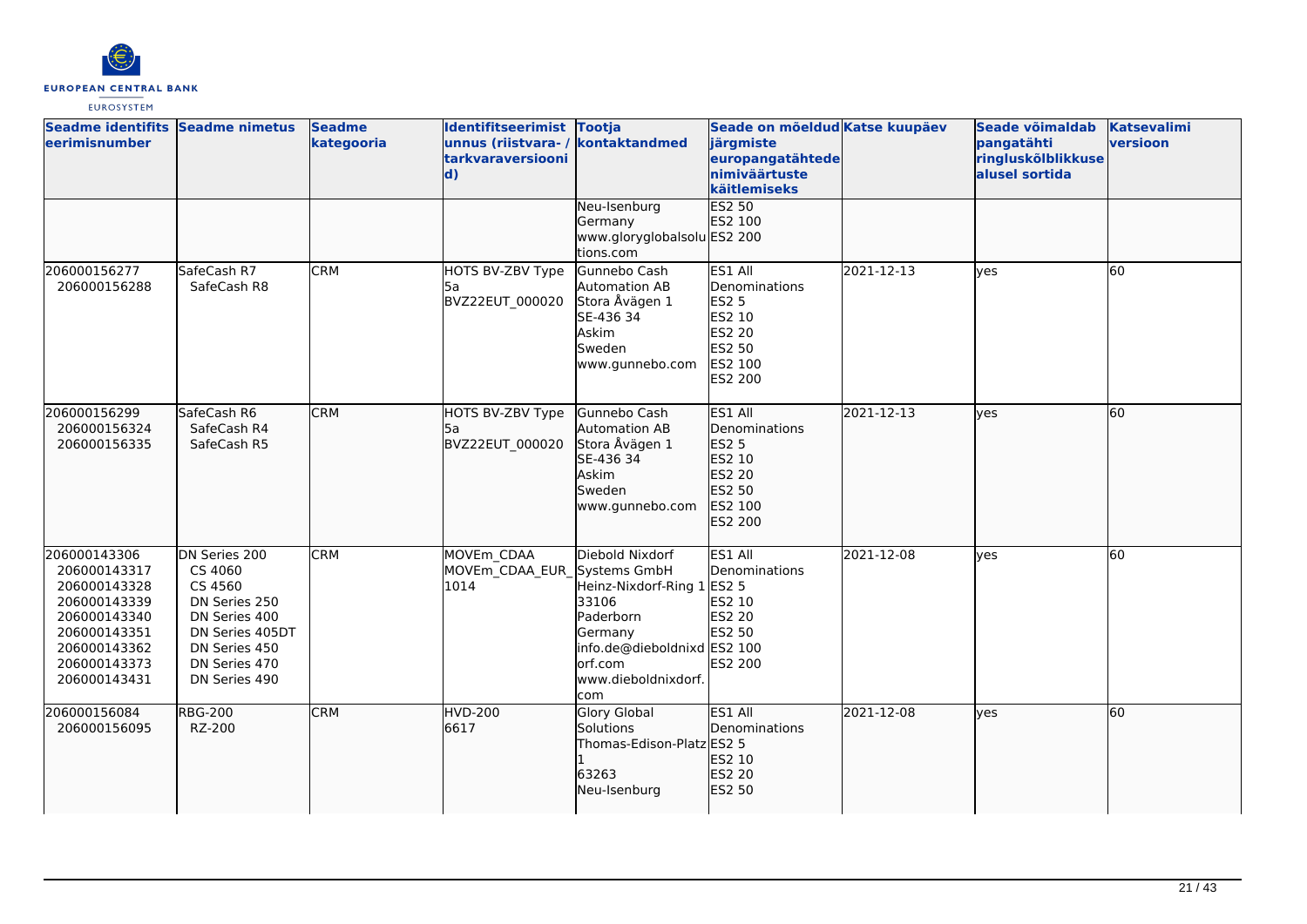

| Seadme identifits Seadme nimetus<br>eerimisnumber                                                                                                                                                                                                                            |                                                                                                                                                                                                                                                                                                             | <b>Seadme</b><br>kategooria | Identifitseerimist Tootja<br>unnus (riistvara- / kontaktandmed<br>tarkvaraversiooni<br>$\mathbf{d}$ |                                                                                                                                                                        | Seade on mõeldud Katse kuupäev<br>järgmiste<br>europangatähtede<br>nimiväärtuste<br>käitlemiseks |            | Seade võimaldab<br>pangatähti<br>ringluskõlblikkuse<br>alusel sortida | <b>Katsevalimi</b><br>versioon |
|------------------------------------------------------------------------------------------------------------------------------------------------------------------------------------------------------------------------------------------------------------------------------|-------------------------------------------------------------------------------------------------------------------------------------------------------------------------------------------------------------------------------------------------------------------------------------------------------------|-----------------------------|-----------------------------------------------------------------------------------------------------|------------------------------------------------------------------------------------------------------------------------------------------------------------------------|--------------------------------------------------------------------------------------------------|------------|-----------------------------------------------------------------------|--------------------------------|
|                                                                                                                                                                                                                                                                              |                                                                                                                                                                                                                                                                                                             |                             |                                                                                                     | Germany<br>www.gloryglobalsolu ES2 200<br>tions.com                                                                                                                    | <b>ES2 100</b>                                                                                   |            |                                                                       |                                |
| 206000156108<br>206000156119                                                                                                                                                                                                                                                 | <b>RBG-200</b><br>RZ-200                                                                                                                                                                                                                                                                                    | <b>CRM</b>                  | <b>HVD-210</b><br>6617                                                                              | Glory Global<br>Solutions<br>Thomas-Edison-Platz ES2 5<br>63263<br>Neu-Isenburg<br>Germany<br>www.gloryglobalsolu ES2 200<br>tions.com                                 | ES1 All<br>Denominations<br>ES2 10<br>ES2 20<br>ES2 50<br>ES2 100                                | 2021-12-08 | <b>ves</b>                                                            | 60                             |
| 207000156143<br>207000156154<br>207000156165<br>207000156176<br>207000156187                                                                                                                                                                                                 | Opteva 740<br>Opteva 760<br>Opteva 750<br>Opteva 720 Front<br>Load<br>Opteva 720 Rear<br>Load                                                                                                                                                                                                               | <b>CCM</b>                  | <b>BAU</b><br>3360T0302631                                                                          | Diebold Nixdorf<br>Systems GmbH<br>Heinz-Nixdorf-Ring 1 ES2 5<br>33106<br>Paderborn<br>Germany<br>info.de@dieboldnixd ES2 100<br>orf.com<br>www.dieboldnixdorf.<br>com | ES1 All<br>Denominations<br>ES2 10<br>ES2 20<br>ES2 50<br>ES2 200                                | 2021-12-08 | lno                                                                   | 60                             |
| 207000155814<br>207000155825<br>207000155836<br>207000155847<br>207000155858<br>207000155869<br>207000155870<br>207000155881<br>207000155892<br>207000155905<br>207000155916<br>207000155927<br>207000155938<br>207000155949<br>207000155950<br>207000155961<br>207000155972 | <b>CINEO C2070</b><br>CS 2070<br>ProCash 3000<br>ProCash 2100xe<br>PC 2100<br>ProCash 2150xe<br>ProCash 2250xe<br>ProCash 2350xe<br>ProCash 3100xe<br>ProCash 4100<br>ProCash 8100<br>ProCash 8150<br><b>CINEO C2080</b><br><b>CINEO C2560</b><br>CINEO C2560DU<br><b>CINEO C2590</b><br><b>CINEO C4080</b> | <b>CCM</b>                  | Line XSA<br>XSAAEUR0234                                                                             | Diebold Nixdorf<br>Systems GmbH<br>Heinz-Nixdorf-Ring 1<br>33106<br>Paderborn<br>Germany<br>info.de@dieboldnixd ES2 100<br>orf.com<br>www.dieboldnixdorf.<br>com       | ES1 All<br>Denominations<br><b>ES2 5</b><br>ES2 10<br><b>ES2 20</b><br>ES2 50<br>ES2 200         | 2021-12-02 | lno                                                                   | 60                             |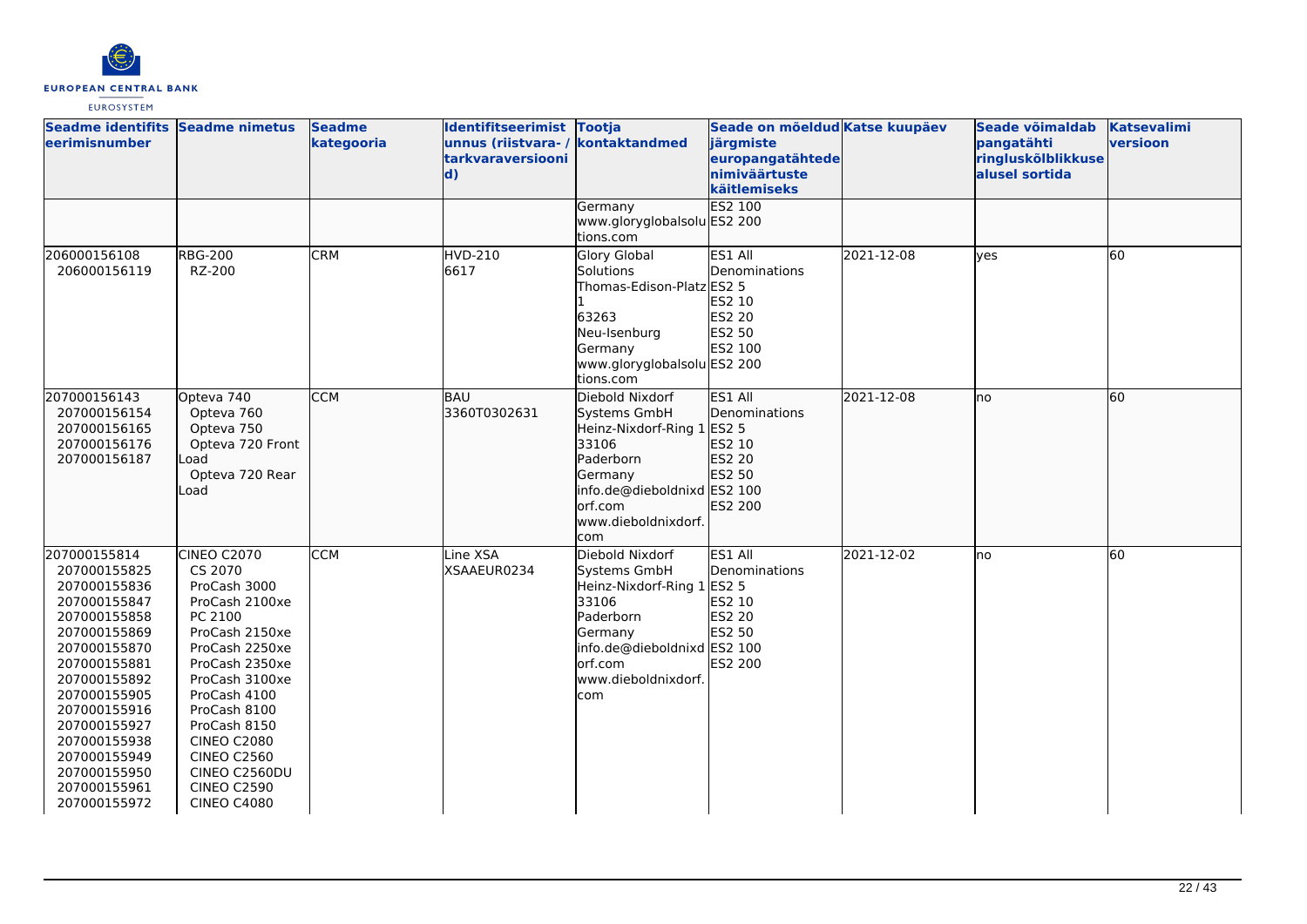

| Seadme identifits Seadme nimetus<br><b>leerimisnumber</b>                                                                                                    |                                                                                                                                          | <b>Seadme</b><br>kategooria | Identifitseerimist Tootja<br>unnus (riistvara- / kontaktandmed<br>tarkvaraversiooni<br>$\mathbf{d}$ |                                                                                                                                                      | Seade on mõeldud Katse kuupäev<br>järgmiste<br>europangatähtede<br>nimiväärtuste<br>käitlemiseks |            | Seade võimaldab<br>pangatähti<br>ringluskõlblikkuse<br>alusel sortida | <b>Katsevalimi</b><br>versioon |
|--------------------------------------------------------------------------------------------------------------------------------------------------------------|------------------------------------------------------------------------------------------------------------------------------------------|-----------------------------|-----------------------------------------------------------------------------------------------------|------------------------------------------------------------------------------------------------------------------------------------------------------|--------------------------------------------------------------------------------------------------|------------|-----------------------------------------------------------------------|--------------------------------|
| 207000155983<br>207000155994<br>207000156007<br>207000156018<br>207000156029<br>207000156030<br>207000156041<br>207000156052<br>207000156063<br>207000156074 | <b>CINEO C2090</b><br>CINEO C2560PG<br>CS 2080<br>CS 2560<br><b>CS 2560DU</b><br>CS 2590<br>CS 4080<br>CS 2090<br>CS 2560PG<br>Punt Groc |                             |                                                                                                     |                                                                                                                                                      |                                                                                                  |            |                                                                       |                                |
| 206000155528<br>206000155539                                                                                                                                 | SelfServ 62<br>SelfServ 64                                                                                                               | <b>CRM</b>                  | SR BV<br>EU0113                                                                                     | <b>NCR Financial</b><br>Solutions Group Ltd<br>3 Fulton Road<br>DD2 4SW Tayside<br>Dundee<br>United Kingdom<br>www.ncr.com                           | ES1 All<br>Denominations<br>ES2 5<br>ES2 10<br>ES2 20<br>ES2 50<br>ES2 100<br>ES2 200            | 2021-11-25 | ves                                                                   | 60                             |
| 206000144385<br>206000144396                                                                                                                                 | <b>RBG-200</b><br>RZ-200                                                                                                                 | <b>CRM</b>                  | <b>HVD-200</b><br>6616                                                                              | <b>Glory Global</b><br><b>Solutions</b><br>Thomas-Edison-Platz ES2 5<br>63263<br>Neu-Isenburg<br>Germany<br>www.gloryglobalsolu ES2 200<br>tions.com | ES1 All<br>Denominations<br>ES2 10<br><b>ES2 20</b><br>ES2 50<br>ES2 100                         | 2021-11-17 | yes                                                                   | 60                             |
| 206000154721<br>206000154732                                                                                                                                 | Oki ATM-Recycler<br>G8 (GZ9500F)<br>Oki ATM-Recycler<br>G8 (GZ9500R)                                                                     | <b>CRM</b>                  | OKI RG8-BRM 2.xx<br>OKI RG8-Recognition Co, Ltd<br>(Euro) 5.02                                      | Oki Electric Industry ES1 All<br>3-1 Futabacho,<br>Takasaki<br>370-8585<br>Gumma<br>Japan<br>www.oki.com                                             | <b>IDenominations</b><br>ES2 5<br>ES2 10<br>ES2 20<br>ES2 50<br>ES2 100<br>ES2 200               | 2021-11-09 | lves                                                                  | 60                             |
| 206000154743                                                                                                                                                 | Oki ATM-Recycler                                                                                                                         | <b>CRM</b>                  | OKI RG7-BRM 8.xx                                                                                    | Oki Electric Industry ES1 All                                                                                                                        |                                                                                                  | 2021-11-09 | ves                                                                   | 60                             |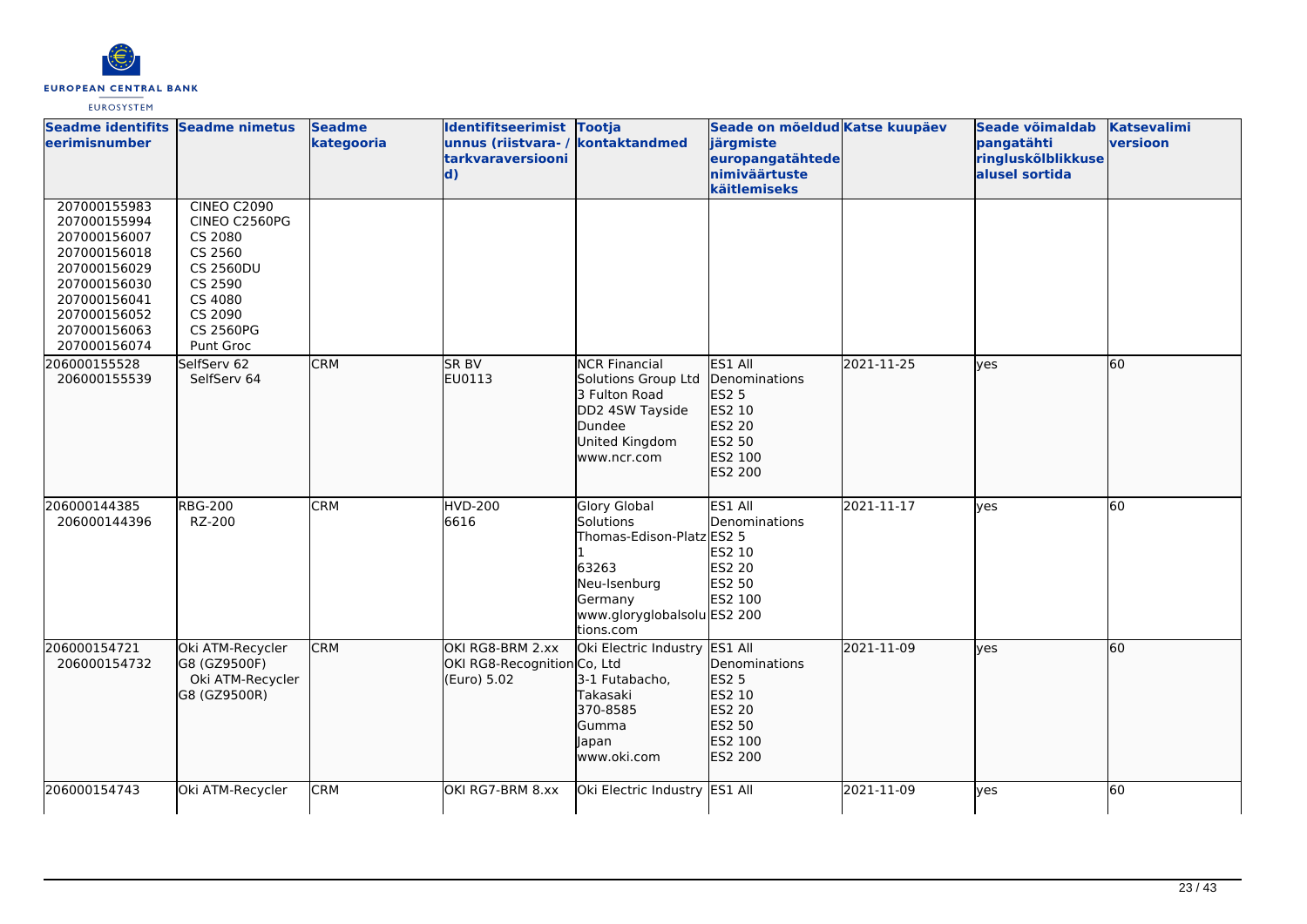

| Seadme identifits Seadme nimetus<br><b>eerimisnumber</b>                                     |                                                                                        | <b>Seadme</b><br>kategooria | Identifitseerimist Tootja<br>unnus (riistvara- / kontaktandmed<br>tarkvaraversiooni<br>$\mathbf{d}$ |                                                                                                                                     | Seade on mõeldud Katse kuupäev<br>järgmiste<br>europangatähtede<br>nimiväärtuste<br>käitlemiseks |            | Seade võimaldab<br>pangatähti<br>ringluskõlblikkuse<br>alusel sortida | <b>Katsevalimi</b><br>versioon |
|----------------------------------------------------------------------------------------------|----------------------------------------------------------------------------------------|-----------------------------|-----------------------------------------------------------------------------------------------------|-------------------------------------------------------------------------------------------------------------------------------------|--------------------------------------------------------------------------------------------------|------------|-----------------------------------------------------------------------|--------------------------------|
| 206000154754                                                                                 | G7 (GZ9241F)<br>Oki ATM-Recycler<br>G7 (GZ9241R)                                       |                             | OKI RG7-Recognition Co, Ltd<br>(Euro) 9.02                                                          | 3-1 Futabacho,<br>Takasaki<br>370-8585<br>Gumma<br>Japan<br>www.oki.com                                                             | Denominations<br>ES2 5<br>ES2 10<br>ES2 20<br>ES2 50<br>ES2 100<br><b>ES2 200</b>                |            |                                                                       |                                |
| 206000154663<br>206000154674<br>206000154685<br>206000154696<br>206000154709<br>206000154710 | KePlus R10<br>KePlus RT10<br>KePlus F10<br>KePlus FT10<br>KePlus FX10<br>KePlus RX10   | <b>CRM</b>                  | BV HW: HCS Zero BV KEBA Handover<br>Type 5<br>BV SW:<br>BVZ2207T000012                              | <b>Automation GmbH</b><br>Reindlstrasse 51<br>A-4041<br>Linz<br>Austria<br>kh@keba.com<br>www.keba.com                              | ES1 All<br>Denominations<br>ES2 5<br>ES2 10<br>ES2 20<br>ES2 50<br>ES2 100<br>ES2 200            | 2021-11-08 | lves                                                                  | 60                             |
| 206000155061<br>206000155072<br>206000155083                                                 | Series 100 ATM<br>Model 20<br>Series 100 ATM<br>Model 21<br>Series 100 ATM<br>Model 22 | <b>CRM</b>                  | lgbru<br>GBNA with BV100E<br>EU7591                                                                 | Fujitsu Frontech<br>Limited<br>1766 Yanokuchi,<br>Inagi-shi<br>206-855<br>Tokyo<br>Japan<br>www.frontech.fujitsu ES2 200<br>.com/en | ES1 All<br>Denominations<br><b>ES2 5</b><br>ES2 10<br>ES2 20<br>ES2 50<br><b>ES2 100</b>         | 2021-11-05 | lves                                                                  | 60                             |
| 206000155094<br>206000155174<br>206000155185                                                 | Serie 8000, Model<br>8148<br>Serie 8000, Model<br>8048R<br>Serie 8000, Model<br>8028R  | <b>CRM</b>                  | lgbru<br><b>GBNA with BV100E</b><br>EU7591                                                          | Denso Ten España,<br>S.A.<br>Cesar Vallejo nº 16<br>29004<br>Malaga<br>Spain<br>lwww.ftesa.es                                       | ES1 All<br>Denominations<br>ES2 5<br>ES2 10<br>ES2 20<br>ES2 50<br>ES2 100<br>ES2 200            | 2021-11-05 | <b>lves</b>                                                           | 60                             |
| 207000155380<br>207000155391<br>207000155404                                                 | Series 100 ATM<br>Model 20<br>Series 100 ATM                                           | <b>CCM</b>                  | G60 with BV10<br>EU32AA                                                                             | Fujitsu Frontech<br>Limited<br>1766 Yanokuchi.                                                                                      | ES1 All<br>Denominations<br><b>ES2 5</b>                                                         | 2021-11-04 | Ino                                                                   | $\overline{60}$                |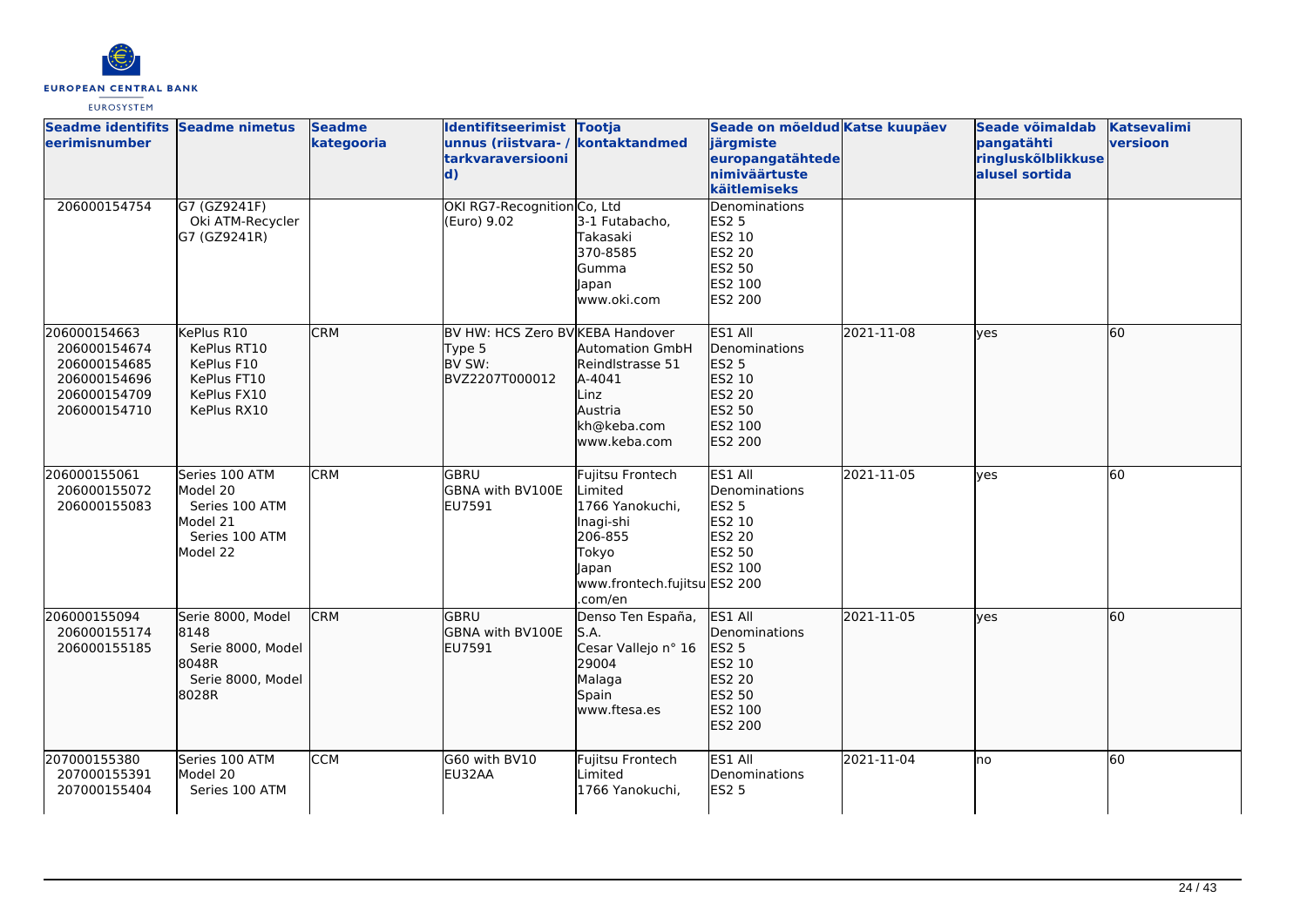

| Seadme identifits Seadme nimetus<br>eerimisnumber |                                                                                        | <b>Seadme</b><br>kategooria | Identifitseerimist Tootja<br>unnus (riistvara- / kontaktandmed<br>tarkvaraversiooni<br>$\mathbf{d}$ |                                                                                                                                            | Seade on mõeldud Katse kuupäev<br>järgmiste<br>europangatähtede<br>nimiväärtuste<br>käitlemiseks           |            | Seade võimaldab<br>pangatähti<br>ringluskõlblikkuse<br>alusel sortida | <b>Katsevalimi</b><br>versioon |
|---------------------------------------------------|----------------------------------------------------------------------------------------|-----------------------------|-----------------------------------------------------------------------------------------------------|--------------------------------------------------------------------------------------------------------------------------------------------|------------------------------------------------------------------------------------------------------------|------------|-----------------------------------------------------------------------|--------------------------------|
|                                                   | Model 21<br>Series 100 ATM<br>Model 22                                                 |                             |                                                                                                     | Inagi-shi<br>206-855<br>Tokyo<br>apan<br>www.frontech.fujitsu ES2 200<br>.com/en                                                           | ES2 10<br>ES2 20<br>ES2 50<br>ES2 100                                                                      |            |                                                                       |                                |
| 206000155141<br>206000155152<br>206000155163      | Series 100 ATM<br>Model 20<br>Series 100 ATM<br>Model 21<br>Series 100 ATM<br>Model 22 | <b>CRM</b>                  | GBRU<br>GBNA with BV100<br>EU7591                                                                   | Fujitsu Frontech<br>Limited<br>1766 Yanokuchi,<br>Inagi-shi<br>206-855<br>Tokyo<br><b>Japan</b><br>www.frontech.fujitsu ES2 200<br>.com/en | ES1 All<br>Denominations<br>ES2 5<br>ES2 10<br>ES2 20<br>ES2 50<br>ES2 100                                 | 2021-11-03 | lyes                                                                  | 60                             |
| 206000155196<br>206000155209<br>206000155210      | Serie 8000, Model<br>8148<br>Serie 8000, Model<br>8048R<br>Serie 8000, Model<br>8028R  | <b>CRM</b>                  | GBRU<br><b>GBNA with BV100</b><br>EU7591                                                            | Denso Ten España,<br>S.A.<br>Cesar Vallejo nº 16<br>29004<br>Malaga<br>Spain<br>www.ftesa.es                                               | ES1 All<br>Denominations<br><b>ES2 5</b><br>ES2 10<br><b>ES2 20</b><br>ES2 50<br>ES2 100<br><b>ES2 200</b> | 2021-11-03 | ves                                                                   | 60                             |
| 206000154970<br>206000154981<br>206000154992      | Series 100 ATM<br>Model 20<br>Series 100 ATM<br>Model 21<br>Series 100 ATM<br>Model 22 | <b>CRM</b>                  | <b>GBRU</b><br><b>GBNA</b> with GBVM<br>EU7591                                                      | Fujitsu Frontech<br>Limited<br>1766 Yanokuchi,<br>Inagi-shi<br>206-855<br>Tokyo<br>lapan<br>www.frontech.fujitsu ES2 200<br>.com/en        | ES1 All<br>Denominations<br>ES2 5<br>ES2 10<br>ES2 20<br>ES2 50<br>ES2 100                                 | 2021-11-02 | lves                                                                  | 60                             |
| 206000155005<br>206000155016<br>206000155027      | Serie 8000, Model<br>8148<br>Serie 8000, Model<br>8048R<br>Serie 8000, Model           | <b>CRM</b>                  | GBRU<br><b>GBNA with GBVM</b><br>EU7591                                                             | Denso Ten España,<br>S.A.<br>Cesar Vallejo nº 16<br>29004<br>Malaga                                                                        | ES1 All<br>Denominations<br><b>ES2 5</b><br>ES2 10<br>ES2 20                                               | 2021-11-02 | <b>l</b> ves                                                          | 60                             |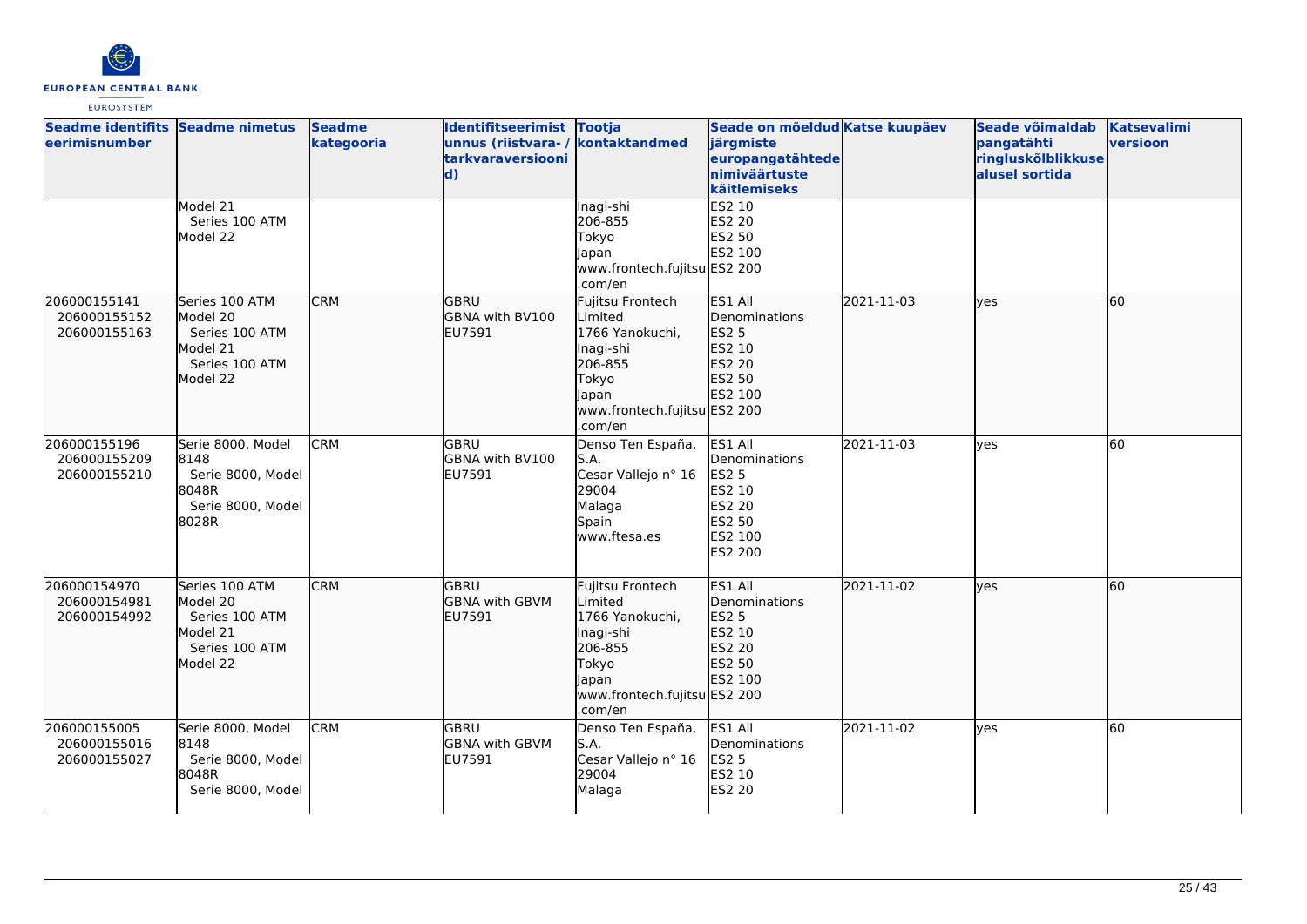

| Seadme identifits Seadme nimetus<br>eerimisnumber            |                                                | <b>Seadme</b><br>kategooria | Identifitseerimist Tootja<br>unnus (riistvara- / kontaktandmed<br><b>tarkvaraversiooni</b><br>$\mathbf{d}$ |                                                                                                                                                                                       | Seade on mõeldud Katse kuupäev<br>järgmiste<br>europangatähtede<br>nimiväärtuste<br>käitlemiseks |            | Seade võimaldab<br>pangatähti<br>ringluskõlblikkuse<br>alusel sortida | <b>Katsevalimi</b><br>versioon |
|--------------------------------------------------------------|------------------------------------------------|-----------------------------|------------------------------------------------------------------------------------------------------------|---------------------------------------------------------------------------------------------------------------------------------------------------------------------------------------|--------------------------------------------------------------------------------------------------|------------|-----------------------------------------------------------------------|--------------------------------|
|                                                              | 8028R                                          |                             |                                                                                                            | Spain<br>www.ftesa.es                                                                                                                                                                 | <b>ES2 50</b><br>ES2 100<br>ES2 200                                                              |            |                                                                       |                                |
| 205000154263<br>205000154274                                 | SS4N-400<br>OLIS-4400                          | <b>CIM</b>                  | SCNXL83<br>523244433                                                                                       | Printec Hellas<br>S.M.S.A.<br>7-7A, Poseidonos<br>Ave. & Lokridos Str.<br>18344<br>Moschato, Athens<br>Greece<br>e.vasiliadou@printecES2 200<br>group.com<br>www.printecgroup.c<br>om | ES1 All<br>Denominations<br>ES2 5<br>ES2 10<br>ES2 20<br>ES2 50<br>ES2 100                       | 2021-10-22 | lno                                                                   | 60                             |
| 205000154081                                                 | GDB-100                                        | <b>CIM</b>                  | <b>HVD-310</b><br>Model package: 119 Solutions                                                             | Glory Global<br>Thomas-Edison-Platz ES2 5<br>63263<br>Neu-Isenburg<br>Germany<br>www.gloryglobalsolu ES2 200<br>tions.com                                                             | ES1 All<br>Denominations<br>ES2 10<br>ES2 20<br><b>ES2 50</b><br>ES2 100                         | 2021-10-21 | no                                                                    | 60                             |
| 205000154229<br>205000154230<br>205000154241<br>205000154252 | SS4N-300<br>SS4N-100<br>OLIS-Mini<br>OLIS-2400 | <b>CIM</b>                  | SCNL83<br>523244433                                                                                        | Printec Hellas<br>S.M.S.A.<br>7-7A, Poseidonos<br>Ave. & Lokridos Str.<br>18344<br>Moschato, Athens<br>Greece<br>e.vasiliadou@printecES2 200<br>group.com<br>www.printecgroup.c<br>om | ES1 All<br>Denominations<br><b>ES2 5</b><br>ES2 10<br>ES2 20<br>ES2 50<br>ES2 100                | 2021-10-20 | lno                                                                   | 60                             |
| 208000153050<br>208000153061                                 | Cineo C6010<br>CS 6010                         | <b>COM</b>                  | MOVE PWBA<br>MOVE_PWBA_EUR_1<br>050                                                                        | Diebold Nixdorf<br>Systems GmbH<br>Heinz-Nixdorf-Ring 1 ES2 5                                                                                                                         | ES1 All<br>Denominations                                                                         | 2021-09-23 | ves                                                                   | 60                             |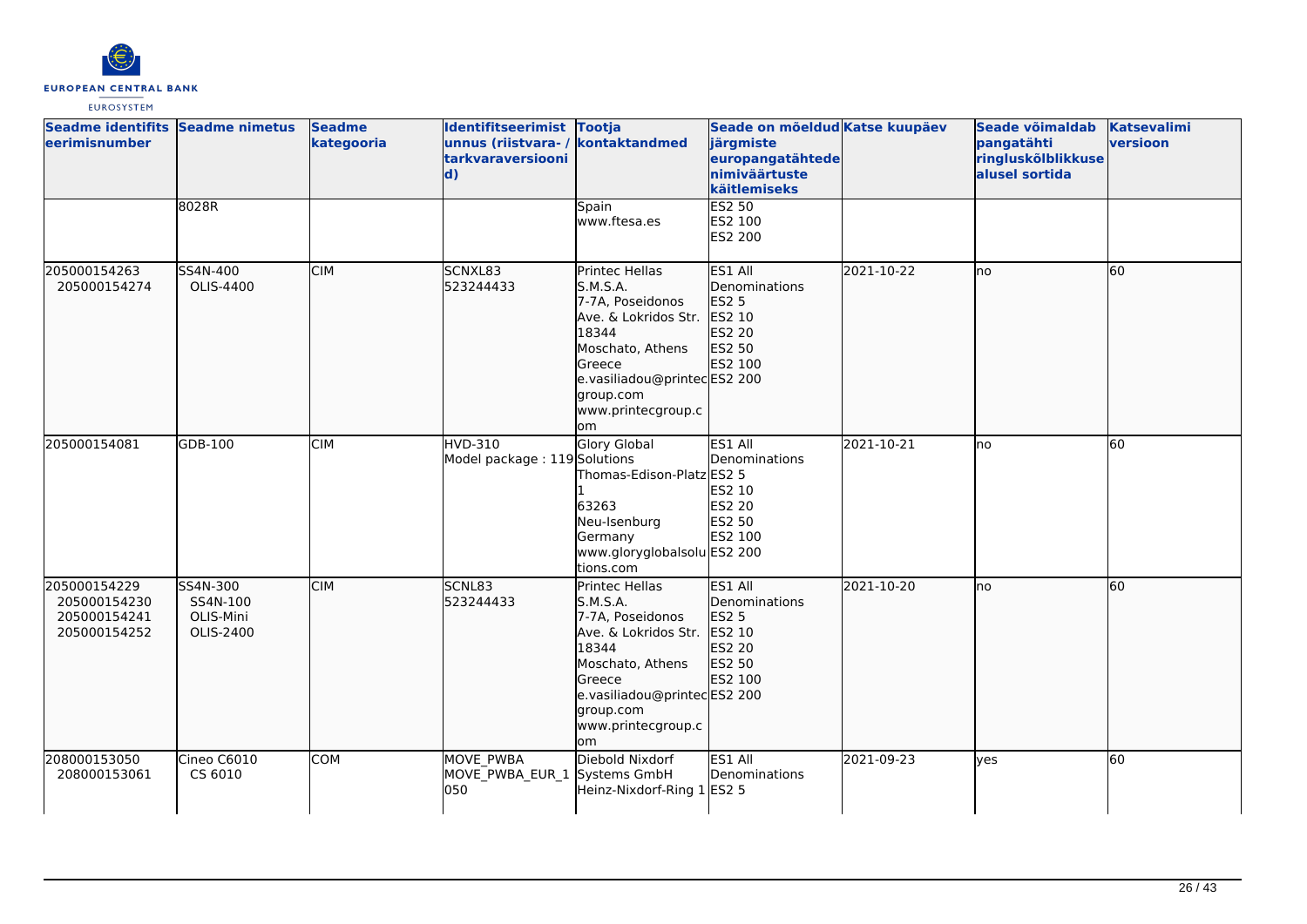

| Seadme identifits Seadme nimetus<br>eerimisnumber                                                                                                                                                                            |                                                                                                                                                                                                                               | <b>Seadme</b><br>kategooria | Identifitseerimist Tootja<br>unnus (riistvara- / kontaktandmed<br>tarkvaraversiooni<br> d) |                                                                                                                                                                                                                                                                 | Seade on mõeldud Katse kuupäev<br>järgmiste<br>europangatähtede<br>nimiväärtuste                                           |            | Seade võimaldab<br>pangatähti<br>ringluskõlblikkuse<br>alusel sortida | <b>Katsevalimi</b><br>versioon |
|------------------------------------------------------------------------------------------------------------------------------------------------------------------------------------------------------------------------------|-------------------------------------------------------------------------------------------------------------------------------------------------------------------------------------------------------------------------------|-----------------------------|--------------------------------------------------------------------------------------------|-----------------------------------------------------------------------------------------------------------------------------------------------------------------------------------------------------------------------------------------------------------------|----------------------------------------------------------------------------------------------------------------------------|------------|-----------------------------------------------------------------------|--------------------------------|
| 206000152581<br>206000152592<br>206000152605<br>206000152616<br>206000152627<br>206000152638<br>206000152649<br>206000152650<br>206000152661<br>206000152672<br>206000152683<br>206000152694                                 | CINEO C4060<br><b>CINEO C4040</b><br>CS 4040<br><b>CINEO C4080</b><br>CS 4080<br><b>CINEO C4560</b><br>CS 4560<br><b>CINEO C4580</b><br>CS 4580<br><b>CINEO C2090</b><br>CS 2090<br><b>CINEO C4090</b>                        | <b>CRM</b>                  | MOVE CWAA<br>MOVE CWAA EUR 1 Systems GmbH<br>050                                           | 33106<br>Paderborn<br>Germany<br>info.de@dieboldnixd ES2 100<br>orf.com<br>www.dieboldnixdorf.<br>com<br>Diebold Nixdorf<br>Heinz-Nixdorf-Ring 1 ES2 5<br>33106<br>Paderborn<br>Germany<br>info.de@dieboldnixd ES2 100<br>orf.com<br>www.dieboldnixdorf.<br>com | käitlemiseks<br>ES2 10<br>ES2 20<br>ES2 50<br>ES2 200<br>ES1 All<br>Denominations<br>ES2 10<br>ES2 20<br>ES2 50<br>ES2 200 | 2021-09-22 | lyes                                                                  | 60                             |
| 206000152707<br>206000152718<br>206000152729<br>206000152730<br>206000152741<br>206000152752<br>206000152763<br>206000152774<br>206000152785<br>206000152796<br>206000152809<br>206000152810<br>208000153481<br>208000153492 | CS 4090<br><b>CINEO C2080</b><br>CS 2080<br><b>CINEO C6040</b><br>CS 6040<br>CINEO C6040<br>Compact<br>CS 6040 Compact<br><b>CINEO C6030</b><br>CS 6030<br><b>CINEO C6050</b><br>CS 6050<br>CS 4060<br>Cineo C6010<br>CS 6010 | <b>COM</b>                  | MOVE PWCC<br>MOVE PWBA EUR 1 Systems GmbH<br>050                                           | Diebold Nixdorf<br>Heinz-Nixdorf-Ring 1                                                                                                                                                                                                                         | ES1 All<br>Denominations<br>ES2 5                                                                                          | 2021-09-22 | lves                                                                  | 60                             |
|                                                                                                                                                                                                                              |                                                                                                                                                                                                                               |                             |                                                                                            | 33106<br>Paderborn<br>Germany<br>info.de@dieboldnixd ES2 100                                                                                                                                                                                                    | ES2 10<br>ES2 20<br>ES2 50                                                                                                 |            |                                                                       |                                |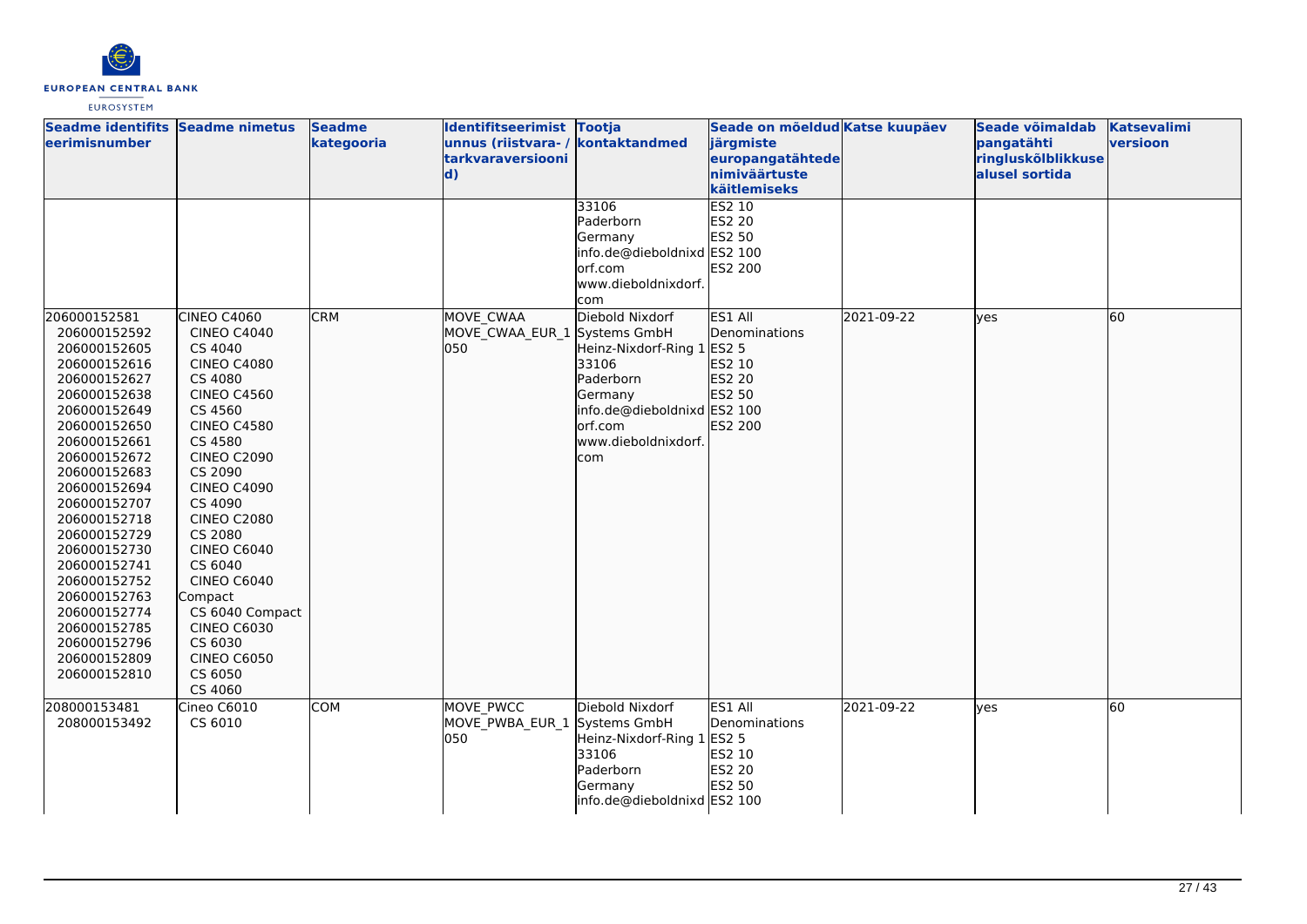

| Seadme identifits Seadme nimetus<br>eerimisnumber                                                                                                                                                                                                                                                                                                                                            |                                                                                                                                                                                                                                                                                                                                                                                                                      | <b>Seadme</b><br>kategooria | Identifitseerimist Tootja<br>unnus (riistvara-/<br>tarkvaraversiooni<br>$\mathbf{d}$ | kontaktandmed                                                                                                                                          | Seade on mõeldud Katse kuupäev<br>järgmiste<br>europangatähtede<br>nimiväärtuste<br>käitlemiseks    |            | Seade võimaldab<br>pangatähti<br>ringluskõlblikkuse<br>alusel sortida | <b>Katsevalimi</b><br>versioon |
|----------------------------------------------------------------------------------------------------------------------------------------------------------------------------------------------------------------------------------------------------------------------------------------------------------------------------------------------------------------------------------------------|----------------------------------------------------------------------------------------------------------------------------------------------------------------------------------------------------------------------------------------------------------------------------------------------------------------------------------------------------------------------------------------------------------------------|-----------------------------|--------------------------------------------------------------------------------------|--------------------------------------------------------------------------------------------------------------------------------------------------------|-----------------------------------------------------------------------------------------------------|------------|-----------------------------------------------------------------------|--------------------------------|
|                                                                                                                                                                                                                                                                                                                                                                                              |                                                                                                                                                                                                                                                                                                                                                                                                                      |                             |                                                                                      | orf.com<br>www.dieboldnixdorf.<br>com                                                                                                                  | <b>ES2 200</b>                                                                                      |            |                                                                       |                                |
| 206000152217<br>206000152228<br>206000152239<br>206000152240<br>206000152251<br>206000152262<br>206000152273<br>206000152284<br>206000152295<br>206000152308<br>206000152319<br>206000152320<br>206000152331<br>206000152342<br>206000152353<br>206000152364<br>206000152375<br>206000152386<br>206000152397<br>206000152400<br>206000152411<br>206000152422<br>206000152433<br>206000152444 | CINEO C4060<br><b>CINEO C4040</b><br>CS 4040<br><b>CINEO C4080</b><br>CS 4080<br><b>CINEO C4560</b><br>CS 4560<br><b>CINEO C4580</b><br>CS 4580<br><b>CINEO C2090</b><br>CS 2090<br><b>CINEO C4090</b><br>CS 4090<br><b>CINEO C2080</b><br>CS 2080<br><b>CINEO C6040</b><br>CS 6040<br><b>CINEO C6040</b><br>Compact<br>CS 6040 Compact<br><b>CINEO C6030</b><br>CS 6030<br><b>CINEO C6050</b><br>CS 6050<br>CS 4060 | <b>CRM</b>                  | MOVE CWCA<br>MOVE CWAA EUR 1 Systems GmbH<br>lo50                                    | Diebold Nixdorf<br>Heinz-Nixdorf-Ring 1 ES2 5<br>33106<br>Paderborn<br>Germany<br>info.de@dieboldnixd ES2 100<br>orf.com<br>www.dieboldnixdorf.<br>com | ES1 All<br>Denominations<br>ES2 10<br>ES2 20<br>ES2 50<br>ES2 200                                   | 2021-09-21 | ves                                                                   | 60                             |
| 205000152089                                                                                                                                                                                                                                                                                                                                                                                 | Suzohapp CDS9<br><b>HCM</b>                                                                                                                                                                                                                                                                                                                                                                                          | <b>CIM</b>                  | HOTS BV5A<br>BVZ22EUT V000020 NL. B.V. / Suzohapp                                    | Suzo international<br>Rijnzathe 12<br>3454PV<br>De Meern<br><b>Netherlands</b><br>info@suzohapp.nl<br>eu.suzohapp.com                                  | ES1 All<br>Denominations<br><b>ES2 5</b><br>ES2 10<br>ES2 20<br>ES2 50<br>ES2 100<br><b>ES2 200</b> | 2021-09-20 | Ino                                                                   | 60                             |
| 206000152137<br>206000152148                                                                                                                                                                                                                                                                                                                                                                 | Scancoin RCS500<br><b>RCS 900</b>                                                                                                                                                                                                                                                                                                                                                                                    | <b>CRM</b>                  | HOTS BV5A                                                                            | Suzo international<br>BVZ22EUT V000020 NL. B.V. / Suzohapp Denominations                                                                               | ES1 All                                                                                             | 2021-09-20 | ves                                                                   | 60                             |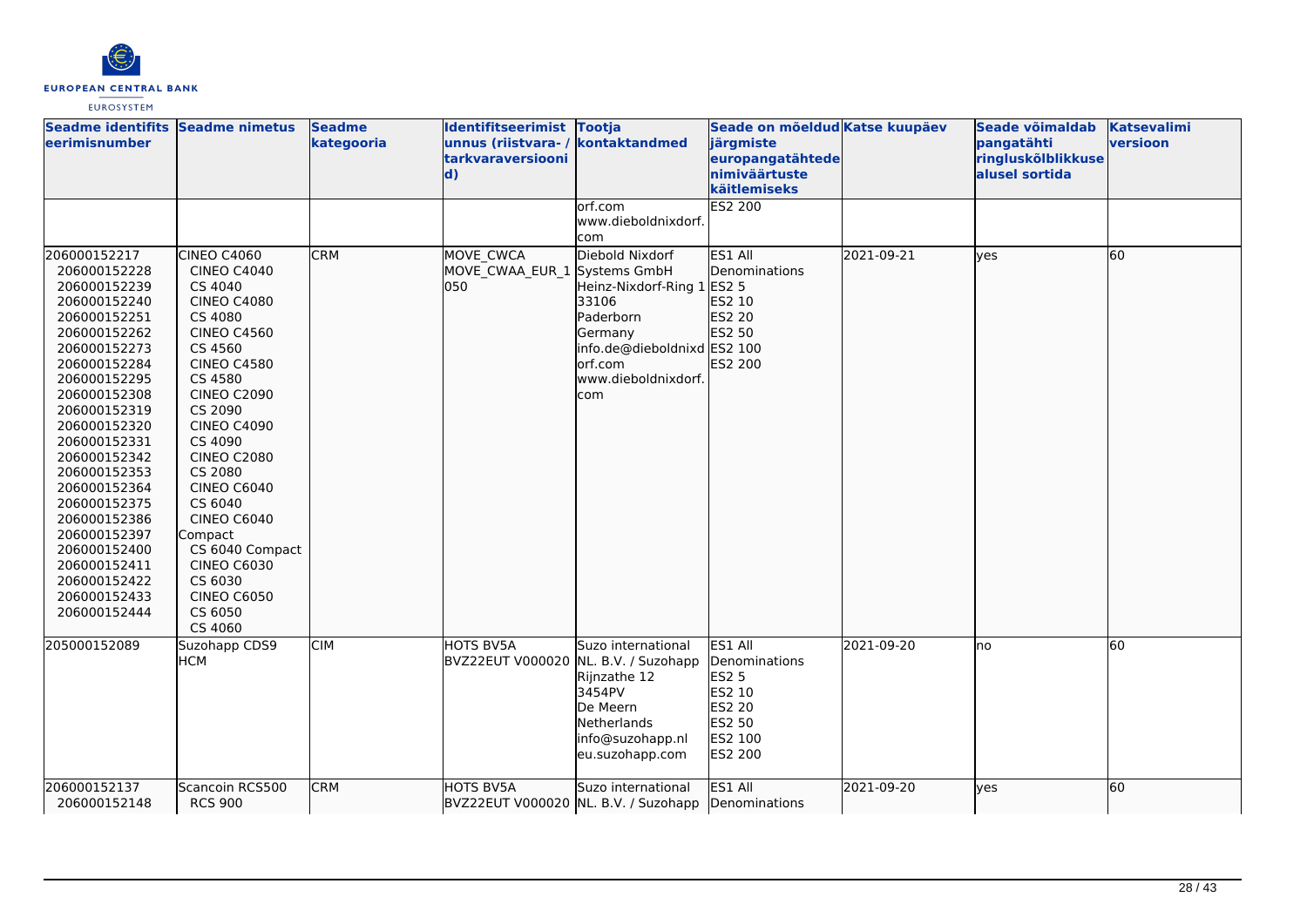

| Seadme identifits Seadme nimetus<br>leerimisnumber                                                                                                                                                                                                                                                                           |                                                                                                                                                                                                                                                                     | <b>Seadme</b><br>kategooria | Identifitseerimist Tootja<br>unnus (riistvara- / kontaktandmed<br><b>tarkvaraversiooni</b><br>$\mathbf{d}$ |                                                                                          | Seade on mõeldud Katse kuupäev<br>järgmiste<br>europangatähtede<br>nimiväärtuste                    |            | Seade võimaldab<br>pangatähti<br>ringluskõlblikkuse<br>alusel sortida | Katsevalimi<br>versioon |
|------------------------------------------------------------------------------------------------------------------------------------------------------------------------------------------------------------------------------------------------------------------------------------------------------------------------------|---------------------------------------------------------------------------------------------------------------------------------------------------------------------------------------------------------------------------------------------------------------------|-----------------------------|------------------------------------------------------------------------------------------------------------|------------------------------------------------------------------------------------------|-----------------------------------------------------------------------------------------------------|------------|-----------------------------------------------------------------------|-------------------------|
| 206000152159<br>206000152160                                                                                                                                                                                                                                                                                                 | HCM N11<br>HCM N12                                                                                                                                                                                                                                                  |                             |                                                                                                            | Rijnzathe 12<br>3454PV<br>De Meern<br>Netherlands<br>info@suzohapp.nl<br>eu.suzohapp.com | käitlemiseks<br>ES25<br>ES2 10<br>ES2 20<br>ES2 50<br>ES2 100<br>ES2 200                            |            |                                                                       |                         |
| 206000135556<br>206000135567<br>206000135578<br>206000135589<br>206000135590<br>206000135603<br>206000135614<br>206000135625<br>206000135636<br>206000135647<br>206000135658<br>206000135669<br>206000135670<br>206000135681<br>206000135692<br>206000135705<br>206000135716<br>206000135727<br>206000135738<br>206000135749 | <b>SDM504S</b><br>SDM501S<br><b>SDM504C</b><br><b>SDM501C</b><br>SDM503<br>SDM503R<br>SDM503RC<br>SDM503RS<br>SDM503RH<br>8800S<br>8800C<br>8400S<br>8400C<br>CASHERE<br><b>SDM502C</b><br><b>SDM502S</b><br>SDM503C<br><b>SDM503S</b><br><b>SDM505S</b><br>SDM505C | <b>CRM</b>                  | <b>BV5000</b><br>BVCM115-EUR11700 Via di Mezzo 2/4                                                         | Cima S.p.A.<br>41037<br>Mirandola (MO)<br>Italy<br>info@cimaspa.it<br>www.cimaspa.it     | ES1 All<br>Denominations<br><b>ES2 5</b><br>ES2 10<br><b>ES2 20</b><br>ES2 50<br>ES2 100<br>ES2 200 | 2021-09-14 | lyes                                                                  | 60                      |
| 206000151329<br>206000151330<br>206000151341<br>206000151352<br>206000151363<br>206000151374<br>206000151385<br>206000151396<br>206000151409<br>206000151410<br>206000151421<br>206000151432                                                                                                                                 | <b>SDM504S</b><br>SDM501S<br><b>SDM504C</b><br>SDM501C<br><b>SDM503</b><br><b>SDM503R</b><br>SDM503RC<br>SDM503RS<br>SDM503RH<br>8800S<br>8800C<br>8400S                                                                                                            | <b>CRM</b>                  | BV5000<br>BVCM116-EUR11800 Via di Mezzo 2/4                                                                | Cima S.p.A.<br>41037<br>Mirandola (MO)<br>Italy<br>info@cimaspa.it<br>www.cimaspa.it     | ES1 All<br>Denominations<br>ES2 5<br>ES2 10<br>ES2 20<br>ES2 50<br>ES2 100<br>ES2 200               | 2021-09-14 | lyes                                                                  | 60                      |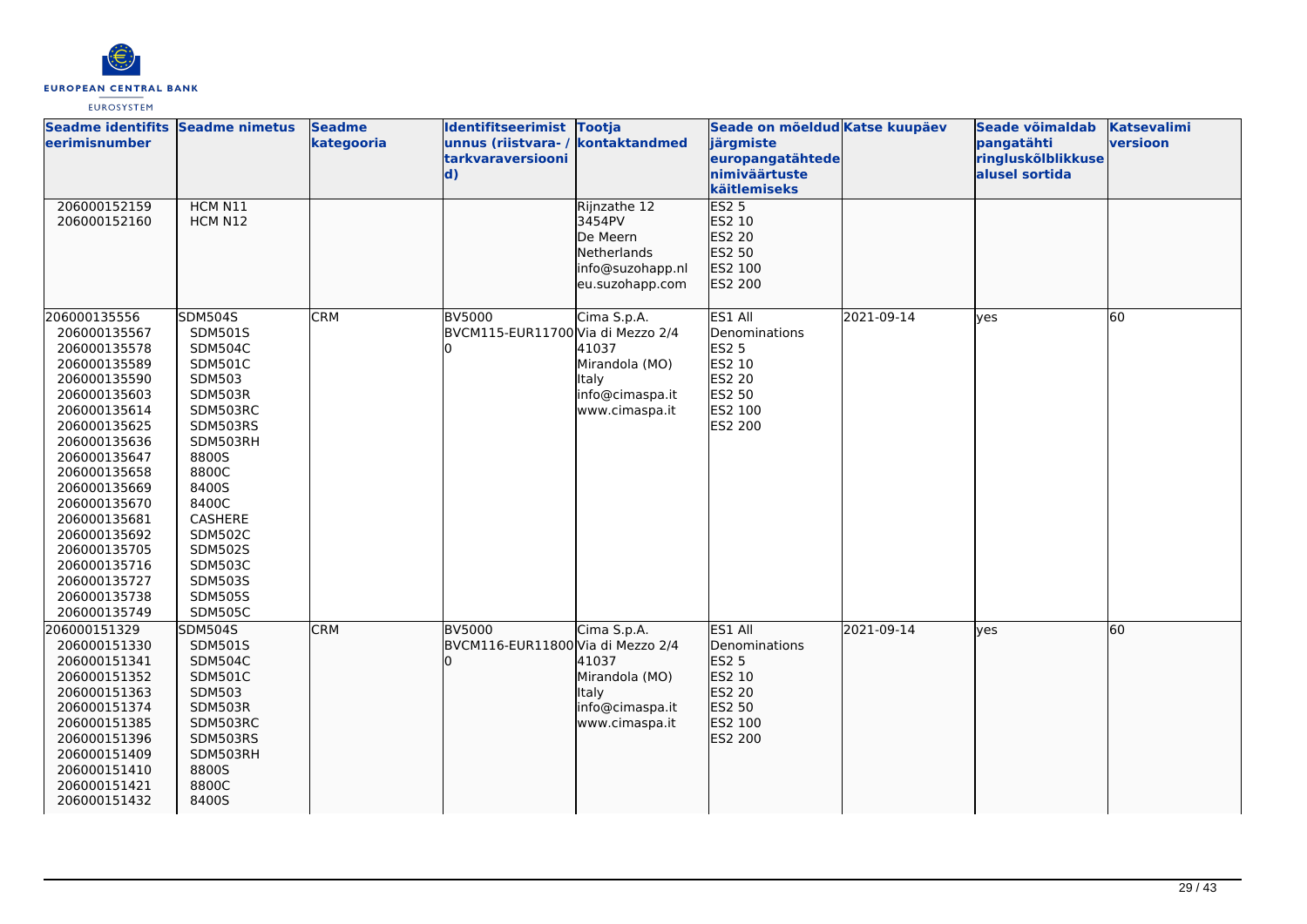

| unnus (riistvara- / kontaktandmed<br><b>leerimisnumber</b><br>kategooria<br>järgmiste<br>pangatähti<br>ringluskõlblikkuse<br>tarkvaraversiooni<br>europangatähtede<br>nimiväärtuste<br>alusel sortida<br>$\mathbf{d}$ | versioon |
|-----------------------------------------------------------------------------------------------------------------------------------------------------------------------------------------------------------------------|----------|
|                                                                                                                                                                                                                       |          |
|                                                                                                                                                                                                                       |          |
| käitlemiseks                                                                                                                                                                                                          |          |
| 8400C<br>206000151443                                                                                                                                                                                                 |          |
| CASHERE<br>206000151454                                                                                                                                                                                               |          |
| <b>SDM502C</b><br>206000151465                                                                                                                                                                                        |          |
| 206000151476<br><b>SDM502S</b>                                                                                                                                                                                        |          |
| <b>SDM503C</b><br>206000151487                                                                                                                                                                                        |          |
| <b>SDM503S</b><br>206000151498                                                                                                                                                                                        |          |
| 206000151502<br><b>SDM505S</b>                                                                                                                                                                                        |          |
| <b>SDM505C</b><br>206000151513                                                                                                                                                                                        |          |
| <b>CRM</b><br>Cima S.p.A.<br>ES1 All<br>2021-09-14<br>60<br>206000151728<br>AST7000NT-R5<br><b>BV5000</b><br>ves                                                                                                      |          |
| BVCM116-EUR11800 Via di Mezzo 2/4<br>206000151739<br>AST7000NT<br>Denominations                                                                                                                                       |          |
| 206000151740<br>AST7000-FT<br>41037<br><b>ES2 5</b>                                                                                                                                                                   |          |
| Mirandola (MO)<br>ES2 10<br>206000151751<br>AST7000-FT ER                                                                                                                                                             |          |
| <b>ES2 20</b><br>206000151762<br>AST7016<br>Italy                                                                                                                                                                     |          |
| AST7008W<br>ES2 50<br>206000151773<br>info@cimaspa.it                                                                                                                                                                 |          |
| ES2 100<br>206000151784<br><b>AST7008WB</b><br>www.cimaspa.it                                                                                                                                                         |          |
| ES2 200<br>206000151795<br>AST7008C                                                                                                                                                                                   |          |
| 206000151808<br><b>AST7008CB</b>                                                                                                                                                                                      |          |
| <b>AST7008H</b><br>206000151819                                                                                                                                                                                       |          |
| 206000151820<br>AST7008HB                                                                                                                                                                                             |          |
| 206000151831<br>AST7008S                                                                                                                                                                                              |          |
| <b>CRM</b><br>ES1 All<br>60<br>206000150475<br>UNV-010<br><b>GRG Banking</b><br>2021-08-30<br>DT-7000H68V<br>lyes                                                                                                     |          |
| V28004A012<br>Denominations<br>206000150486<br>DT-7000H68N<br>Equipment Co Ltd                                                                                                                                        |          |
| 9 Kelin Road Science ES2 5<br>206000150497<br>DT-7000H68NL                                                                                                                                                            |          |
| ES2 10<br>206000150501<br>DT-7000H68NLR<br>City                                                                                                                                                                       |          |
| 510663<br>ES2 20<br>206000150512<br>DT-7000H68NX                                                                                                                                                                      |          |
| Guangzhou, District ES2 50<br>206000150523<br>Virtual Teller Mach                                                                                                                                                     |          |
| 206000150534<br>ES2 100<br>ne(VTM)/Videokasse<br>Luogang<br><b>China</b><br>ES2 200<br>DT-7000P5800                                                                                                                   |          |
| 206000150545<br>206000150556<br>DT-7000P5800L<br>www.grgbanking.co                                                                                                                                                    |          |
| 206000150567<br>DT-7000P5800E<br>m                                                                                                                                                                                    |          |
| 206000150578<br>DT-7000P5500L                                                                                                                                                                                         |          |
| 206000150589<br>DT-7000P5500                                                                                                                                                                                          |          |
| 206000150590<br>DT-7000P5500S                                                                                                                                                                                         |          |
| 206000150603<br>DT-7000P5500SL                                                                                                                                                                                        |          |
| 206000150614<br>DT-7000160-COMB                                                                                                                                                                                       |          |
| 206000150625<br>İΑ                                                                                                                                                                                                    |          |
| 206000150636<br>DT-7000160XL                                                                                                                                                                                          |          |
| DT-7000160X<br>206000150647                                                                                                                                                                                           |          |
| 206000150658<br>DT-7000160NL                                                                                                                                                                                          |          |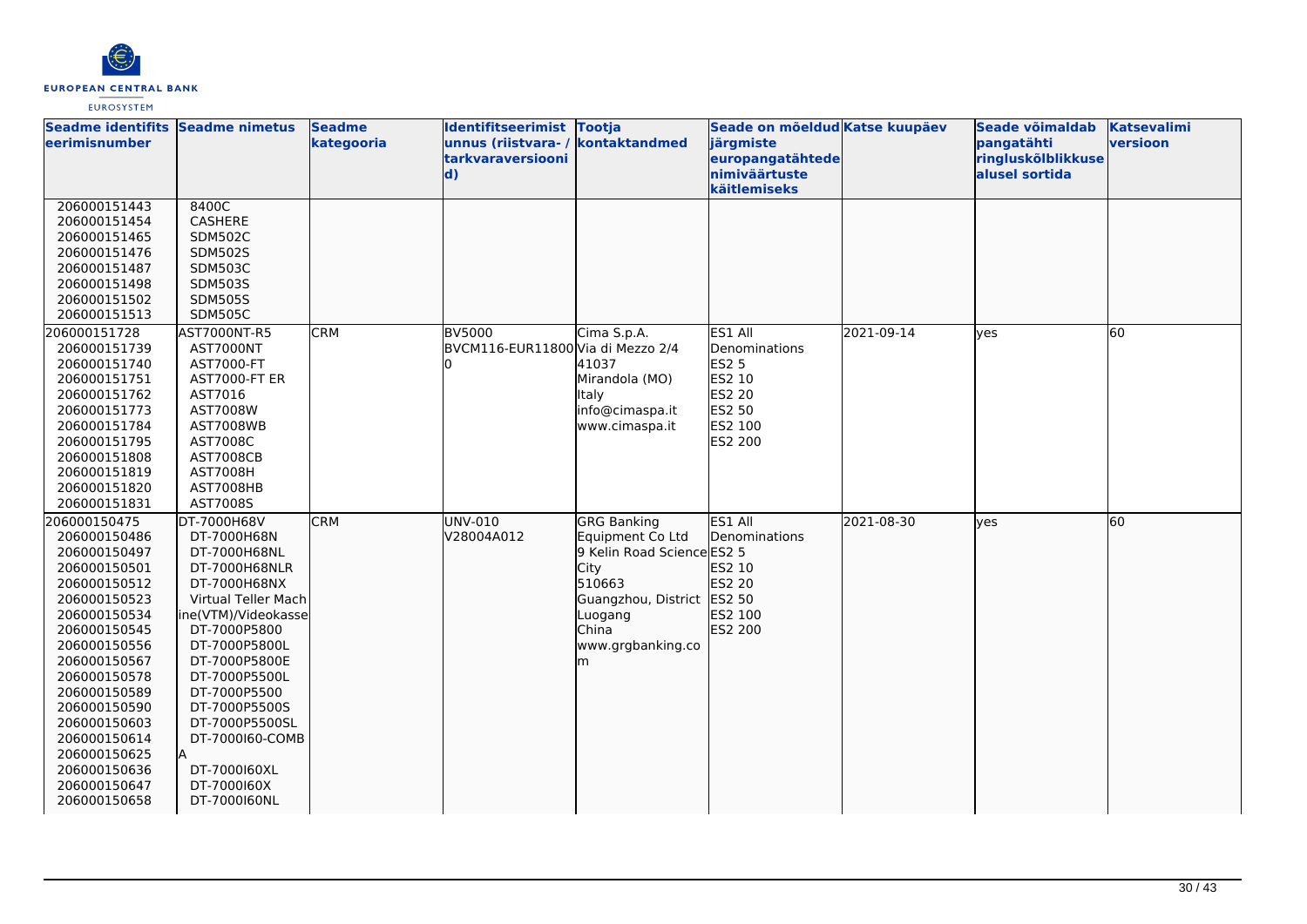

| Seadme identifits Seadme nimetus<br>eerimisnumber                                            |                                                                                                                        | <b>Seadme</b><br>kategooria | Identifitseerimist Tootja<br>unnus (riistvara- / kontaktandmed<br>tarkvaraversiooni<br>$\mathbf{d}$ |                                                                                                                                                                   | Seade on mõeldud Katse kuupäev<br>järgmiste<br>europangatähtede<br>nimiväärtuste<br>käitlemiseks       |            | Seade võimaldab<br>pangatähti<br>ringluskõlblikkuse<br>alusel sortida | <b>Katsevalimi</b><br>versioon |
|----------------------------------------------------------------------------------------------|------------------------------------------------------------------------------------------------------------------------|-----------------------------|-----------------------------------------------------------------------------------------------------|-------------------------------------------------------------------------------------------------------------------------------------------------------------------|--------------------------------------------------------------------------------------------------------|------------|-----------------------------------------------------------------------|--------------------------------|
| 206000150669<br>206000150670<br>206000150681<br>206000150692<br>206000150705<br>206000150716 | DT-7000160A<br>DT-7000160B<br>DT-7000166<br>DT-7000H68VL<br>DT-7000TCR71<br>DT-7000H68VLR<br>DT-7000i58<br>DT-7000i58T |                             |                                                                                                     |                                                                                                                                                                   |                                                                                                        |            |                                                                       |                                |
| 205000150429                                                                                 | <b>KUAN</b>                                                                                                            | <b>CIM</b>                  | EUR 002.016                                                                                         | Masterwork<br>Automodules<br>4F, 223, Chong Yang ES2 5<br><b>Rd</b><br>115 Nangang<br>Taipei<br>Taiwan<br>www.automodules.c ES2 200<br>lom                        | ES1 All<br>Denominations<br>ES2 10<br>ES2 20<br>ES2 50<br>ES2 100                                      | 2021-08-24 | no                                                                    | 60                             |
| 210000150233                                                                                 | CoinRoll 123                                                                                                           | <b>CDM</b>                  | SIRIUS V3.4                                                                                         | HESS Cash Systems ES1 All<br>GmbH<br>Robert-Bosch-<br>Strasse 30<br>71106<br>Magstadt<br>Germany<br>joachim.becker@hesES2 200<br>s.de<br>www.hess.de              | Denominations<br>ES2 5<br>ES2 10<br>ES2 20<br>ES2 50<br>ES2 100                                        | 2021-08-10 | lno                                                                   | 60                             |
| 206000149552<br>206000149563<br>206000149574                                                 | ProCash 4000<br>ProCash 4000xs<br>ProCash 4100                                                                         | <b>CRM</b>                  | LINE XLA-O<br>XLAAEUR0249                                                                           | Diebold Nixdorf<br>Systems GmbH<br>Heinz-Nixdorf-Ring 1<br>33106<br>Paderborn<br>Germany<br>info.de@dieboldnixd ES2 100<br>lorf.com<br>www.dieboldnixdorf.<br>com | ES1 All<br>Denominations<br><b>ES2 5</b><br>ES2 10<br><b>ES2 20</b><br><b>ES2 50</b><br><b>ES2 200</b> | 2021-08-04 | lves                                                                  | 60                             |
| 206000149585                                                                                 | Opteva 328EF                                                                                                           | <b>CRM</b>                  | BVZ10                                                                                               | Diebold Nixdorf                                                                                                                                                   | ES1 All                                                                                                | 2021-08-03 | lves                                                                  | 60                             |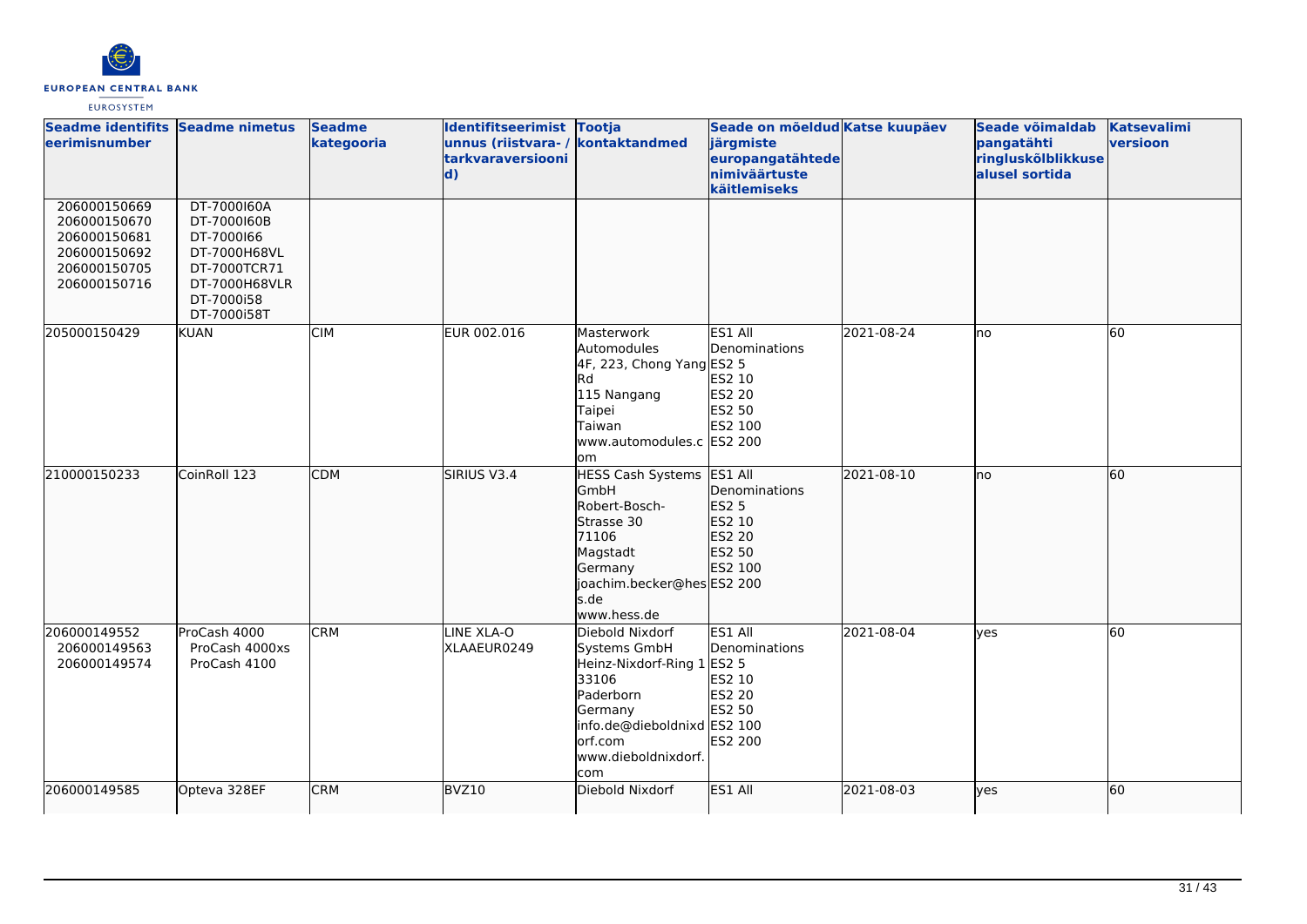

| Seadme identifits Seadme nimetus<br>eerimisnumber                                                                                                                                                                                                                                                                                                            |                                                                                                                                                                                                                                                                                                                    | <b>Seadme</b><br>kategooria | Identifitseerimist Tootja<br>unnus (riistvara-/<br><b>tarkvaraversiooni</b><br>$\mathbf{d}$ | kontaktandmed                                                                                                                                        | Seade on mõeldud Katse kuupäev<br>järgmiste<br>europangatähtede<br>nimiväärtuste<br>käitlemiseks |            | Seade võimaldab<br>pangatähti<br>ringluskõlblikkuse<br>alusel sortida | <b>Katsevalimi</b><br>versioon |
|--------------------------------------------------------------------------------------------------------------------------------------------------------------------------------------------------------------------------------------------------------------------------------------------------------------------------------------------------------------|--------------------------------------------------------------------------------------------------------------------------------------------------------------------------------------------------------------------------------------------------------------------------------------------------------------------|-----------------------------|---------------------------------------------------------------------------------------------|------------------------------------------------------------------------------------------------------------------------------------------------------|--------------------------------------------------------------------------------------------------|------------|-----------------------------------------------------------------------|--------------------------------|
| 206000149596<br>206000149609<br>206000149610<br>206000149621<br>206000149632<br>206000149643<br>206000149654<br>206000149665<br>206000149676<br>206000149687<br>206000149698<br>206000149701<br>206000149712<br>206000149723<br>206000149734<br>206000149745<br>206000149756<br>206000149767<br>206000149778<br>206000149789<br>206000149790<br>206000149803 | Diebold 3030<br>Opteva 328EF/D<br>Opteva 328EF/C<br>Opteva 328EF/S<br>Opteva 328<br>Opteva 324<br>Opteva 368<br>Opteva 378<br>Opteva 828<br>CS 828<br>Opteva 860<br>Opteva 868<br>CS 868<br>Opteva 820<br>Diebold 9900<br>CS 9900<br>Diebold 3700<br>CS 3700<br>Diebold 3750<br>CS 3750<br>Diebold 3550<br>CS 3550 |                             | BVZ22EUT000020                                                                              | <b>Systems GmbH</b><br>Heinz-Nixdorf-Ring 1<br>33106<br>Paderborn<br>Germany<br>info.de@dieboldnixd ES2 100<br>orf.com<br>www.dieboldnixdorf.<br>com | Denominations<br><b>ES2 5</b><br>ES2 10<br>ES2 20<br>ES2 50<br>ES2 200                           |            |                                                                       |                                |
| 205000149926                                                                                                                                                                                                                                                                                                                                                 | <b>APS Compact NL</b>                                                                                                                                                                                                                                                                                              | <b>CIM</b>                  | CI Note Line<br>UNX4-210-13-EU-16  12 METAXA K.                                             | Unixfor S.A.<br>17455<br>ALIMOS - ATHENS<br>Greece<br>unixfor@unixfor.gr<br>www.unixfor.com                                                          | ES1 All<br>Denominations<br><b>ES2 5</b><br>ES2 10<br>ES2 20<br>ES2 50<br>ES2 100<br>ES2 200     | 2021-07-29 | lno                                                                   | 60                             |
| 205000149915                                                                                                                                                                                                                                                                                                                                                 | <b>APS Compact</b>                                                                                                                                                                                                                                                                                                 | <b>CIM</b>                  | CR90<br><b>BIM2020</b><br>UNX4-110-13-EU-16 17455                                           | Unixfor S.A.<br>12 METAXA K.<br><b>ALIMOS - ATHENS</b><br>Greece<br>unixfor@unixfor.gr<br>www.unixfor.com                                            | ES1 All<br>Denominations<br>ES2 5<br>ES2 10<br>ES2 20<br>ES2 50<br>ES2 100<br>ES2 200            | 2021-07-27 | Ino                                                                   | 60                             |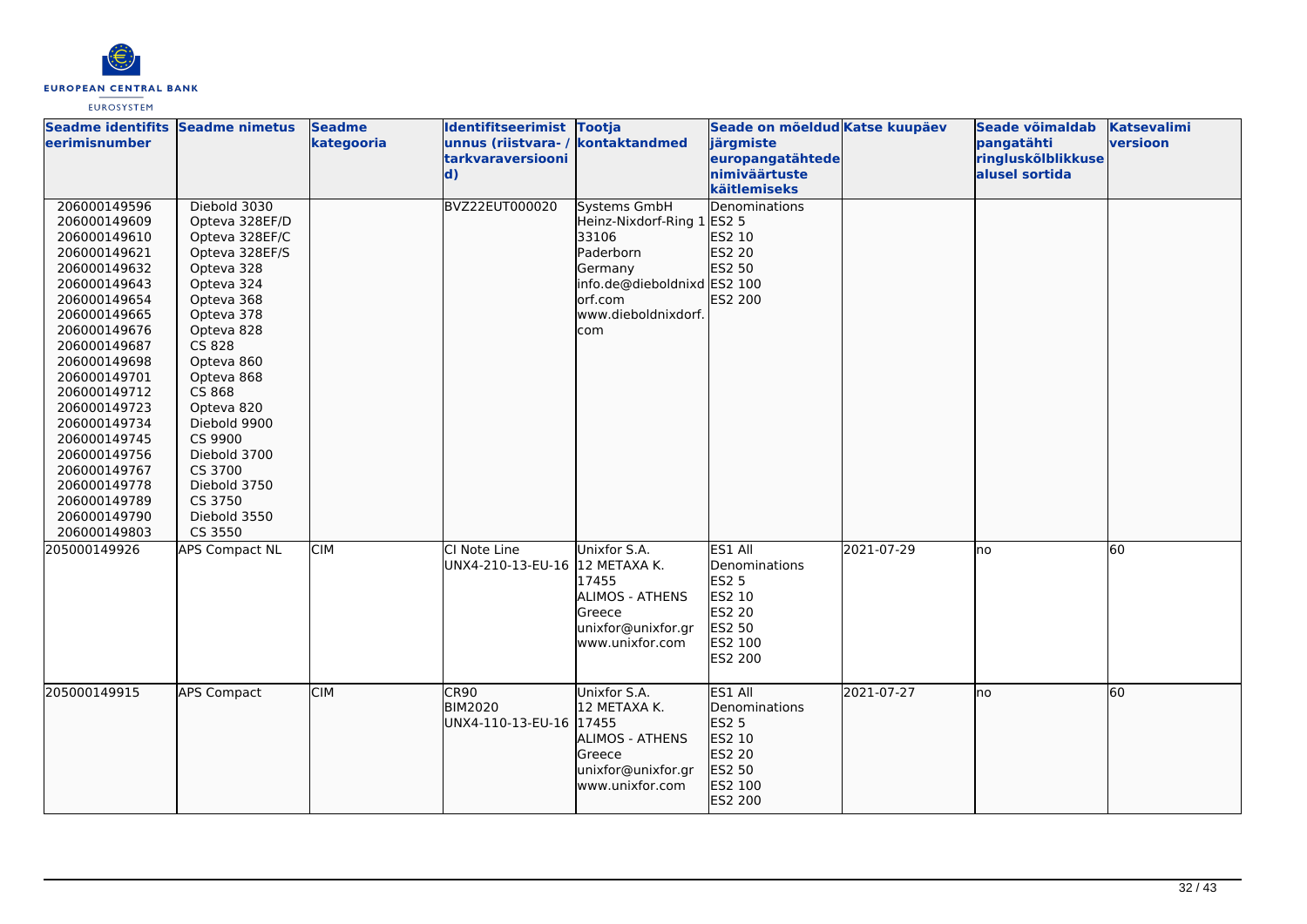

| Seadme identifits Seadme nimetus<br>leerimisnumber                                           |                                                                                      | <b>Seadme</b><br>kategooria | Identifitseerimist Tootja<br>unnus (riistvara-/<br>tarkvaraversiooni<br>$\mathbf{d}$ | kontaktandmed                                                                                                                                        | Seade on mõeldud Katse kuupäev<br>järgmiste<br>europangatähtede<br>nimiväärtuste<br>käitlemiseks    |            | Seade võimaldab<br>pangatähti<br>ringluskõlblikkuse<br>alusel sortida | <b>Katsevalimi</b><br>versioon |
|----------------------------------------------------------------------------------------------|--------------------------------------------------------------------------------------|-----------------------------|--------------------------------------------------------------------------------------|------------------------------------------------------------------------------------------------------------------------------------------------------|-----------------------------------------------------------------------------------------------------|------------|-----------------------------------------------------------------------|--------------------------------|
| 206000133861<br>206000133872<br>206000133883<br>206000133894<br>206000133907<br>206000133918 | KePlus R10<br>KePlus RT10<br>KePlus F10<br>KePlus FT10<br>KePlus FX10<br>KePlus RX10 | <b>CRM</b>                  | BV HW: HOTS Zero<br>BV Type 5<br>BV SW:<br>BVZ2207T000011                            | <b>KEBA Handover</b><br>Automation GmbH<br>Reindlstrasse 51<br>A-4041<br>Linz<br>Austria<br>kh@keba.com<br>www.keba.com                              | ES1 All<br>Denominations<br><b>ES2 5</b><br>ES2 10<br>ES2 20<br>ES2 50<br>ES2 100<br><b>ES2 200</b> | 2021-07-26 | lyes                                                                  | 60                             |
| 206000149357<br>206000149391<br>206000149404<br>206000149415                                 | KePlus R6se<br>KePlus X6se<br>KePlus R6<br>KePlus X6                                 | <b>CRM</b>                  | <b>BV HW:HCS ZERO</b><br>BV Type 5<br>BV SW:<br>BVZ22EUT000020                       | <b>KEBA Handover</b><br><b>Automation GmbH</b><br>Reindlstrasse 51<br>A-4041<br>Linz<br>Austria<br>kh@keba.com<br>lwww.keba.com                      | ES1 All<br>Denominations<br>ES2 5<br>ES2 10<br>ES2 20<br>ES2 50<br>ES2 100<br>ES2 200               | 2021-07-26 | lves                                                                  | 60                             |
| 206000157848<br>206000157859<br>206000157860<br>206000157871                                 | KePlus R6se<br>KePlus X6se<br>KePlus R6<br>KePlus X6                                 | <b>CRM</b>                  | <b>BV HW:HOTS ZERO</b><br>BV Type 5<br>BV SW:<br>BVZ22EUT000020                      | <b>KEBA Handover</b><br>Automation GmbH<br>Reindlstrasse 51<br>A-4041<br>Linz<br>Austria<br>kh@keba.com<br>www.keba.com                              | ES1 All<br>Denominations<br><b>ES2 5</b><br>ES2 10<br>ES2 20<br>ES2 50<br>ES2 100<br>ES2 200        | 2021-07-26 | yes                                                                   | l60                            |
| 206000148777                                                                                 | CI Note Line Recycle CRM                                                             |                             | 13-EU-16                                                                             | CI Note Line Recycle CI Tech Components ES1 All<br>ΙAG<br>Oberburgstrasse 10<br>3400<br>Burgdorf<br>Switzerland<br>info@citech.com<br>www.citech.com | Denominations<br>ES2 5<br>ES2 10<br>ES2 20<br>ES2 50<br>ES2 100<br>ES2 200                          | 2021-07-21 | lyes                                                                  | 60                             |
| 205000148890                                                                                 | SmartPay Lobby                                                                       | <b>CIM</b>                  | <b>BIM2020</b><br>Cash Module v1.6                                                   | Printec Hellas<br>S.M.S.A.                                                                                                                           | ES1 All<br>Denominations                                                                            | 2021-07-21 | Ino                                                                   | 60                             |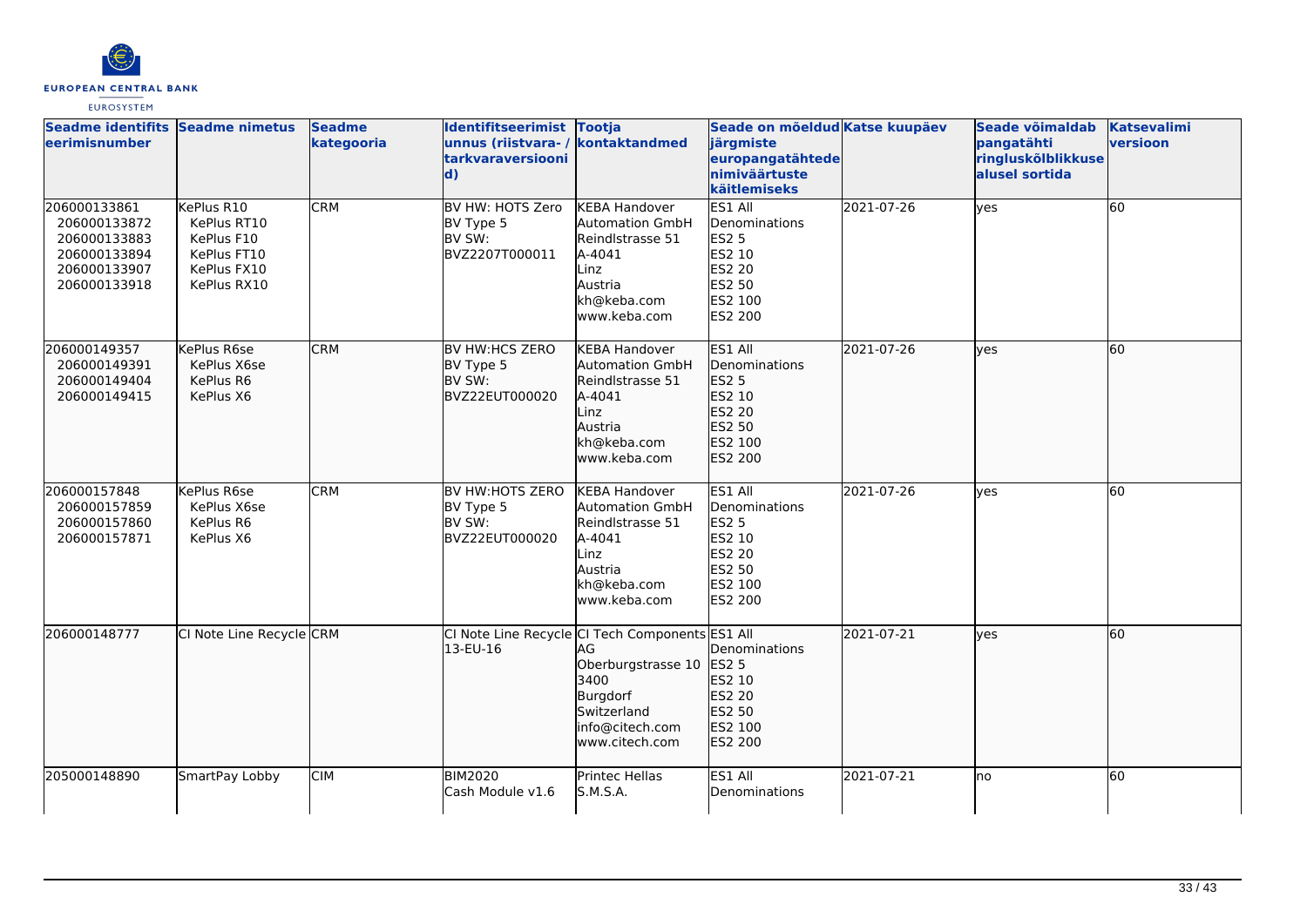

| Seadme identifits Seadme nimetus<br>eerimisnumber                                                                                                            |                                                                                                                                                    | <b>Seadme</b><br>kategooria | Identifitseerimist Tootja<br>unnus (riistvara- / kontaktandmed<br>tarkvaraversiooni<br>$\mathbf{d}$ |                                                                                                                                                                                        | Seade on mõeldud Katse kuupäev<br>järgmiste<br>europangatähtede<br>nimiväärtuste<br>käitlemiseks    |            | Seade võimaldab<br>pangatähti<br>ringluskõlblikkuse<br>alusel sortida | <b>Katsevalimi</b><br>versioon |
|--------------------------------------------------------------------------------------------------------------------------------------------------------------|----------------------------------------------------------------------------------------------------------------------------------------------------|-----------------------------|-----------------------------------------------------------------------------------------------------|----------------------------------------------------------------------------------------------------------------------------------------------------------------------------------------|-----------------------------------------------------------------------------------------------------|------------|-----------------------------------------------------------------------|--------------------------------|
|                                                                                                                                                              |                                                                                                                                                    |                             | 13-EU-15                                                                                            | 7-7A, Poseidonos<br>Ave. & Lokridos Str.<br>18344<br>Moschato, Athens<br>Greece<br>e.vasiliadou@printecES2 200<br>group.com<br>www.printecgroup.c<br>lom                               | <b>ES2 5</b><br>ES2 10<br>ES2 20<br>ES2 50<br>ES2 100                                               |            |                                                                       |                                |
| 207000148471<br>207000148482<br>207000148493<br>207000148507<br>207000148518<br>207000148529<br>207000148530<br>207000148541<br>207000148552<br>207000148563 | SelfServ 34<br>SelfServ 31<br>SelfServ 32<br>SelfServ 36<br>SelfServ 38<br>SelfServ 91<br>SelfServ 81<br>SelfServ 82<br>SelfServ 84<br>SelfServ 88 | <b>CCM</b>                  | DVM-STD-EUR<br>Version 01.07.00                                                                     | <b>NCR Financial</b><br>Solutions Group Ltd<br>3 Fulton Road<br>DD2 4SW Tayside<br>Dundee<br>United Kingdom<br>www.ncr.com                                                             | ES1 All<br>Denominations<br>ES2 5<br>ES2 10<br><b>IES2 20</b><br>ES2 50<br>ES2 100<br>ES2 200       | 2021-07-20 | lno                                                                   | 60                             |
| 206000148254<br>206000148265                                                                                                                                 | SelfServ 83<br>SelfServ 87                                                                                                                         | <b>CRM</b>                  | BRM with HVD300<br>EUR00000544                                                                      | <b>NCR Financial</b><br>Solutions Group Ltd<br>3 Fulton Road<br>DD2 4SW Tayside<br><b>D</b> undee<br>United Kingdom<br>www.ncr.com                                                     | ES1 All<br>Denominations<br><b>ES2 5</b><br>ES2 10<br><b>ES2 20</b><br>ES2 50<br>ES2 100<br>ES2 200 | 2021-07-14 | lyes                                                                  | 60                             |
| 205000148413                                                                                                                                                 | SmartPay Lobby<br><b>New</b>                                                                                                                       | <b>CIM</b>                  | CI-2110C<br>Cash Module v1.6<br>13-EU-14                                                            | Printec Hellas<br>S.M.S.A.<br>7-7A, Poseidonos<br>Ave. & Lokridos Str.<br>18344<br>Moschato, Athens<br>Greece<br>e.vasiliadou@printecES2 200<br>group.com<br>www.printecgroup.c<br>lom | ES1 All<br>Denominations<br>ES2 5<br>ES2 10<br>ES2 20<br>ES2 50<br>ES2 100                          | 2021-07-13 | lno                                                                   | 60                             |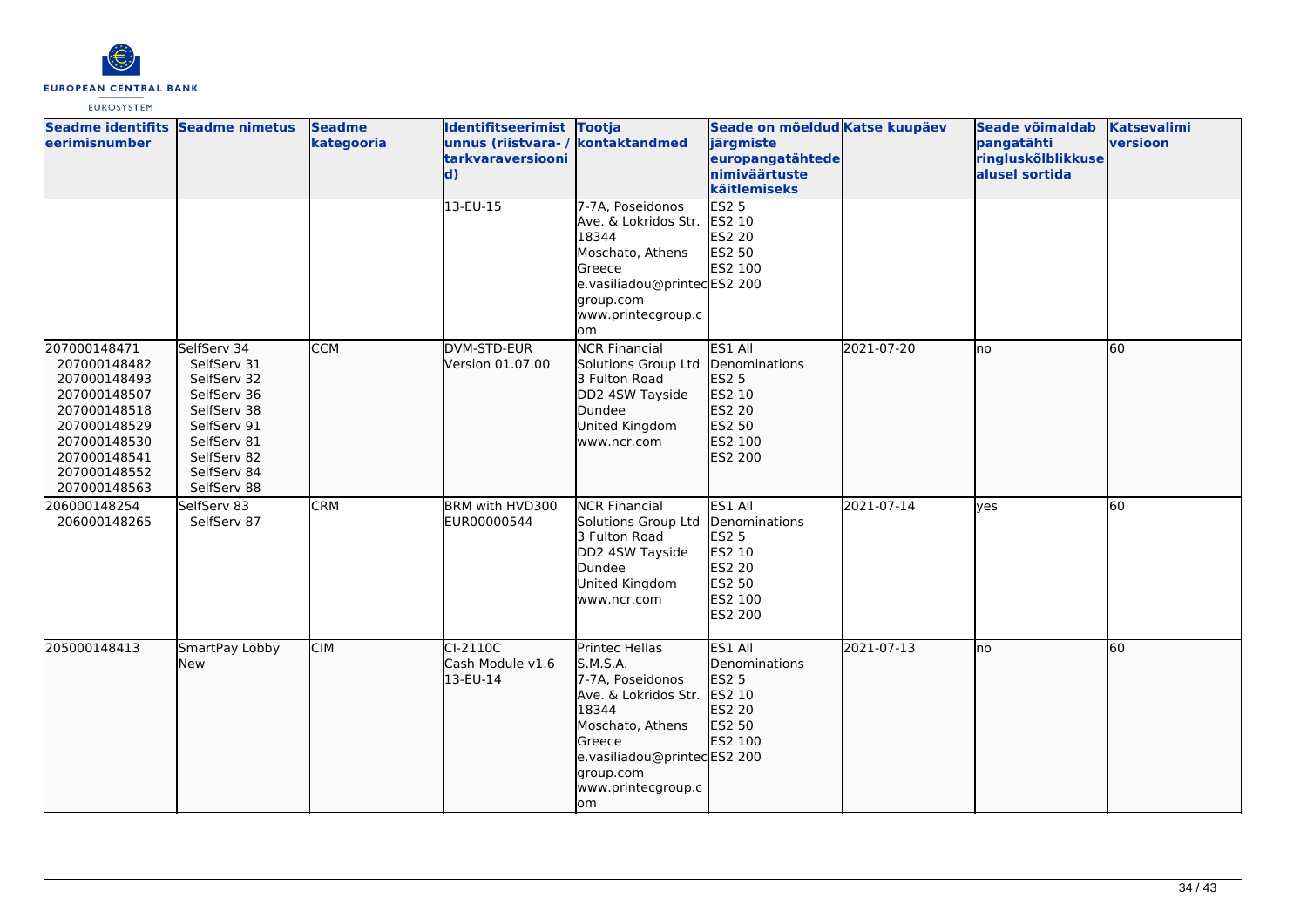

| eerimisnumber                                                | Seadme identifits Seadme nimetus                        | <b>Seadme</b><br>kategooria | Identifitseerimist Tootja<br>unnus (riistvara- / kontaktandmed<br>tarkvaraversiooni<br>$\mathbf{d}$ |                                                                                                                                                                                                   | Seade on mõeldud Katse kuupäev<br>järgmiste<br>europangatähtede<br>nimiväärtuste<br>käitlemiseks    |            | Seade võimaldab<br>pangatähti<br>ringluskõlblikkuse<br>alusel sortida | Katsevalimi<br>versioon |
|--------------------------------------------------------------|---------------------------------------------------------|-----------------------------|-----------------------------------------------------------------------------------------------------|---------------------------------------------------------------------------------------------------------------------------------------------------------------------------------------------------|-----------------------------------------------------------------------------------------------------|------------|-----------------------------------------------------------------------|-------------------------|
| 205000132621                                                 | Suzohapp CDS9<br>НСМ                                    | <b>CIM</b>                  | <b>HOTS BV5A</b><br>BVZ22EUT V000018 NL. B.V. / Suzohapp                                            | Suzo international<br>Rijnzathe 12<br>3454PV<br>De Meern<br><b>Netherlands</b><br>info@suzohapp.nl<br>eu.suzohapp.com                                                                             | ES1 All<br>Denominations<br><b>ES2 5</b><br>ES2 10<br><b>ES2 20</b><br>ES2 50<br>ES2 100<br>ES2 200 | 2021-07-06 | no.                                                                   | 60                      |
| 206000132633<br>206000134383<br>206000134394<br>206000134407 | Scancoin RCS500<br><b>RCS 900</b><br>HCM N11<br>HCM N12 | <b>CRM</b>                  | HOTS BV5A<br>BVZ22EUT V000018 NL. B.V. / Suzohapp                                                   | Suzo international<br>Rijnzathe 12<br>3454PV<br>De Meern<br><b>Netherlands</b><br>info@suzohapp.nl<br>eu.suzohapp.com                                                                             | ES1 All<br>Denominations<br>ES2 5<br>ES2 10<br>ES2 20<br>ES2 50<br>ES2 100<br>ES2 200               | 2021-07-06 | lves                                                                  | 60                      |
| 205000147684                                                 | <b>CSH-410</b>                                          | <b>CIM</b>                  | <b>BIM2020</b><br>Cash Module v1.6<br>13-EU-14                                                      | <b>INNOVA BILISIM</b><br>COZUMLERI A.S<br><b>ITU Ayazaga</b><br>Kampusu Teknokent ES2 10<br>Ari 4 Binasi<br>34469<br>Maslak, Istanbul<br>Turkey<br>atomus@innova.co<br>lm.tr<br>www.innova.com.tr | ES1 All<br>Denominations<br><b>ES2 5</b><br>ES2 20<br>ES2 50<br>ES2 100<br><b>ES2 200</b>           | 2021-07-06 | lno                                                                   | 60                      |
| 208000146777                                                 | ARGO G60                                                | <b>COM</b>                  | BV <sub>10</sub><br>EU32                                                                            | <b>TRITON Systems of</b><br>Delaware, LLC<br>21405 B Street<br>MS 39560<br>Long Beach<br>USA<br>sales@triton.com<br>www.tritonatm.com                                                             | ES1 All<br>Denominations<br>ES2 5<br>ES2 10<br>ES2 20<br>ES2 50<br>ES2 100<br>ES2 200               | 2021-06-24 | lyes                                                                  | 60                      |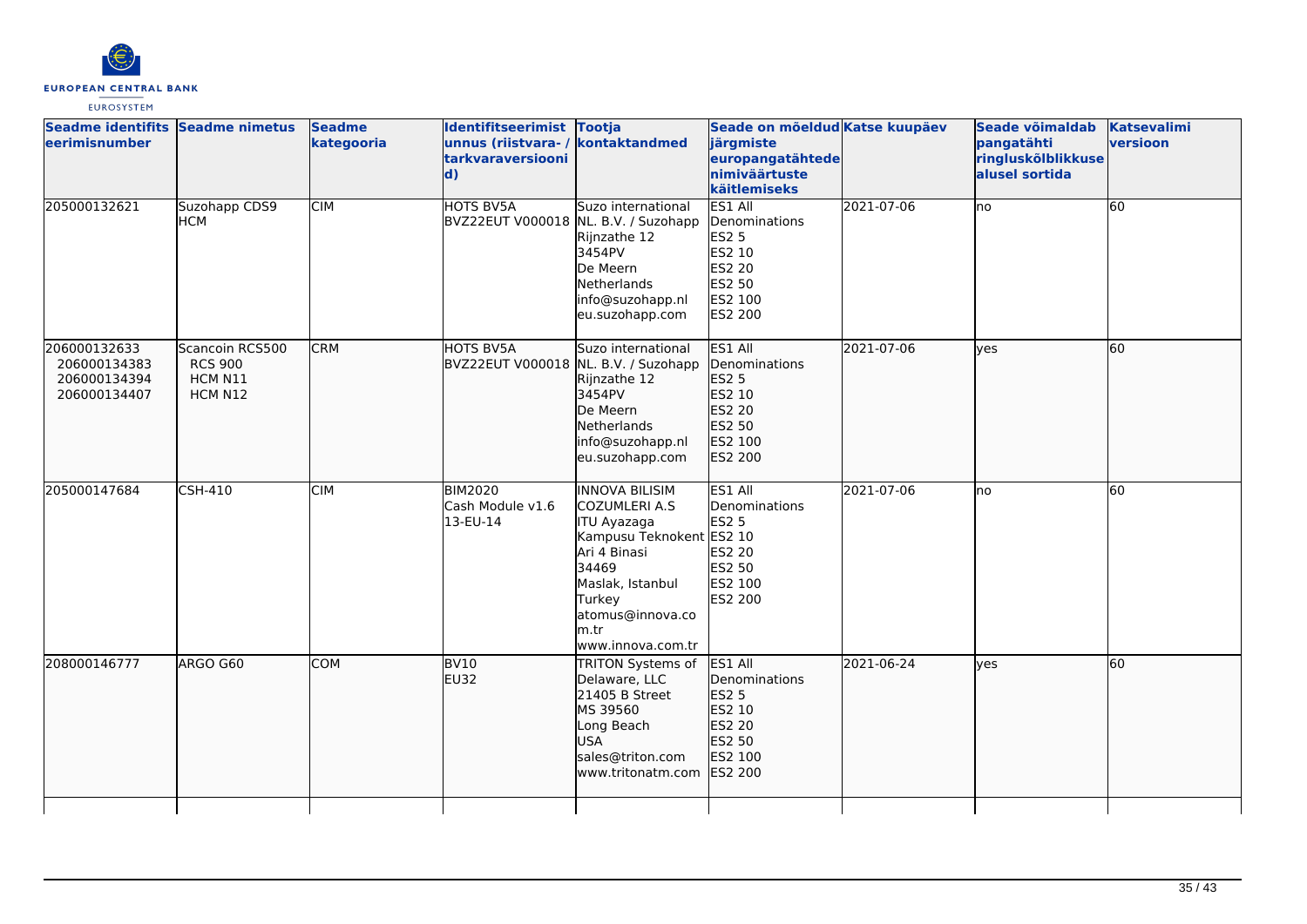

| Seadme identifits Seadme nimetus<br><b>leerimisnumber</b>                                                                                                                                                                                                                                                                                                                    |                                                                                                                                                                                                                                                                                                                                                                                                                                                                                                                         | <b>Seadme</b><br>kategooria | Identifitseerimist Tootja<br>unnus (riistvara-/<br>tarkvaraversiooni<br>$\mathbf{d}$ | kontaktandmed                                                                                                                                                          | Seade on mõeldud Katse kuupäev<br>järgmiste<br>europangatähtede<br>nimiväärtuste<br>käitlemiseks |            | Seade võimaldab<br>pangatähti<br>ringluskõlblikkuse<br>alusel sortida | <b>Katsevalimi</b><br>versioon |
|------------------------------------------------------------------------------------------------------------------------------------------------------------------------------------------------------------------------------------------------------------------------------------------------------------------------------------------------------------------------------|-------------------------------------------------------------------------------------------------------------------------------------------------------------------------------------------------------------------------------------------------------------------------------------------------------------------------------------------------------------------------------------------------------------------------------------------------------------------------------------------------------------------------|-----------------------------|--------------------------------------------------------------------------------------|------------------------------------------------------------------------------------------------------------------------------------------------------------------------|--------------------------------------------------------------------------------------------------|------------|-----------------------------------------------------------------------|--------------------------------|
| 206000140871<br>206000140882<br>206000140893<br>206000140906<br>206000140917<br>206000140928<br>206000140939<br>206000140940<br>206000140951<br>206000140962<br>206000140973<br>206000140984<br>206000140995<br>206000141008<br>206000142748<br>206000142759<br>206000142760<br>206000142771<br>206000142782<br>206000142793<br>206000142806<br>206000142817<br>206000142828 | Diebold Opteva<br>328EF<br>Diebold 3030<br>Diebold Opteva<br>328EF/D<br>Diebold Opteva<br>328EF/C<br>Diebold Opteva<br>328 EF/S<br>Diebold Opteva<br>328<br>Diebold Opteva<br>324<br>Diebold Opteva<br>368<br>Diebold Opteva<br>378<br>Diebold Opteva<br>828<br>Diebold CS 828<br>Diebold Opteva<br>868<br>Diebold CS 868<br>Diebold Opteva<br>820<br>Diebold 3550<br>Diebold CS 3550<br>Diebold 3700<br>Diebold CS 3700<br>Diebold 3750<br>Diebold CS 3750<br>Diebold 9900<br>Diebold CS 9900<br>Diebold Opteva<br>860 | <b>CRM</b>                  | BVZ10<br>BVZ22EUT000019                                                              | Diebold Nixdorf<br>Systems GmbH<br>Heinz-Nixdorf-Ring 1 ES2 5<br>33106<br>Paderborn<br>Germany<br>info.de@dieboldnixd ES2 100<br>orf.com<br>www.dieboldnixdorf.<br>com | ES1 All<br>Denominations<br><b>ES2 10</b><br><b>ES2 20</b><br>ES2 50<br>ES2 200                  | 2021-06-21 | yes                                                                   | 60                             |
| 206000146058<br>206000146069                                                                                                                                                                                                                                                                                                                                                 | SR1000<br>SR2000                                                                                                                                                                                                                                                                                                                                                                                                                                                                                                        | <b>CRM</b>                  | BV <sub>3</sub><br>GAUL2104270E                                                      | Sigma S.p.A.<br>Via Po 14<br>63017<br>Altidona (FM)                                                                                                                    | ES1 All<br>Denominations<br>ES2 5<br>ES2 10                                                      | 2021-06-21 | lyes                                                                  | 60                             |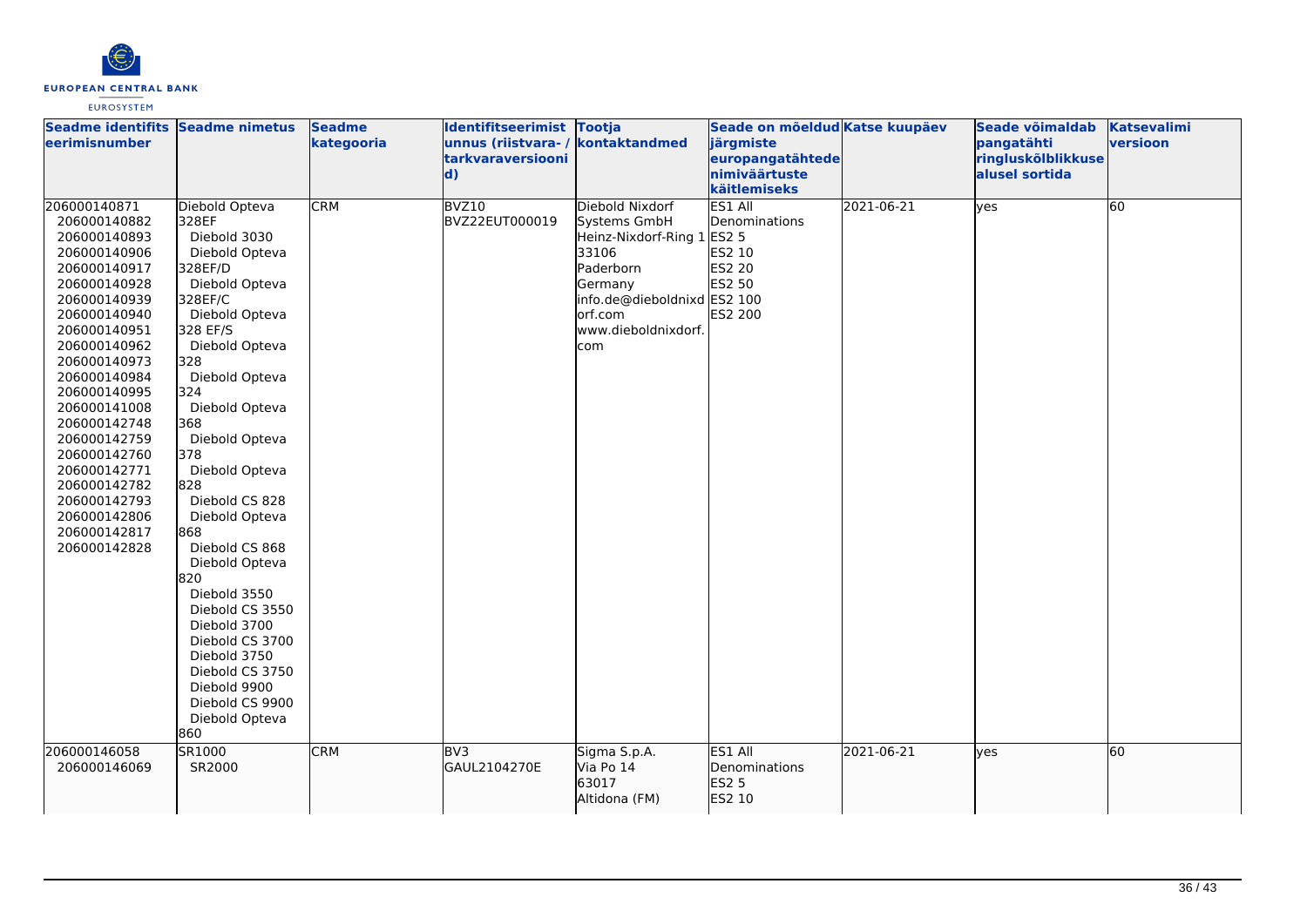

| Seadme identifits Seadme nimetus<br>eerimisnumber            |                                                           | <b>Seadme</b><br>kategooria | Identifitseerimist Tootja<br>unnus (riistvara- / kontaktandmed<br>tarkvaraversiooni<br>$\mathbf{d}$ |                                                                                                                                                         | Seade on mõeldud Katse kuupäev<br>järgmiste<br>europangatähtede<br>nimiväärtuste<br>käitlemiseks      |            | Seade võimaldab<br>pangatähti<br>ringluskõlblikkuse<br>alusel sortida | <b>Katsevalimi</b><br>versioon |
|--------------------------------------------------------------|-----------------------------------------------------------|-----------------------------|-----------------------------------------------------------------------------------------------------|---------------------------------------------------------------------------------------------------------------------------------------------------------|-------------------------------------------------------------------------------------------------------|------------|-----------------------------------------------------------------------|--------------------------------|
|                                                              |                                                           |                             |                                                                                                     | Italy<br>www.sigmaspa.com                                                                                                                               | <b>ES2 20</b><br>ES2 50<br>ES2 100<br>ES2 200                                                         |            |                                                                       |                                |
| 208000146631                                                 | ARGO G60                                                  | <b>COM</b>                  | <b>BV10</b><br><b>EU27</b>                                                                          | <b>TRITON Systems of</b><br>Delaware, LLC<br>21405 B Street<br>MS 39560<br>Long Beach<br><b>USA</b><br>sales@triton.com<br>www.tritonatm.com            | <b>ES15</b><br>ES1 10<br><b>ES1 20</b><br>ES1 50<br><b>ES2 5</b><br>ES2 10<br>ES2 20<br><b>ES2 50</b> | 2021-06-16 | yes                                                                   | 60                             |
| 208000146389<br>208000146390                                 | Cineo C6010<br>CS 6010                                    | <b>COM</b>                  | MOVE PWBA<br>MOVE_PWBA_EUR_1 Systems GmbH<br>047                                                    | Diebold Nixdorf<br>Heinz-Nixdorf-Ring 1<br>33106<br>Paderborn<br>Germany<br>info.de@dieboldnixd ES2 100<br>orf.com<br>www.dieboldnixdorf.<br><b>com</b> | ES1 All<br>Denominations<br>ES2 5<br>ES2 10<br>ES2 20<br>ES2 50<br>ES2 200                            | 2021-06-09 | lyes                                                                  | 60                             |
| 208000146403<br>208000146414                                 | Cineo C6010<br>CS 6010                                    | <b>COM</b>                  | MOVE PWCC<br>MOVE_PWBA_EUR_1 Systems GmbH<br>047                                                    | Diebold Nixdorf<br>Heinz-Nixdorf-Ring 1<br>33106<br>Paderborn<br>Germany<br>info.de@dieboldnixd ES2 100<br>orf.com<br>www.dieboldnixdorf.<br>com        | ES1 All<br>Denominations<br><b>ES2 5</b><br>ES2 10<br>ES2 20<br>ES2 50<br>ES2 200                     | 2021-06-09 | yes                                                                   | 60                             |
| 206000146070<br>206000146081<br>206000146092<br>206000146105 | SelfServ 32<br>Personas 74 M-<br>Series<br>Personas 76 M- | <b>CRM</b>                  | <b>GBRU</b><br>GBNA with GBVE-II<br>EU0901                                                          | <b>NCR Financial</b><br>Solutions Group Ltd<br>3 Fulton Road<br>DD2 4SW Tayside                                                                         | ES1 All<br>Denominations<br>ES2 5<br>ES2 10                                                           | 2021-06-08 | lyes                                                                  | 60                             |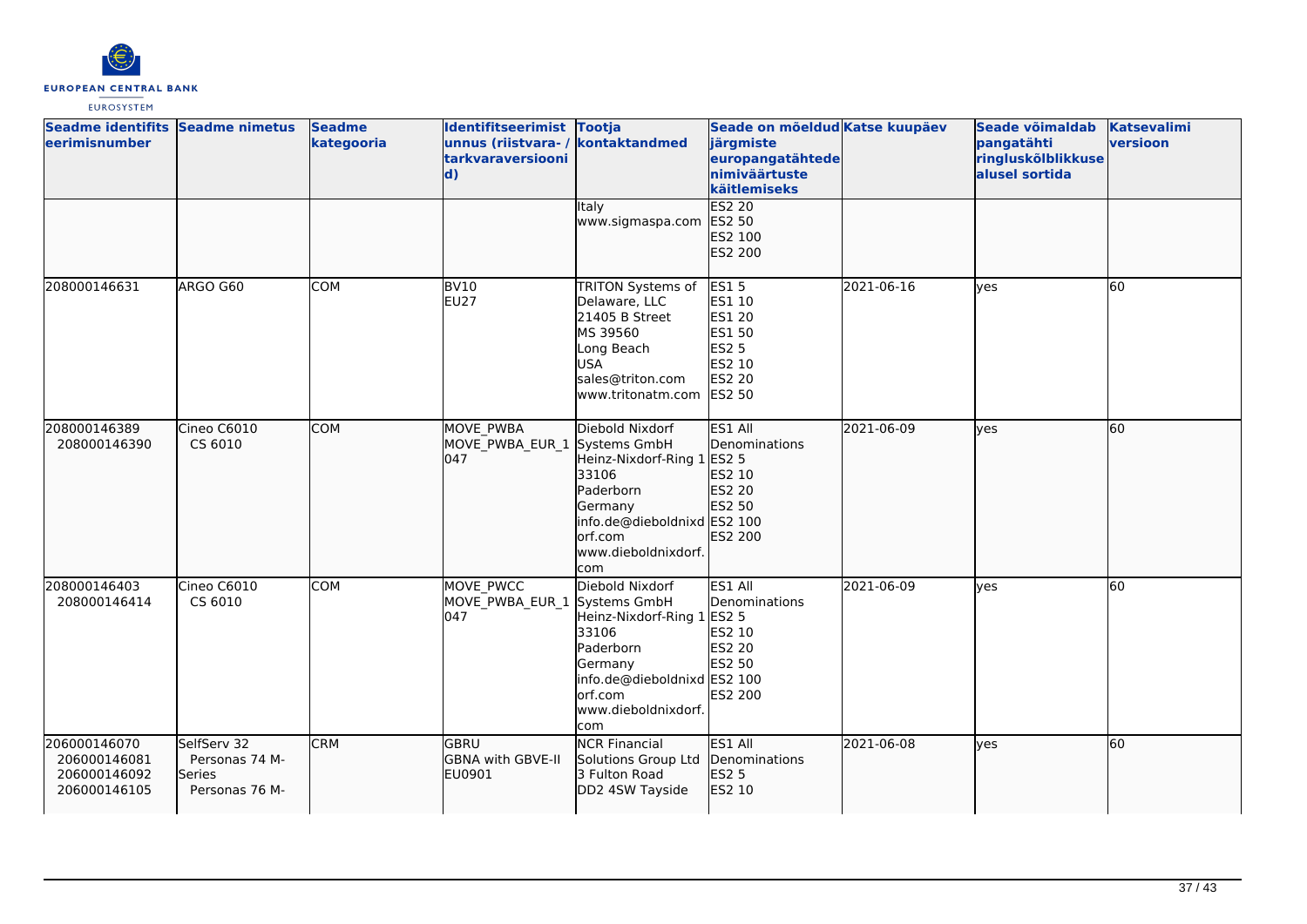

| Seadme identifits Seadme nimetus<br>leerimisnumber                                                                                                                                           |                                                                                                                                                                                                            | <b>Seadme</b><br>kategooria | Identifitseerimist Tootja<br>unnus (riistvara-/<br>tarkvaraversiooni<br>$\mathbf{d}$ | kontaktandmed                                                                                                                                    | Seade on mõeldud Katse kuupäev<br>järgmiste<br>europangatähtede<br>nimiväärtuste<br>käitlemiseks |            | Seade võimaldab<br>pangatähti<br>ringluskõlblikkuse<br>alusel sortida | <b>Katsevalimi</b><br>versioon |
|----------------------------------------------------------------------------------------------------------------------------------------------------------------------------------------------|------------------------------------------------------------------------------------------------------------------------------------------------------------------------------------------------------------|-----------------------------|--------------------------------------------------------------------------------------|--------------------------------------------------------------------------------------------------------------------------------------------------|--------------------------------------------------------------------------------------------------|------------|-----------------------------------------------------------------------|--------------------------------|
| 206000146116<br>206000146127<br>206000146138<br>206000146149<br>206000146150<br>206000146161<br>206000146172<br>206000146183                                                                 | Series<br>SelfServ 31<br>SelfServ 34<br>SelfServ 36<br>SelfServ 38<br>SelfServ 81<br>SelfServ 82<br>SelfServ 84<br>SelfServ 88<br>SelfServ 91                                                              |                             |                                                                                      | Dundee<br>United Kingdom<br>www.ncr.com                                                                                                          | <b>ES2 20</b><br>ES2 50<br>ES2 100<br>ES2 200                                                    |            |                                                                       |                                |
| 206000146252<br>206000146263<br>206000146274<br>206000146285<br>206000146296<br>206000146309<br>206000146310<br>206000146321<br>206000146332                                                 | DN Series 200<br>CS 4060<br>CS 4560<br>DN Series 250<br>DN Series 400<br>DN Series 405DT<br>DN Series 450<br>DN Series 470<br>DN Series 490                                                                | <b>CRM</b>                  | MOVEm CDAA<br>MOVEm CDAA EUR Systems GmbH<br>1015                                    | Diebold Nixdorf<br>Heinz-Nixdorf-Ring 1<br>33106<br>Paderborn<br>Germany<br>info.de@dieboldnixd ES2 100<br>orf.com<br>www.dieboldnixdorf.<br>com | ES1 All<br>Denominations<br><b>ES2 5</b><br>ES2 10<br>ES2 20<br>ES2 50<br>ES2 200                | 2021-06-08 | yes                                                                   | 60                             |
| 206000145912<br>206000145923<br>206000145934<br>206000145945<br>206000145956<br>206000145967<br>206000145978<br>206000145989<br>206000145990<br>206000146003<br>206000146014<br>206000146025 | SelfServ 32<br>Personas 74 M-<br>Series<br>Personas 76 M-<br>Series<br>SelfServ 31<br>SelfServ 34<br>SelfServ 36<br>SelfServ 38<br>SelfServ 81<br>SelfServ 82<br>SelfServ 84<br>SelfServ 88<br>SelfServ 91 | <b>CRM</b>                  | <b>GBRU</b><br><b>GBNA</b> with GBVE<br>EU0901                                       | <b>NCR Financial</b><br>Solutions Group Ltd<br>3 Fulton Road<br>DD2 4SW Tayside<br>Dundee<br>United Kingdom<br>www.ncr.com                       | ES1 All<br>Denominations<br><b>ES2 5</b><br>ES2 10<br>ES2 20<br>ES2 50<br>ES2 100<br>ES2 200     | 2021-06-07 | lves                                                                  | 60                             |
| 206000145729<br>206000145730                                                                                                                                                                 | <b>RBG-200</b><br>RZ-200                                                                                                                                                                                   | <b>CRM</b>                  | HVD-200<br>0509                                                                      | <b>Glory Global</b><br>Solutions<br>Thomas-Edison-Platz ES2 5<br>63263                                                                           | ES1 All<br>Denominations<br>ES2 10<br><b>ES2 20</b>                                              | 2021-05-31 | <b>ves</b>                                                            | 60                             |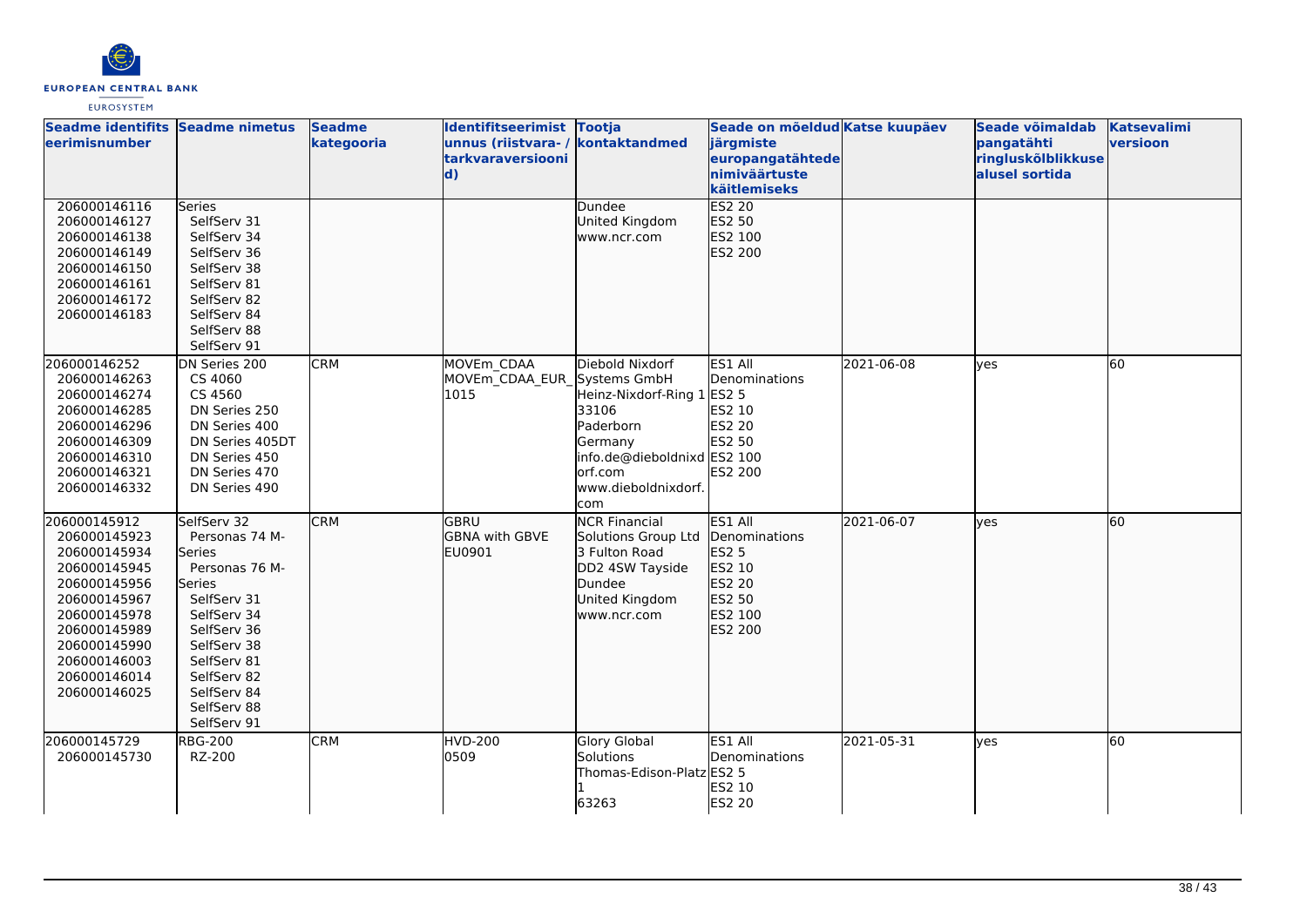

| Seadme identifits Seadme nimetus<br>eerimisnumber |                                     | <b>Seadme</b><br>kategooria | Identifitseerimist Tootja<br>unnus (riistvara- / kontaktandmed<br><b>tarkvaraversiooni</b><br>$\mathbf{d}$ |                                                                                                                                               | Seade on mõeldud Katse kuupäev<br>järgmiste<br>europangatähtede<br>nimiväärtuste<br>käitlemiseks    |            | Seade võimaldab<br>pangatähti<br>ringluskõlblikkuse<br>alusel sortida | <b>Katsevalimi</b><br>versioon |
|---------------------------------------------------|-------------------------------------|-----------------------------|------------------------------------------------------------------------------------------------------------|-----------------------------------------------------------------------------------------------------------------------------------------------|-----------------------------------------------------------------------------------------------------|------------|-----------------------------------------------------------------------|--------------------------------|
|                                                   |                                     |                             |                                                                                                            | Neu-Isenburg<br>Germany<br>www.gloryglobalsolu ES2 200<br>tions.com                                                                           | <b>ES2 50</b><br>ES2 100                                                                            |            |                                                                       |                                |
| 205000129842<br>205000129853                      | Cash Star 5111<br>Cash Star 5110    | <b>CIM</b>                  | CashFlow SC series<br>SCNL83<br>523246432_SCN83_<br>EUR1                                                   | Glory Global<br>Solutions<br>Thomas-Edison-Platz ES2 5<br>63263<br>Neu-Isenburg<br>Germany<br>www.gloryglobalsolu ES2 200<br>tions.com        | ES1 All<br>Denominations<br>ES2 10<br>ES2 20<br>ES2 50<br>ES2 100                                   | 2021-05-28 | lno                                                                   | 60                             |
| 206000145331                                      | MRX-CIS                             | <b>CRM</b>                  | <b>MRX</b><br>V027 0019APR21<br>ME0001 H005F                                                               | JCM Europe GmbH<br>Mündelheimer Weg<br>60<br>40472<br>Düsseldorf<br>Germany<br>info@jcmglobal.eu<br>www.jcmglobal.eu                          | ES1 All<br>Denominations<br><b>ES2 5</b><br>ES2 10<br>ES2 20<br>ES2 50<br>ES2 100<br><b>ES2 200</b> | 2021-05-28 | lves                                                                  | 60                             |
| 206000145126<br>206000145137<br>206000150431      | <b>RBG-200</b><br>RZ-200<br>$G-200$ | <b>CRM</b>                  | <b>HVD-210</b><br>0612                                                                                     | <b>Glory Global</b><br>Solutions<br>Thomas-Edison-Platz ES2 5<br>63263<br>Neu-Isenburg<br>Germany<br>www.gloryglobalsolu ES2 200<br>tions.com | ES1 All<br><b>I</b> Denominations<br>ES2 10<br>ES2 20<br>ES2 50<br>ES2 100                          | 2021-05-21 | lves                                                                  | 60                             |
| 206000145240<br>206000145251                      | <b>RBG-200</b><br>RZ-200            | <b>CRM</b>                  | HVD-200<br>0612                                                                                            | Glory Global<br>Solutions<br>Thomas-Edison-Platz ES2 5<br>63263<br>Neu-Isenburg<br>Germany                                                    | ES1 All<br>Denominations<br>ES2 10<br>ES2 20<br><b>ES2 50</b><br>ES2 100                            | 2021-05-21 | yes                                                                   | 60                             |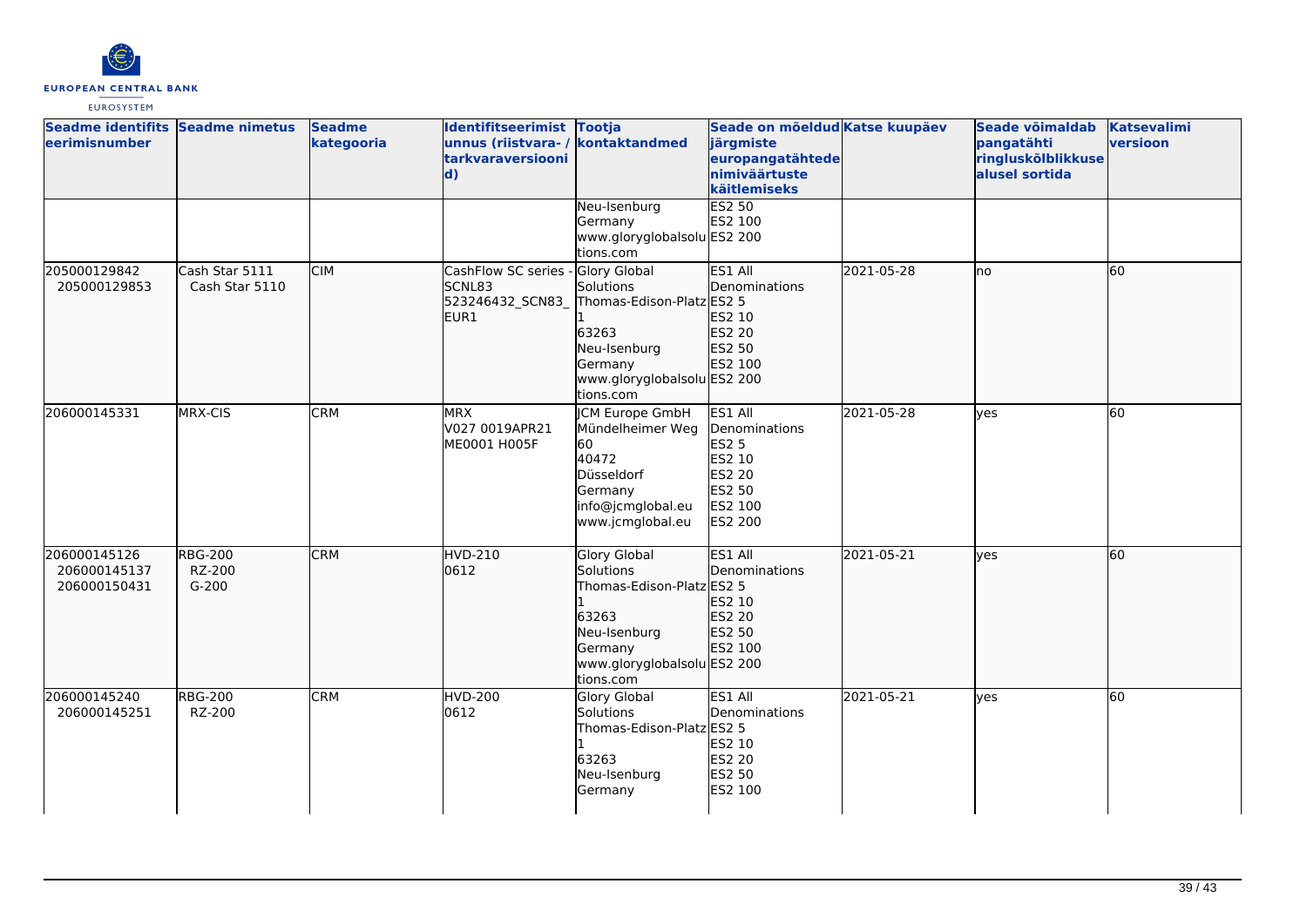

| Seadme identifits Seadme nimetus<br>eerimisnumber                                                                                                                                                                                                                                                                            |                                                                                                                                                                                                                                                                                                                                                                | <b>Seadme</b><br>kategooria | Identifitseerimist Tootja<br>unnus (riistvara-/<br>tarkvaraversiooni<br>$\mathbf{d}$ | kontaktandmed                                                                                                                                                      | Seade on mõeldud Katse kuupäev<br>järgmiste<br>europangatähtede<br>nimiväärtuste<br>käitlemiseks |            | Seade võimaldab<br>pangatähti<br>ringluskõlblikkuse<br>alusel sortida | <b>Katsevalimi</b><br>versioon |
|------------------------------------------------------------------------------------------------------------------------------------------------------------------------------------------------------------------------------------------------------------------------------------------------------------------------------|----------------------------------------------------------------------------------------------------------------------------------------------------------------------------------------------------------------------------------------------------------------------------------------------------------------------------------------------------------------|-----------------------------|--------------------------------------------------------------------------------------|--------------------------------------------------------------------------------------------------------------------------------------------------------------------|--------------------------------------------------------------------------------------------------|------------|-----------------------------------------------------------------------|--------------------------------|
|                                                                                                                                                                                                                                                                                                                              |                                                                                                                                                                                                                                                                                                                                                                |                             |                                                                                      | www.gloryglobalsolu ES2 200<br>tions.com                                                                                                                           |                                                                                                  |            |                                                                       |                                |
| 206000131881<br>206000131892<br>206000131905<br>206000131916<br>206000131927<br>206000131938<br>206000131949<br>206000131950<br>206000145488<br>206000145499<br>206000145503<br>206000145514<br>206000145525<br>206000145536<br>206000145547<br>206000145558<br>206000145569<br>206000145570<br>206000145581<br>206000145592 | DT-7000H68NL<br>DT-7000H68N<br>DT-7000H68NLR<br>DT-7000H68NX<br>DT-7000P5800<br>DT-7000P5800L<br>DT-7000160-COMB<br>İΑ<br>Virtual Teller Mach<br>ine(VTM)/Videokasse<br>DT-7000160A<br>DT-7000160B<br>DT-7000160NL<br>DT-7000160X<br>DT-7000160XL<br>DT-7000164A<br>DT-7000164B<br>DT-7000164C<br>DT-7000166<br>DT-7000P5800E<br>DT-7000P5800L<br>DT-7000P5800 | <b>CRM</b>                  | SNV-001<br>V22004A0A7                                                                | <b>GRG Banking</b><br>Equipment Co Ltd<br>9 Kelin Road Science ES2 5<br>City<br>510663<br>Guangzhou, District ES2 50<br>Luogang<br>China<br>www.grgbanking.co<br>m | ES1 All<br>Denominations<br>ES2 10<br>ES2 20<br>ES2 100<br>ES2 200                               | 2021-05-19 | lyes                                                                  | 60                             |
| 206000144409<br>206000144410                                                                                                                                                                                                                                                                                                 | <b>RBG-200</b><br>RZ-200                                                                                                                                                                                                                                                                                                                                       | <b>CRM</b>                  | <b>HVD-210</b><br>6616                                                               | <b>Glory Global</b><br><b>Solutions</b><br>Thomas-Edison-Platz ES2 5<br>63263<br>Neu-Isenburg<br>Germany<br>www.gloryglobalsolu ES2 200<br>tions.com               | ES1 All<br>Denominations<br>ES2 10<br>ES2 20<br>ES2 50<br>ES2 100                                | 2021-05-19 | ves                                                                   | 60                             |
| 206000144784<br>206000144795<br>206000144808<br>206000144819<br>206000144820<br>206000144831                                                                                                                                                                                                                                 | CINEO C4060<br><b>CINEO C4040</b><br>CS 4040<br><b>CINEO C4080</b><br>CS 4080<br><b>CINEO C4560</b>                                                                                                                                                                                                                                                            | <b>CRM</b>                  | MOVE CWCA<br>MOVE_CWAA_EUR_1 Systems GmbH<br>047                                     | Diebold Nixdorf<br>Heinz-Nixdorf-Ring 1<br>33106<br>Paderborn<br>Germany                                                                                           | ES1 All<br>Denominations<br><b>ES2 5</b><br>ES2 10<br>ES2 20<br>ES2 50                           | 2021-05-18 | lyes                                                                  | 60                             |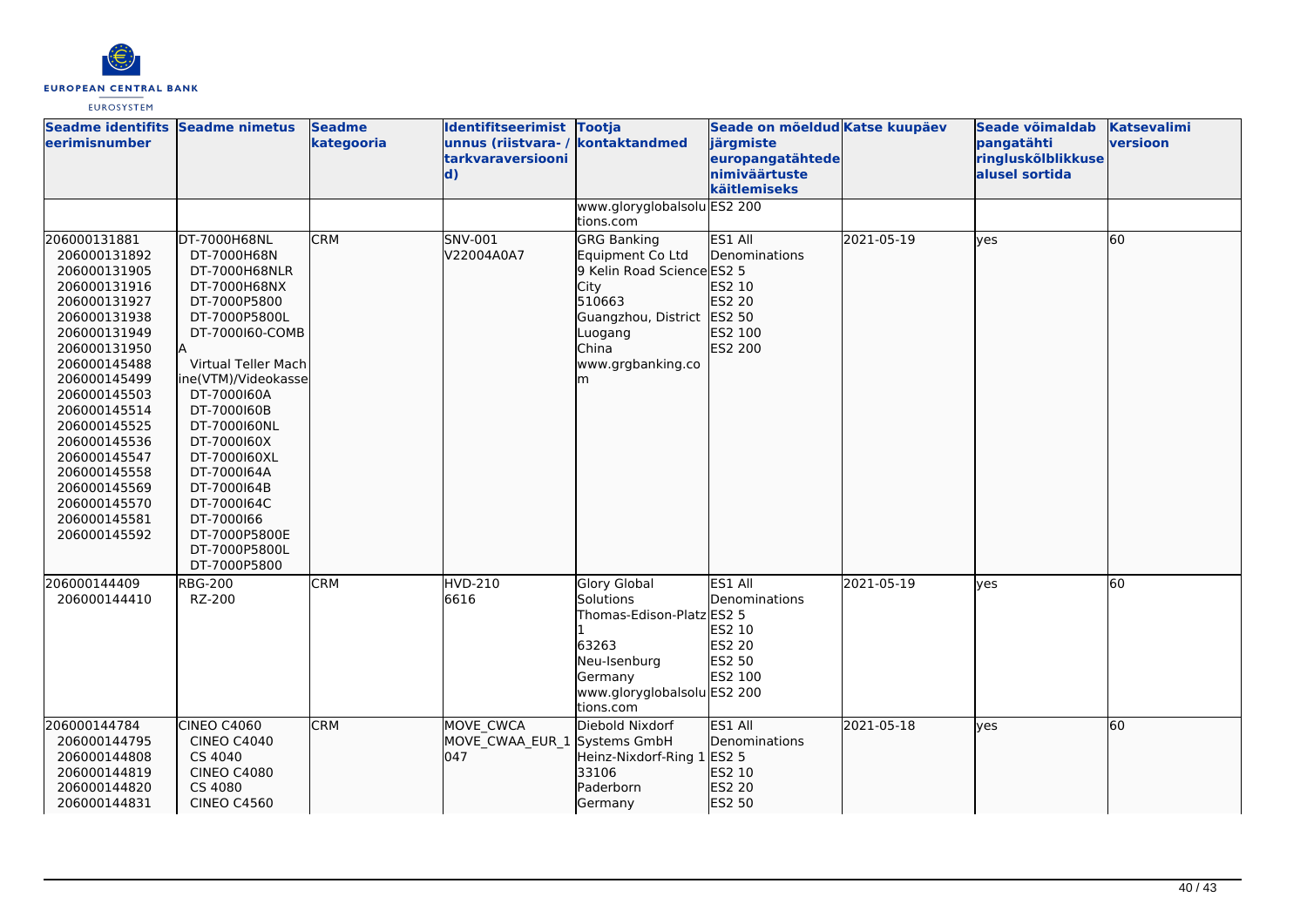

| Seadme identifits Seadme nimetus |                               | <b>Seadme</b> | Identifitseerimist Tootja    |                             | Seade on mõeldud Katse kuupäev |            | Seade võimaldab    | Katsevalimi |
|----------------------------------|-------------------------------|---------------|------------------------------|-----------------------------|--------------------------------|------------|--------------------|-------------|
| leerimisnumber                   |                               | kategooria    | unnus (riistvara-/           | kontaktandmed               | järgmiste                      |            | pangatähti         | versioon    |
|                                  |                               |               | <b>tarkvaraversiooni</b>     |                             | europangatähtede               |            | ringluskõlblikkuse |             |
|                                  |                               |               | $\mathbf{d}$                 |                             | nimiväärtuste                  |            | alusel sortida     |             |
|                                  |                               |               |                              |                             | käitlemiseks                   |            |                    |             |
| 206000144842                     | CS 4560                       |               |                              | info.de@dieboldnixd ES2 100 |                                |            |                    |             |
| 206000144853                     | <b>CINEO C4580</b>            |               |                              | orf.com                     | ES2 200                        |            |                    |             |
| 206000144864                     | CS 4580                       |               |                              | www.dieboldnixdorf.         |                                |            |                    |             |
| 206000144875                     | <b>CINEO C2090</b>            |               |                              | com                         |                                |            |                    |             |
| 206000144886                     | CS 2090                       |               |                              |                             |                                |            |                    |             |
| 206000144897                     | <b>CINEO C4090</b>            |               |                              |                             |                                |            |                    |             |
| 206000144900                     | CS 4090                       |               |                              |                             |                                |            |                    |             |
| 206000144911                     | <b>CINEO C2080</b>            |               |                              |                             |                                |            |                    |             |
| 206000144922<br>206000144933     | CS 2080<br><b>CINEO C6040</b> |               |                              |                             |                                |            |                    |             |
| 206000144944                     | CS 6040                       |               |                              |                             |                                |            |                    |             |
| 206000144955                     | CINEO C6040                   |               |                              |                             |                                |            |                    |             |
| 206000144966                     | Compact                       |               |                              |                             |                                |            |                    |             |
| 206000144977                     | CS 6040 Compact               |               |                              |                             |                                |            |                    |             |
| 206000144988                     | <b>CINEO C6030</b>            |               |                              |                             |                                |            |                    |             |
| 206000144999                     | CS 6030                       |               |                              |                             |                                |            |                    |             |
| 206000145002                     | <b>CINEO C6050</b>            |               |                              |                             |                                |            |                    |             |
| 206000145013                     | CS 6050                       |               |                              |                             |                                |            |                    |             |
|                                  | CS 4060                       |               |                              |                             |                                |            |                    |             |
| 206000144546                     | <b>CINEO C4060</b>            | <b>CRM</b>    | MOVE CWAA                    | Diebold Nixdorf             | ES1 All                        | 2021-05-17 | lves               | 60          |
| 206000144557                     | <b>CINEO C4040</b>            |               | MOVE CWAA EUR 1 Systems GmbH |                             | Denominations                  |            |                    |             |
| 206000144568                     | CS 4040                       |               | 047                          | Heinz-Nixdorf-Ring 1 ES2 5  |                                |            |                    |             |
| 206000144579                     | <b>CINEO C4080</b>            |               |                              | 33106                       | ES2 10                         |            |                    |             |
| 206000144580                     | CS 4080                       |               |                              | Paderborn                   | <b>ES2 20</b>                  |            |                    |             |
| 206000144591                     | <b>CINEO C4560</b>            |               |                              | Germany                     | ES2 50                         |            |                    |             |
| 206000144604                     | CS 4560                       |               |                              | info.de@dieboldnixd ES2 100 |                                |            |                    |             |
| 206000144615                     | <b>CINEO C4580</b>            |               |                              | orf.com                     | <b>ES2 200</b>                 |            |                    |             |
| 206000144626                     | CS 4580                       |               |                              | www.dieboldnixdorf.         |                                |            |                    |             |
| 206000144637                     | <b>CINEO C2090</b>            |               |                              | com                         |                                |            |                    |             |
| 206000144648                     | CS 2090                       |               |                              |                             |                                |            |                    |             |
| 206000144659                     | <b>CINEO C4090</b>            |               |                              |                             |                                |            |                    |             |
| 206000144660                     | CS 4090                       |               |                              |                             |                                |            |                    |             |
| 206000144671                     | <b>CINEO C2080</b>            |               |                              |                             |                                |            |                    |             |
| 206000144682                     | CS 2080                       |               |                              |                             |                                |            |                    |             |
| 206000144693                     | <b>CINEO C6040</b>            |               |                              |                             |                                |            |                    |             |
| 206000144706                     | CS 6040                       |               |                              |                             |                                |            |                    |             |
| 206000144717                     | CINEO C6040                   |               |                              |                             |                                |            |                    |             |
| 206000144728                     | Compact                       |               |                              |                             |                                |            |                    |             |
| 206000144739                     | CS 6040 Compact               |               |                              |                             |                                |            |                    |             |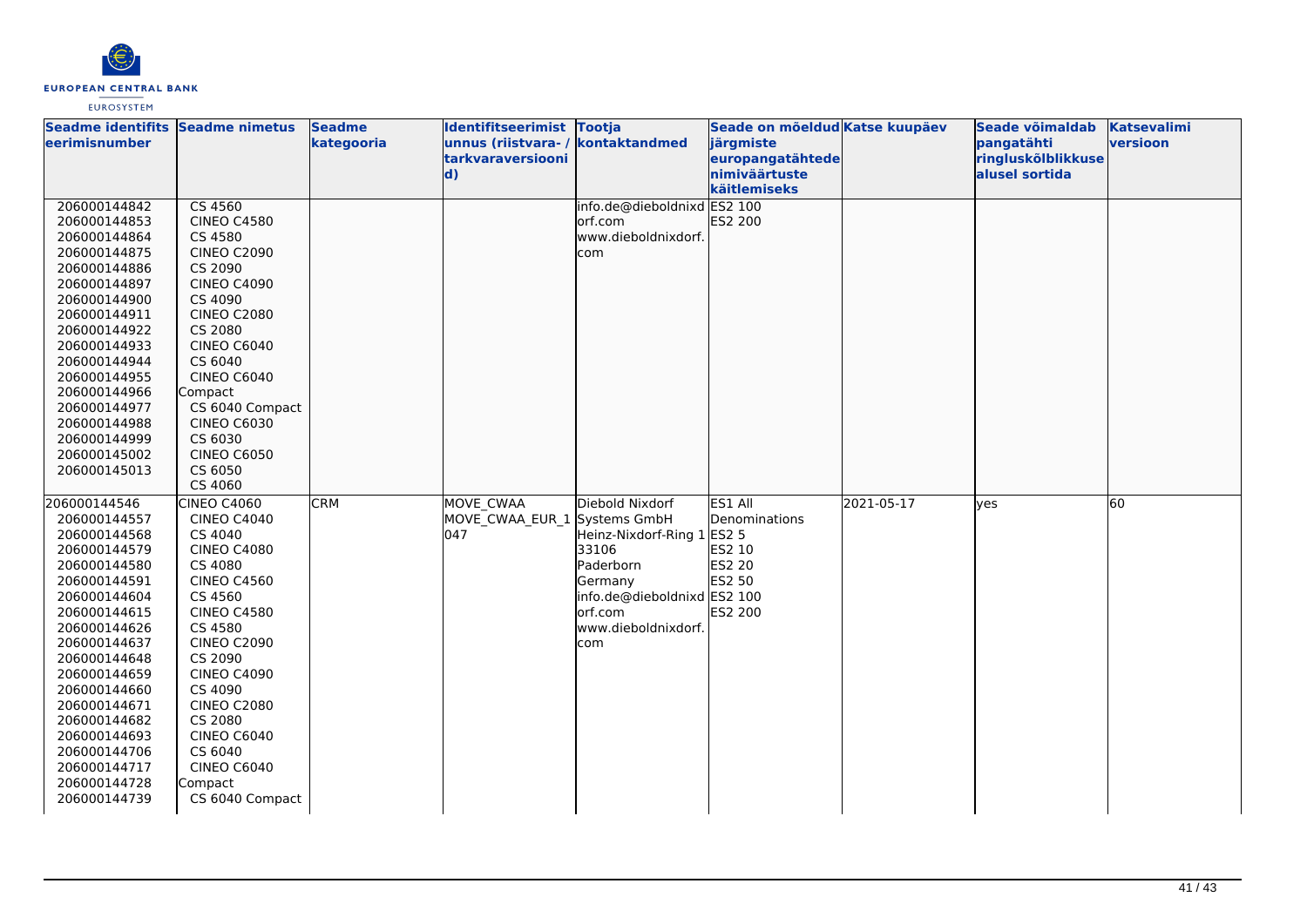

| Seadme identifits Seadme nimetus<br>eerimisnumber                                                                                                                                            |                                                                                                                                                                                                            | <b>Seadme</b><br>kategooria | Identifitseerimist Tootja<br>unnus (riistvara-/<br>tarkvaraversiooni<br>$\mathbf{d}$ | kontaktandmed                                                                                                                                        | Seade on mõeldud Katse kuupäev<br>järgmiste<br>europangatähtede<br>nimiväärtuste<br>käitlemiseks    |            | Seade võimaldab<br>pangatähti<br>ringluskõlblikkuse<br>alusel sortida | <b>Katsevalimi</b><br>versioon |
|----------------------------------------------------------------------------------------------------------------------------------------------------------------------------------------------|------------------------------------------------------------------------------------------------------------------------------------------------------------------------------------------------------------|-----------------------------|--------------------------------------------------------------------------------------|------------------------------------------------------------------------------------------------------------------------------------------------------|-----------------------------------------------------------------------------------------------------|------------|-----------------------------------------------------------------------|--------------------------------|
| 206000144740<br>206000144751<br>206000144762<br>206000144773                                                                                                                                 | <b>CINEO C6030</b><br>CS 6030<br><b>CINEO C6050</b><br>CS 6050<br>CS 4060                                                                                                                                  |                             |                                                                                      |                                                                                                                                                      |                                                                                                     |            |                                                                       |                                |
| 206000145024<br>206000145035                                                                                                                                                                 | <b>RBG-200</b><br>RZ-200                                                                                                                                                                                   | <b>CRM</b>                  | HVD-210<br>0509                                                                      | <b>Glory Global</b><br><b>Solutions</b><br>Thomas-Edison-Platz ES2 5<br>63263<br>Neu-Isenburg<br>Germany<br>www.gloryglobalsolu ES2 200<br>tions.com | ES1 All<br>Denominations<br>ES2 10<br>ES2 20<br>ES2 50<br>ES2 100                                   | 2021-05-17 | ves                                                                   | 60                             |
| 206000143589<br>206000143590<br>206000143603<br>206000143614<br>206000143625<br>206000143636<br>206000143647<br>206000143658<br>206000143669<br>206000143670<br>206000143681<br>206000143692 | SelfServ 32<br>Personas 74 M-<br>Series<br>Personas 76 M-<br>Series<br>SelfServ 31<br>SelfServ 34<br>SelfServ 36<br>SelfServ 38<br>SelfServ 81<br>SelfServ 82<br>SelfServ 84<br>SelfServ 88<br>SelfServ 91 | <b>CRM</b>                  | lgbru<br>GBNA with GBVE-II<br><b>EU0899IB</b>                                        | <b>NCR Financial</b><br>Solutions Group Ltd<br>3 Fulton Road<br>DD2 4SW Tayside<br>Dundee<br>United Kingdom<br>www.ncr.com                           | ES1 All<br>Denominations<br><b>ES2 5</b><br>ES2 10<br><b>ES2 20</b><br>ES2 50<br>ES2 100<br>ES2 200 | 2021-05-06 | ves                                                                   | 60                             |
| 207000143717<br>207000143728<br>207000143739<br>207000143740<br>207000143751<br>207000143762<br>207000143773<br>207000143784<br>207000143795<br>207000143808                                 | SelfServ 34<br>SelfServ 31<br>SelfServ 32<br>SelfServ 36<br>SelfServ 38<br>SelfServ 91<br>SelfServ 81<br>SelfServ 82<br>SelfServ 84<br>SelfServ 88                                                         | <b>CCM</b>                  | EUR-IBVM-CN-15N_1 NCR Financial                                                      | Solutions Group Ltd<br>3 Fulton Road<br>DD2 4SW Tayside<br>Dundee<br>United Kingdom<br>www.ncr.com                                                   | ES1 All<br>Denominations<br>ES2 5<br>ES2 10<br>ES2 20<br>ES2 50<br>ES2 100<br>ES2 200               | 2021-05-06 | lno                                                                   | 60                             |
|                                                                                                                                                                                              |                                                                                                                                                                                                            |                             |                                                                                      |                                                                                                                                                      |                                                                                                     |            |                                                                       |                                |